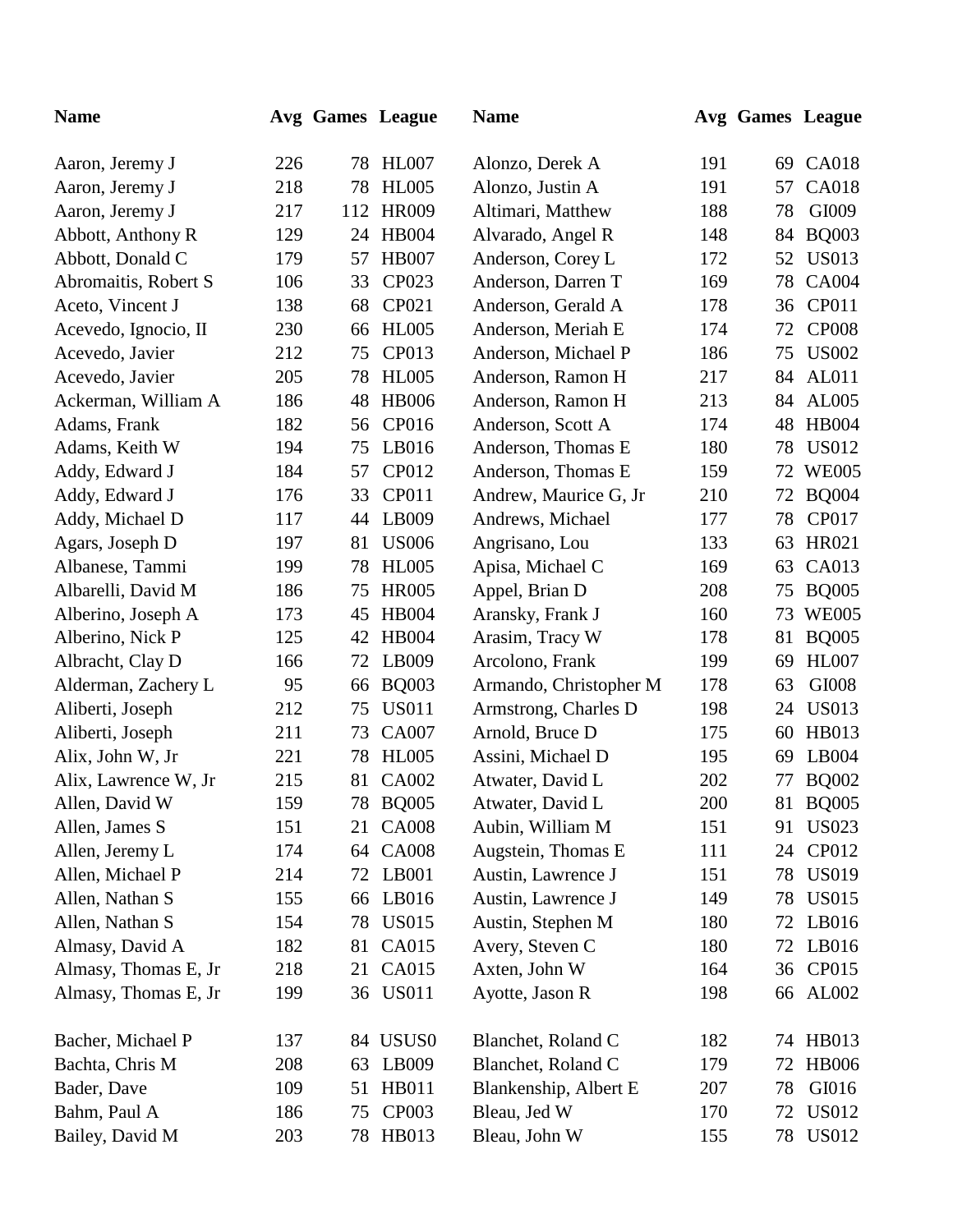| Bailey, Donald            | 153 | 56 | <b>US002</b> | Bliss, Frank J         | 167 | 69 | <b>HR007</b> |
|---------------------------|-----|----|--------------|------------------------|-----|----|--------------|
| Bailey, Willard D         | 154 | 57 | GI017        | Block, Michael P, Sr   | 116 | 23 | <b>HR002</b> |
| Baird, Matt M             | 199 | 48 | <b>CA002</b> | Bloomfield, Pat W      | 158 | 75 | <b>US019</b> |
| Baird, Matt M             | 198 | 78 | CA015        | Bloomfield, Phil M     | 165 | 66 | <b>US019</b> |
| Baker, Dave A             | 188 | 81 | <b>CP020</b> | Blowers, Jamie R       | 139 | 78 | GI001        |
| Baker, Donald R           | 168 | 81 | <b>CP020</b> | Blowers, Jamie R       | 137 | 72 | <b>US012</b> |
| Baker, Garry E, Sr        | 181 | 84 | <b>HL001</b> | Bobersky, Guy T        | 189 | 75 | LB011        |
| Baldwin, Robert B         | 114 | 21 | GI013        | Bochenek, Theodore     | 172 | 72 | CP009        |
| Balistreri, Francis J     | 140 | 66 | <b>US015</b> | Bodnar, Paul S         | 211 | 78 | <b>BQ004</b> |
| Balistreri, Mark J        | 162 | 49 | <b>US015</b> | Boemio, Jason M        | 178 | 78 | <b>CP006</b> |
| Ballard, Philip C, Jr     | 179 | 33 | CP023        | Bomba, Harry M, Jr     | 155 | 69 | <b>HR002</b> |
| Bamrick, Todd B           | 172 | 66 | <b>BQ002</b> | Bondi, Dominic R       | 162 | 24 | GI008        |
| Banker, Brian H           | 184 | 24 | <b>US016</b> | Bonesteel, Ross A      | 179 | 63 | <b>CA008</b> |
| Banker, Jonathan P        | 122 | 78 | <b>US016</b> | Bonner, Richard W      | 183 | 84 | <b>HR002</b> |
| Banker, Sherman W         | 165 | 80 | AL007        | Bonneville, Kevin A    | 193 | 27 | <b>US009</b> |
| Barb, Kevin J             | 178 | 39 | CP015        | Boomhower, Claude A    | 156 | 84 | <b>BQ003</b> |
| Barber, Charles J         | 165 | 78 | LB017        | Boomhower, James E     | 182 | 55 | CP016        |
| Bariteau, Lawrence R      | 168 | 72 | GI009        | Borden, Gary M         | 191 | 24 | <b>WE005</b> |
| Barkamian, Vicken T       | 154 | 75 | <b>US015</b> | Bornhorst, Benjamin J  | 132 | 75 | HR013        |
| Barkman, Matthew M        | 206 | 36 | LB012        | Bornt, Kenny R         | 182 | 84 | <b>HB007</b> |
| Barnum, Daniel P          | 168 | 63 | <b>CP004</b> | Bornt, Roy E           | 194 | 84 | CA006        |
| Barrott, Laurien D        | 119 | 54 | <b>CP006</b> | Boschelli, Shawn D     | 206 | 78 | <b>HL009</b> |
| Barrows, Beauregard J     | 180 | 77 | CP022        | Bosko, David M         | 220 | 57 | GI013        |
| Barscz, Thomas R, Jr      | 181 | 51 | <b>CA004</b> | Bosko, David M         | 211 | 21 | <b>CA007</b> |
| Bartholomew, Charles      | 101 | 63 | AL016        | Bosko, Margaret M      | 193 | 69 | GI013        |
| Bartley, Daniel M         | 189 | 84 | LB019        | Bosko, Matthew G       | 221 | 81 | <b>US011</b> |
| Basle, Derek              | 174 | 30 | <b>US009</b> | Bosko, Matthew G       | 216 | 81 | <b>CA007</b> |
| Batchelder, Christopher B | 213 | 75 | <b>HL005</b> | Bouchard, Frank M      | 192 | 77 | LB017        |
| Batchelder, Christopher B | 210 | 84 | AL007        | Bouchard, Frank M      | 191 | 81 | CP021        |
| Batchelder, John J        | 127 |    | 72 HL007     | Boudreau, John D, Jr   | 178 |    | 66 GI013     |
| Batko, Stanley F          | 212 | 60 | LB003        | Boudreau, Robert J     | 181 | 50 | GI013        |
| Batza, Michael            | 179 | 30 | CP015        | Bourdeau, Warren J     | 167 | 66 | <b>US019</b> |
| Batza, Michael            | 178 | 75 | CP016        | Bowen, David L         | 199 | 84 | <b>HB007</b> |
| Baxter, Herbert M         | 186 | 75 | <b>CA004</b> | Bowen, James R         | 192 | 72 | <b>HB006</b> |
| Bayly, Todd J             | 189 | 81 | GI013        | Bowen, Leonard N       | 215 | 69 | CA013        |
| Bear, Howard J            | 210 | 72 | <b>CA007</b> | Bowler, Robert M       | 181 | 57 | <b>CP001</b> |
| Beardsley, Kathy A        | 196 | 72 | LB001        | Boyce, James A         | 164 | 75 | <b>HB007</b> |
| Beardsley, Sam J          | 223 | 69 | LB001        | Boyce, Kenneth W       | 201 | 75 | <b>HB007</b> |
| Beatty, Jeff              | 114 | 64 | CA016        | Boyer, Richard M       | 208 | 33 | CA013        |
| Beaudoin, John J          | 163 | 75 | LB008        | Boyer, Richard M       | 204 | 54 | <b>CA010</b> |
| Beaulac, Paul J           | 181 | 75 | <b>HB006</b> | Bradley, Christopher M | 147 | 54 | <b>HR002</b> |
| Beck, Matthew             | 163 | 81 | <b>BQ005</b> | Brand, Adam C          | 121 | 63 | GI009        |
| Becker, Michael G         | 173 | 78 | <b>HR002</b> | Breck, Christopher     | 162 | 39 | LB004        |
| Becker, Shane W           | 206 | 63 | <b>BQ002</b> | Brenenstuhl, Clark P   | 148 | 37 | <b>BQ001</b> |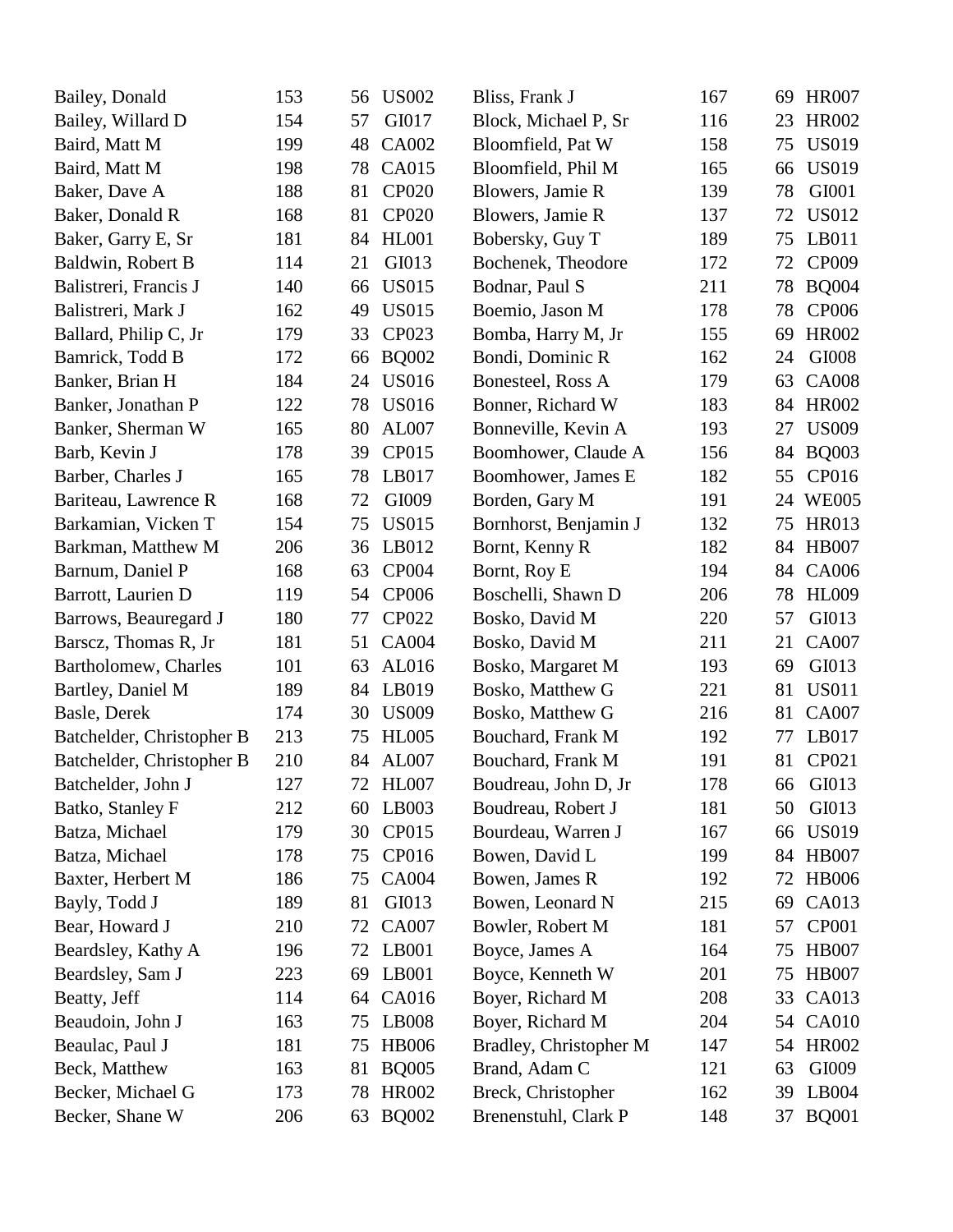| Bedard, Russell P       | 140 | <b>BQ005</b><br>69 | Brenenstuhl, Robert O, Sr | 188 | 63 | <b>BQ005</b> |
|-------------------------|-----|--------------------|---------------------------|-----|----|--------------|
| Bedford, Edward W       | 196 | <b>BQ001</b><br>78 | Brennan, Darren G         | 177 | 41 | GI008        |
| Bedford, Richard W      | 193 | AL013<br>58        | Brennan, Robert H, II     | 118 | 48 | <b>US015</b> |
| Bedford, Richard W      | 191 | AL005<br>45        | Breslin, Joshua           | 153 | 51 | AL012        |
| Bedford, Richard W      | 187 | AL016<br>63        | Brickwedel, Matt          | 157 | 39 | CP009        |
| Bedford, Ryan M         | 205 | <b>BQ001</b><br>78 | Bridge, Jon               | 147 | 66 | CP009        |
| Bedford, Theodore C, Jr | 207 | <b>BQ001</b><br>77 | Bright, Gary J            | 169 | 73 | <b>US028</b> |
| Bedford, Theodore C, Jr | 202 | AL005<br>75        | Bristol, John P           | 184 | 84 | HB017        |
| Bedford, Theodore C, Sr | 184 | <b>BQ001</b><br>78 | Brizzell, Benjamin D      | 179 | 57 | LB015        |
| Bedford, Theodore C, Sr | 183 | AL005<br>84        | Brizzell, James P         | 188 | 69 | LB015        |
| Bedford, William        | 181 | <b>BQ001</b><br>75 | Brizzell, John T          | 187 | 70 | LB015        |
| Bedford, Zachary R      | 189 | AL016<br>84        | Brizzell, Laura S         | 208 | 66 | LB015        |
| Bee, Kenneth B          | 181 | <b>HL007</b><br>81 | Brock, Allan B            | 219 | 81 | <b>BQ004</b> |
| Begin, Drake E          | 225 | <b>HL007</b><br>81 | Brock, Clifford J, Sr     | 176 | 72 | GI008        |
| Begin, Drake E          | 220 | <b>HL011</b><br>81 | Brock, Clinton A          | 205 | 75 | <b>BQ005</b> |
| Begin, Drake E          | 217 | <b>HL005</b><br>63 | Brock, Daniel J           | 178 | 81 | <b>BQ004</b> |
| Begin, Drake E          | 213 | <b>CA007</b><br>73 | Brock, David E            | 181 | 70 | <b>BQ005</b> |
| Begin, Victor A         | 220 | <b>HL007</b><br>81 | Brock, James R            | 147 | 81 | <b>BQ005</b> |
| Begin, Victor A         | 212 | <b>HL011</b><br>81 | Brock, Jon D              | 203 | 78 | <b>BQ005</b> |
| Begin, Victor A         | 206 | <b>HL005</b><br>29 | Brock, Jon D              | 200 | 81 | <b>BQ004</b> |
| Bellard, Louis A        | 140 | AL004<br>69        | Brogue, Barry W           | 214 | 75 | <b>BQ002</b> |
| Bellard, Thomas M       | 172 | CP023<br>30        | Brogue, Theodore V        | 176 | 75 | <b>BQ002</b> |
| Belli, Jason D          | 129 | CP017<br>57        | Bronk, James M            | 108 | 24 | <b>US002</b> |
| Belonga, Scott A        | 226 | <b>HL005</b><br>78 | Browe, William T, Jr      | 192 | 45 | HR021        |
| Benbow, James           | 170 | GI016<br>69        | Browe, William T, Sr      | 173 | 57 | HR021        |
| Bender, Arthur M        | 202 | LB004<br>48        | Brown, Corey N            | 208 | 60 | LB017        |
| Benjamin, William J     | 144 | <b>US006</b><br>65 | Brown, David W, Jr        | 169 | 53 | GI008        |
| Bennett, Gary O         | 174 | GI023<br>72        | Brown, Debra S            | 181 | 72 | <b>CP008</b> |
| Bennett, James M        | 199 | GI012<br>75        | Brown, Edward W           | 134 | 73 | <b>HL009</b> |
| Bennett, James M        | 198 | 39<br>GI011        | Brown, James A            | 187 |    | 69 GI001     |
| Bennett, Jason R        | 141 | LB003<br>51        | Brown, James A            | 187 | 69 | <b>CA001</b> |
| Bennett, Lee E          | 200 | LB003<br>66        | Brown, James L            | 203 | 69 | <b>CP008</b> |
| Bennett, Richard J      | 205 | <b>BQ004</b><br>51 | Brown, Kyle R             | 223 | 60 | CA002        |
| Bennett, Richard J      | 205 | <b>BQ005</b><br>78 | Brown, Kyle R             | 216 | 63 | <b>CA007</b> |
| Bennett, Timothy J      | 225 | <b>CA007</b><br>78 | Brown, Michael J          | 185 | 63 | CA018        |
| Benoit, Jay W, Sr       | 206 | <b>HL011</b><br>60 | Browne, Greg              | 104 | 69 | CP012        |
| Benoit, Jay W, Sr       | 196 | <b>CP020</b><br>72 | Brownell, Matthew J       | 235 | 78 | <b>BQ005</b> |
| Benoit, Joseph D        | 150 | <b>WE001</b><br>69 | Brownell, Matthew J       | 233 | 72 | <b>BQ001</b> |
| Benoit, Paul J, Jr      | 212 | <b>HL011</b><br>75 | Brownell, Matthew J       | 231 | 81 | <b>BQ002</b> |
| Benoit, Paul J, Jr      | 195 | <b>CP020</b><br>81 | Brownell, Stanley J       | 214 | 68 | <b>BQ002</b> |
| Benoit, Robert J, Sr    | 214 | HL011<br>78        | Brucato, Paul A           | 183 | 36 | CP011        |
| Benoit, Robert J, Sr    | 196 | <b>CP020</b><br>78 | Brucato, Paul A           | 179 | 81 | CP012        |
| Benson, Brian D         | 148 | CP011<br>33        | Bruce, John R             | 180 |    | 78 WE005     |
| Benson, William J       | 190 | 75 HL004           | Brundige, Glen C          | 198 |    | 75 HL007     |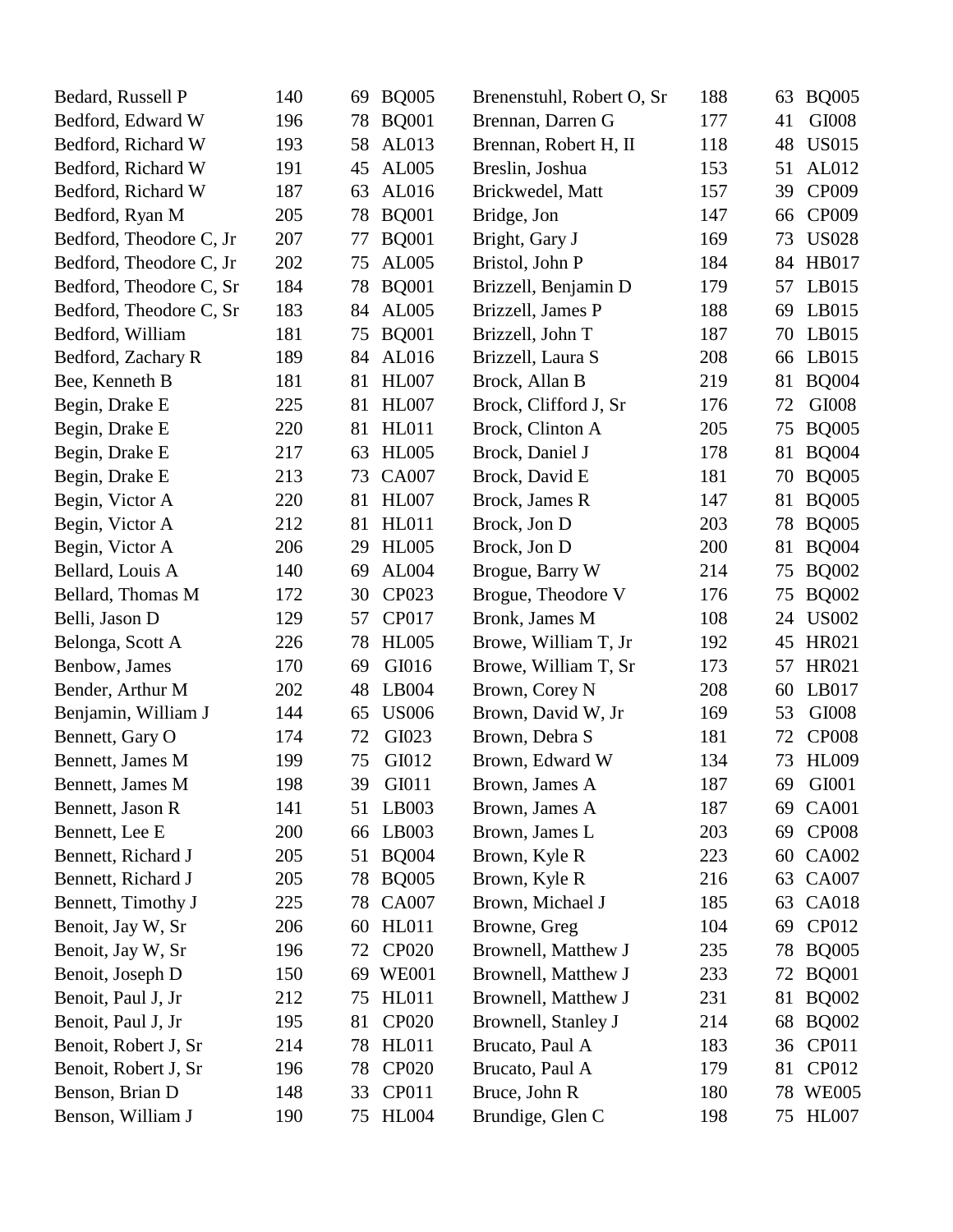| Bentley, Bryan J     | 167 | 81  | HB013             | Brundige, Robert J       | 197 | 69 | GI008        |
|----------------------|-----|-----|-------------------|--------------------------|-----|----|--------------|
| Bentley, Lawrence C  | 189 | 72  | <b>BQ002</b>      | Brundige, Scott S        | 180 | 63 | <b>HB007</b> |
| Bentley, Richard K   | 190 | 78  | <b>BQ004</b>      | Bruno, Daniel S          | 194 | 72 | GI023        |
| Berdar, Robert A, Jr | 216 | 72  | <b>HL005</b>      | Bruno, James S           | 207 | 72 | GI008        |
| Berdar, Robert A, Jr | 209 | 66  | <b>CA007</b>      | Bruno, Joseph F          | 177 | 45 | GI023        |
| Berger, Keith E      | 207 | 48  | LBLB0             | Bruno, Mark A            | 168 | 66 | CP016        |
| Berger, Keith E      | 205 | 69  | LB010             | Bruno, Nick J            | 114 | 66 | GI023        |
| Bergman, Robert J    | 156 | 60  | USUS <sub>0</sub> | Bruso, Brian P           | 212 | 84 | CP013        |
| Bernard, Paul R, Jr  | 167 | 30  | AL007             | Bryan, Scott W           | 172 | 57 | <b>HR018</b> |
| Bernash, Adam J      | 208 | 72  | <b>HL002</b>      | Bryans, William B        | 178 | 60 | CP009        |
| Berner, Derek S      | 207 | 75  | <b>US006</b>      | Bryant, Roy D            | 208 | 72 | LB019        |
| Berner, Wayne F      | 201 | 100 | <b>HR009</b>      | Bryer, Matthew D         | 207 | 48 | <b>US019</b> |
| Berner, Wayne F      | 197 | 72  | HR021             | Buck, Bryan M            | 183 | 51 | <b>HR020</b> |
| Berry, Thomas J, Sr  | 183 | 27  | <b>CP010</b>      | Buck, John M             | 185 | 89 | <b>HR020</b> |
| Bertrand, Pamela     | 221 | 81  | <b>HL001</b>      | Budka, Richard           | 169 | 81 | <b>US006</b> |
| Bertrand, Richard P  | 208 | 75  | <b>CA018</b>      | Bull, Chester J          | 195 | 33 | <b>HL005</b> |
| Bertrand, Richard P  | 205 | 75  | LB018             | Bull, Paul L, Jr         | 208 | 69 | <b>HL007</b> |
| Bessette, David E    | 171 | 81  | <b>CA004</b>      | Bull, Paul L, Sr         | 149 | 48 | <b>HL009</b> |
| Bessette, LeRoy J    | 192 | 67  | CP021             | Bullis, Roger A          | 213 | 90 | <b>HL003</b> |
| Best, John A, Jr     | 203 | 75  | <b>HL006</b>      | Bullis, Thomas, Jr       | 112 | 78 | GI027        |
| Bettie, Jeff M       | 116 | 84  | AL016             | Burdick, Michael S       | 197 | 81 | <b>BQ004</b> |
| Betts, Donald H      | 211 | 42  | CP016             | Burgess, Richard A       | 160 | 81 | <b>US016</b> |
| Betts, Frank E       | 195 | 36  | CP015             | Burgess, Scott F         | 192 | 63 | <b>CA018</b> |
| Betts, Frank E       | 195 | 75  | <b>CP020</b>      | Burke, Richard J, Jr     | 164 | 77 | <b>HR007</b> |
| Betts, William C     | 173 | 72  | CP009             | Burke, Richard J, Sr     | 168 | 81 | <b>HR007</b> |
| Bewsher, Eli         | 205 | 81  | <b>CA002</b>      | Burke, Ronald J          | 215 | 84 | <b>HB009</b> |
| Bhatia, Anoop        | 133 | 68  | <b>CP020</b>      | Burke, Thomas P          | 166 | 48 | <b>WE005</b> |
| Bidwell, Dave J      | 160 | 46  | HR021             | Burke, Timothy M         | 214 | 29 | <b>HB009</b> |
| Bielawa, Edward T    | 174 | 75  | LB010             | Burke, Timothy M         | 208 | 78 | <b>HB006</b> |
| Bierwirth, Thomas W  | 192 |     | 78 HL011          | Burkhart, Charles H, III | 215 |    | 81 HB007     |
| Bierwirth, Thomas W  | 172 | 84  | <b>HR002</b>      | Burkhart, Charles H, Jr  | 194 | 66 | <b>HB007</b> |
| Bills, Alfred D      | 186 | 69  | CP021             | Burns, Donald G          | 191 | 75 | HB013        |
| Bills, Thomas J      | 210 | 78  | <b>HB006</b>      | Burns, Paul D            | 196 | 81 | HB013        |
| Bingham, Gary        | 234 | 72  | <b>BQ004</b>      | Burrello, Paul D         | 211 | 77 | <b>HL005</b> |
| Bishop, Dave R       | 165 | 54  | LB011             | Burridge, Joseph A       | 198 | 66 | <b>HB017</b> |
| Bisner, Jeffrey A    | 177 | 104 | <b>HR009</b>      | Burt, Ian                | 113 | 66 | <b>CP001</b> |
| Bittner, Anthony J   | 163 | 76  | AL004             | Burt, James V, Jr        | 221 | 81 | <b>CA007</b> |
| Bixler, Michael L    | 239 | 78  | CA002             | Burt, James V, Jr        | 201 |    | 116 HR009    |
| Bixler, Michael L    | 237 | 81  | CP013             | Burton, Brooke A         | 152 | 66 | LB015        |
| Bixler, Michael L    | 231 | 21  | LB001             | Burton, Dustin G         | 190 | 66 | LB015        |
| Blaauboer, Matthew J | 162 | 47  | <b>HB011</b>      | Busdiecker, James        | 183 | 39 | LB012        |
| Blaauw, Robert E, Jr | 203 | 112 | <b>HR009</b>      | Busdiecker, John A       | 207 | 48 | LB027        |
| Black, Bruce D       | 213 | 65  | AL005             | Bush, Chris E            | 97  | 81 | <b>BQ003</b> |
| Black, Bruce D       | 206 | 81  | AL010             | Bush, Kurt F             | 142 |    | 78 BQ003     |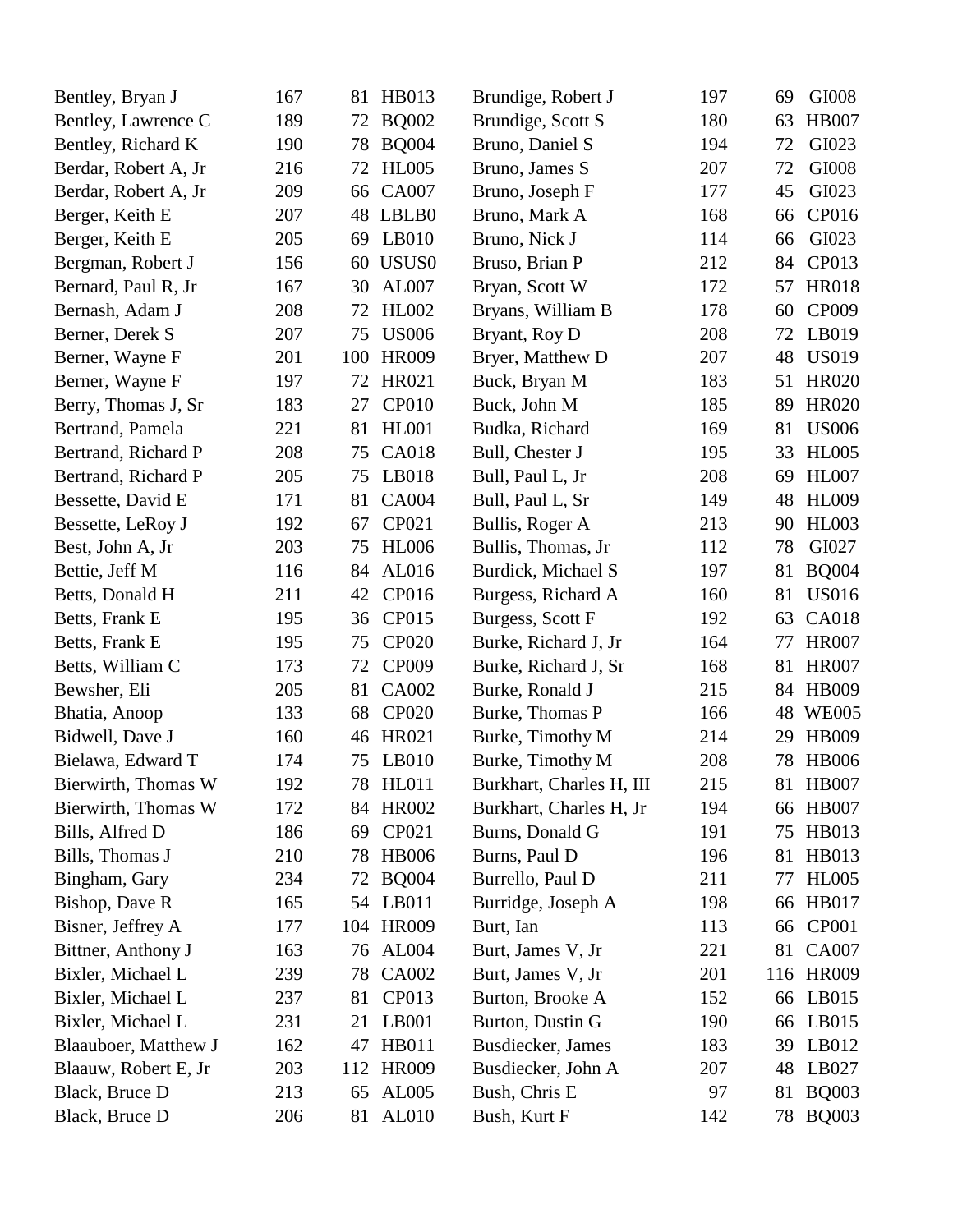| Blacknall, Fred          | 182 | GI016<br>72        | Bushey, Dean E         | 211 | 78 | <b>BQ002</b> |
|--------------------------|-----|--------------------|------------------------|-----|----|--------------|
| Blair, Arthur J, Sr      | 149 | AL012<br>72        | Bushnell, Richard T    | 190 | 69 | HB002        |
| Blair, Arthur S, Jr      | 185 | AL012<br>63        | Bustza, John W         | 193 | 81 | AL004        |
| Blair, Darren D          | 211 | <b>CA010</b><br>62 | Butt, William C        | 180 | 72 | <b>HB010</b> |
| Blair, Kreg A            | 176 | <b>CA010</b><br>45 | Button, Kevin D        | 214 | 81 | <b>BQ002</b> |
| Blair, Michael J         | 196 | <b>BQ002</b><br>69 | Button, Kevin D        | 208 | 81 | <b>BQ005</b> |
|                          |     |                    | Byrne, Patrick A       | 189 | 75 | AL005        |
|                          |     |                    |                        |     |    |              |
| Cadwell, Alvin R         | 164 | GI009<br>81        | Clancy, Lawrence       | 145 | 32 | CP002        |
| Cafaro, David M          | 182 | LB004<br>77        | Clancy, Max            | 147 | 36 | HL010        |
| Cafaro, Philip B         | 119 | LB004<br>75        | Clark, David J         | 188 | 80 | LB004        |
| Cahill, Timothy E        | 219 | <b>BQ004</b><br>75 | Clark, Guy H, III      | 194 | 69 | <b>BQ004</b> |
| Caivana, Thomas G        | 200 | <b>HL003</b><br>87 | Clark, Guy H, III      | 194 | 72 | <b>BQ001</b> |
| Calautti, Michael J      | 169 | <b>US016</b><br>72 | Clark, Joseph B        | 152 | 63 | LB004        |
| Calhoun, Ed J, Jr        | 206 | <b>HB007</b><br>69 | Clark, Steve           | 179 | 63 | LB013        |
| Calhoun, Ed J, Jr        | 200 | <b>HB004</b><br>33 | Clarke, Bruce R        | 198 | 84 | <b>CP020</b> |
| Callagan, Ryan C         | 139 | <b>US022</b><br>75 | Clarke, Daniel R       | 188 | 78 | <b>HR011</b> |
| Callagan, Thomas         | 162 | <b>US022</b><br>68 | Clarke, Daniel R       | 177 | 28 | <b>HR009</b> |
| Callahan, John C         | 182 | <b>HL003</b><br>87 | Claus, Christopher H   | 221 | 72 | <b>HL007</b> |
| Callahan, Michael E      | 152 | <b>HL003</b><br>90 | Cleary, Michael J      | 202 | 71 | LB011        |
| Callahan, Walter W       | 220 | <b>BQ004</b><br>78 | Clements, Kenneth H    | 162 | 72 | CP017        |
| Callander, Leonard G     | 167 | <b>HR015</b><br>78 | Clements, Paul A       | 185 | 63 | <b>HL004</b> |
| Callander, Leonard G     | 160 | <b>HR012</b><br>78 | Clewell, Paul L        | 184 | 24 | <b>CA004</b> |
| Caloprete, Mario J       | 164 | GI012<br>81        | Clute, Charles W       | 145 | 36 | CP011        |
| Campana, William C       | 178 | AL013<br>75        | Cobbert, Daniel C      | 151 | 78 | <b>HL010</b> |
| Campana, William C       | 175 | GI017<br>75        | Cocca, Vincent J       | 193 | 80 | GI023        |
| Campbell, William R      | 117 | <b>HL004</b><br>57 | Cocco, Barbara J       | 186 | 78 | <b>CA004</b> |
| Cancilla, Christopher A  | 196 | <b>HL009</b><br>64 | Cocco, Eric J          | 191 | 69 | <b>US006</b> |
| Canfield, Bliss C        | 153 | <b>HL001</b><br>72 | Cocco, Jason M         | 202 | 81 | <b>US006</b> |
| Caniniti, Michael S      | 153 | 78 WE005           | Coghill, Andrew D      | 192 |    | 66 AL012     |
| Cannizzo, Frank A        | 145 | LB004<br>72        | Coghill, David C       | 208 | 75 | AL012        |
| Cannizzo, Thomas J       | 171 | 69<br>LB004        | Coil, John J           | 196 | 57 | <b>HL002</b> |
| Canty, Bennie, Jr.       | 175 | GI016<br>69        | Coleman, Gene H        | 130 | 78 | <b>US015</b> |
| Capozzelli, Joseph P, Sr | 188 | 72<br><b>CA001</b> | Colino, Mike J         | 107 | 33 | <b>CP010</b> |
| Capparello, Nick M       | 165 | <b>HR007</b><br>81 | Collett, Patrick D     | 193 | 72 | GI017        |
| Capuano, Michael J       | 196 | <b>BQ004</b><br>69 | Collette, Robert M, Jr | 179 | 43 | HL002        |
| Carabis, Robert J        | 183 | AL012<br>39        | Colliano, Samuel J     | 189 | 81 | <b>BQ002</b> |
| Carabis, Thomas C        | 194 | 75<br>GI008        | Collington, Aaron C    | 217 | 70 | <b>US013</b> |
| Carabis, Timothy C, Sr   | 194 | AL012<br>72        | Collins, Alfred J, III | 191 | 64 | <b>HL004</b> |
| Carabis, Timothy, Jr     | 193 | AL012<br>72        | Collins, Brendan J     | 175 | 65 | <b>HL004</b> |
| Carcia, Daniel J         | 185 | LB010<br>67        | Collins, Christopher M | 151 | 72 | LB010        |
| Card, Donald E           | 181 | LB003<br>72        | Collins, James E       | 156 | 72 | LB010        |
| Carey, James E           | 182 | LB007<br>72        | Collins, Ronald C      | 189 | 75 | <b>HR013</b> |
| Cargile, Harry M         | 177 | <b>HL009</b><br>66 | Collins, Ronald C      | 187 |    | 66 HR008     |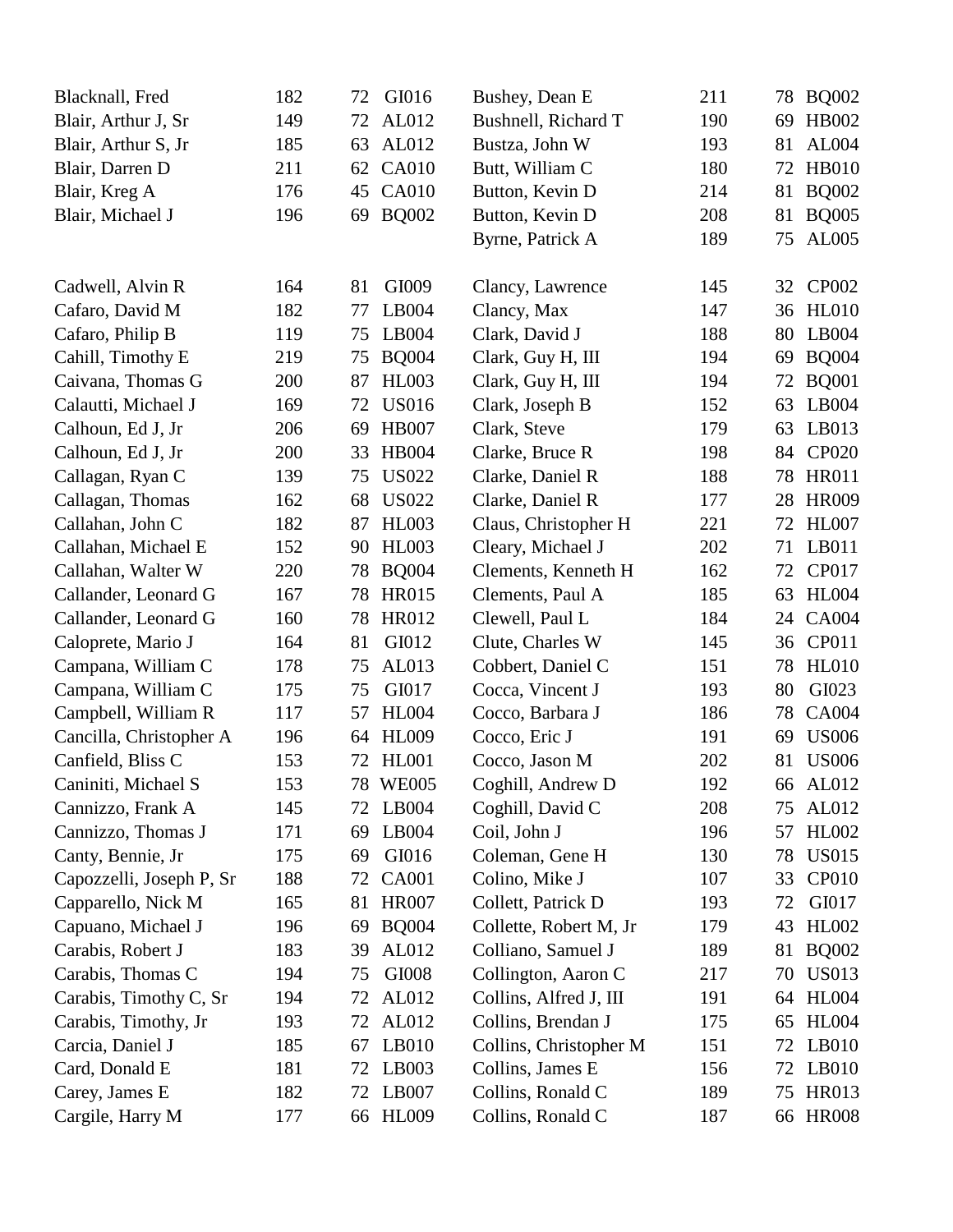| Carhart, Edward L         | 163 | 75 | <b>CP006</b> | Collis, Brian R      | 155 |    | 66 USUS0     |
|---------------------------|-----|----|--------------|----------------------|-----|----|--------------|
| Carhart, Philip R, Sr     | 170 | 30 | <b>US022</b> | Coloney, Terry L     | 144 | 51 | <b>HL001</b> |
| Carley, Mike E            | 178 | 71 | AL004        | Colton, Chris T      | 173 | 29 | <b>CA013</b> |
| Carley, Mike E            | 171 | 69 | <b>US017</b> | Colvin, Brad G       | 207 | 81 | <b>BQ002</b> |
| Carmody, Kevin J          | 157 | 75 | <b>HR011</b> | Colvin, Joshua C     | 185 | 48 | <b>HL003</b> |
| Carnevale, Dennis C       | 207 | 84 | CP013        | Colvin, Robert J     | 191 | 42 | LB012        |
| Carney, Raymond A         | 181 | 78 | <b>HB005</b> | Colvin, Rodney C     | 176 | 63 | <b>HL003</b> |
| Caron, Ron A              | 202 | 78 | <b>BQ004</b> | Colvin, Ronald G     | 196 | 75 | <b>BQ002</b> |
| Caron, Ron A              | 200 | 78 | <b>BQ001</b> | Colvin, Tyler J      | 218 | 81 | <b>BQ002</b> |
| Carpenter, David J        | 158 | 69 | <b>CP008</b> | Comtois, Edward F    | 182 | 84 | LB004        |
| Carrigan, Michael E       | 137 | 81 | HB013        | Comtois, Kenneth L   | 192 | 81 | GI011        |
| Carroll, Mark A           | 144 | 69 | <b>WE002</b> | Comtois, Linda R     | 181 | 69 | LB018        |
| Carroll, Matthew          | 112 | 63 | GI027        | Conde, Edward        | 177 | 70 | <b>CP006</b> |
| Carroll, Neil J, Sr       | 172 | 69 | HB002        | Conklin, Robert W    | 184 | 75 | LB011        |
| Carroll, Peter F, III     | 196 | 63 | <b>US019</b> | Conley, Chris S      | 146 | 66 | <b>HR020</b> |
| Carroll, Scott R          | 113 | 84 | <b>US007</b> | Connelly, Jeremy J   | 163 | 51 | <b>HL010</b> |
| Carter, Homer M, Sr       | 164 | 81 | AL002        | Connelly, Shawn P    | 204 | 81 | <b>HL001</b> |
| Carter, Jonathan M, Sr    | 175 | 78 | AL002        | Connolly, David F    | 180 | 81 | <b>CP006</b> |
| Carter, Ryan M            | 145 | 30 | GI002        | Connolly, Robert     | 182 | 54 | HB011        |
| Carter, Wayne M           | 158 | 81 | AL002        | Connor, Thomas R     | 156 | 75 | <b>HB006</b> |
| Caruso, Thomas J          | 174 | 78 | <b>HB017</b> | Connors, William E   | 109 | 78 | <b>WE002</b> |
| Casavant, Jim L           | 122 | 57 | <b>BQ003</b> | Conroy, John J       | 215 | 69 | AL013        |
| Casavant, Larry S         | 161 | 84 | <b>BQ003</b> | Constable, Emily R   | 173 | 78 | GI026        |
| Casivant, Henry D, Jr     | 82  | 54 | <b>WE001</b> | Constable, Francis   | 157 | 75 | GI026        |
| Casterella, John, Jr      | 218 | 75 | <b>HL007</b> | Conti, Chad E        | 170 | 54 | CP012        |
| Casterella, John, Jr      | 217 | 63 | <b>HL001</b> | Conti, Philip        | 175 | 81 | CP012        |
| Casterella, John, Jr      | 203 | 66 | <b>HL005</b> | Cook, Andre F        | 152 | 72 | AL007        |
| Castlegrande, Rocco A     | 186 | 63 | CP012        | Cook, John P         | 140 | 21 | <b>WE004</b> |
| Castlegrande, Rocco A     | 179 | 63 | <b>CP020</b> | Cook, Marleise A     | 126 | 39 | CA013        |
| Castracane, Michael R, II | 188 | 74 | GI012        | Cooke, Paul A        | 147 |    | 70 US012     |
| Castracane, Timothy J     | 172 | 45 | <b>HB004</b> | Coon, Michael J, Sr  | 160 | 57 | <b>HL002</b> |
| Catalano, Eric M          | 162 | 30 | <b>CA008</b> | Coon, Richard M      | 188 | 78 | <b>HL007</b> |
| Catalfamo, Derek S        | 194 |    | 84 HL001     | Coonrad, Darrell M   | 228 | 78 | <b>HL005</b> |
| Catalfamo, Joseph M       | 185 | 69 | <b>HL009</b> | Coonrad, Darrell M   | 228 | 78 | <b>CA007</b> |
| Catlin, Corey             | 156 | 78 | <b>HR015</b> | Coonrad, Ronald E    | 155 | 74 | <b>US022</b> |
| Catlin, Lee S, Jr         | 176 | 63 | <b>HR013</b> | Coonradt, Mark D, Sr | 216 | 48 | <b>CA007</b> |
| Catlin, Lee S, Jr         | 169 | 72 | <b>HR008</b> | Coonradt, Mark D, Sr | 216 | 66 | <b>CA002</b> |
| Catroppa, Richard L       | 176 | 36 | AL011        | Coonradt, Mark D, Sr | 204 | 29 | <b>US007</b> |
| Caulfield, Gary J         | 195 | 75 | <b>HB006</b> | Coons, Kevin T       | 161 | 57 | GI002        |
| Caulfield, Joseph P       | 158 | 84 | GI009        | Cooper, Matthias A   | 188 | 54 | AL011        |
| Caulfield, Michael M      | 165 | 81 | GI009        | Cooper, Terry C      | 210 | 72 | CP021        |
| Cavanaugh, Michael J      | 159 | 69 | CP016        | Cooper, William L    | 191 | 78 | AL010        |
| Caverly, Brian C          | 198 | 75 | HR021        | Coover, James E      | 121 | 72 | CP009        |
| Caverly, Steven F         | 201 | 69 | <b>HR009</b> | Coraldi, Ryan F      | 202 | 77 | <b>HL001</b> |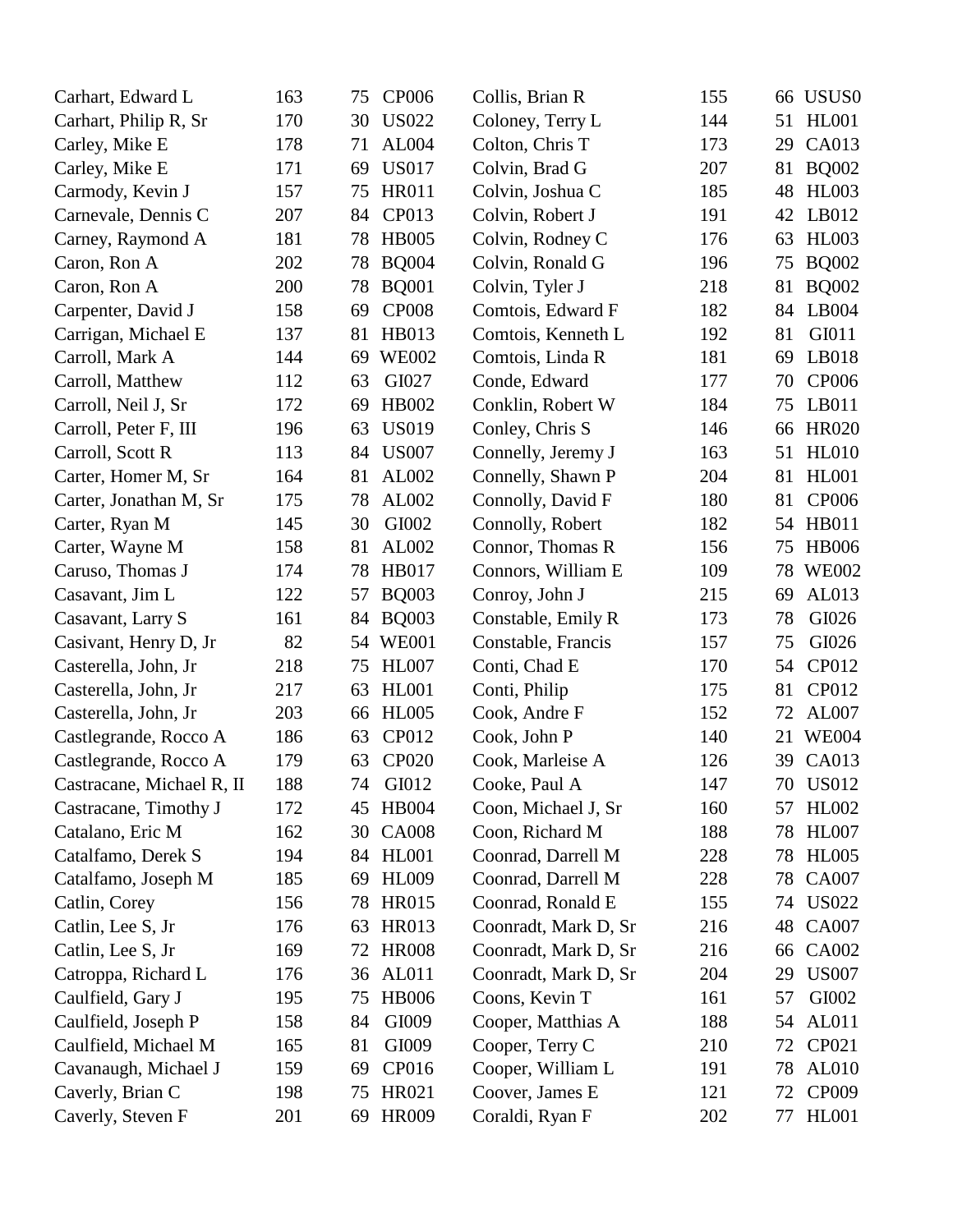| Cavert, Steven M         | 201 | 66 | CP012        | Corbeil, Mike J       | 217 | 81 | <b>HL007</b> |
|--------------------------|-----|----|--------------|-----------------------|-----|----|--------------|
| Cazasta, Robert          | 175 | 42 | LB012        | Cordell, Edward J     | 188 | 44 | CP003        |
| Centra, Stephen          | 109 | 84 | CP017        | Corina, Angelo J      | 126 | 30 | <b>HB004</b> |
| Ceremuga, Jack J         | 185 | 24 | CP021        | Cossey, James W, Sr   | 166 | 72 | GI001        |
| Ceremuga, Jack J         | 184 | 81 | <b>CP020</b> | Cotch, David L        | 178 | 66 | <b>US012</b> |
| Cessare, Tony            | 185 | 75 | LB003        | Cotch, Erik D         | 230 | 78 | CA002        |
| Chalachanis, Andrew J    | 155 | 39 | LB012        | Cotch, Erik D         | 226 | 81 | <b>US011</b> |
| Chamberlain, Everett A   | 169 | 84 | CP021        | Cotch, Erik D         | 218 | 75 | <b>CA007</b> |
| Chapman, Chris           | 137 | 78 | <b>HL001</b> | Coughlin, Raymond F   | 154 | 39 | CP002        |
| Charaw, Amanda K         | 205 | 63 | LB003        | Coultes, Ryan M       | 159 | 48 | <b>US002</b> |
| Charbonneau, Lawrence R  | 189 | 78 | GI001        | Couture, Garrett      | 157 | 69 | AL002        |
| Charbonneau, Lawrence R  | 185 | 71 | GI003        | Couture, Matthew E    | 202 | 72 | LB017        |
| Charbonneau, Lawrence R  | 179 | 81 | <b>US003</b> | Couture, Scott        | 139 | 80 | AL002        |
| Charette, Jason L        | 145 | 75 | <b>CA010</b> | Cox, Edward H         | 170 | 69 | <b>WE004</b> |
| Charette, Lawrence M, Sr | 200 | 60 | <b>US012</b> | Craft, Heath T        | 222 | 66 | <b>HL004</b> |
| Charette, Mark E         | 189 | 75 | <b>CA010</b> | Craft, Heath T        | 218 | 74 | <b>HL007</b> |
| Charette, Michael A      | 141 | 24 | <b>CA010</b> | Craft, Heath T        | 216 | 69 | <b>HL005</b> |
| Charon, Daniel           | 184 | 78 | LB016        | Cram, Michael J       | 213 | 75 | CP013        |
| Charron, Richard M       | 175 | 63 | <b>CP006</b> | Crandall, Harold, III | 188 | 66 | GI004        |
| Chase, Robert P          | 183 | 69 | LB003        | Crandall, Harry J, Jr | 213 | 81 | <b>BQ004</b> |
| Chauvin, Willaim J       | 157 | 72 | <b>HB017</b> | Crandall, Michael L   | 181 | 81 | <b>BQ004</b> |
| Cheeley, Matthew B       | 197 | 69 | GI016        | Crandall, Richard J   | 201 | 78 | <b>HL001</b> |
| Chenail, Ray             | 146 | 75 | <b>CA010</b> | Crandall, Richard J   | 200 | 77 | <b>HL004</b> |
| Chenaille, Thomas J      | 222 | 81 | <b>HB010</b> | Crandall, Richard J   | 196 | 84 | <b>HL006</b> |
| Chenaille, Thomas J      | 220 | 84 | <b>HB009</b> | Crandall, Richard J   | 192 | 27 | <b>HL007</b> |
| Chenes, Christopher P    | 214 | 66 | <b>HB009</b> | Cravens, Patrick W    | 131 | 66 | <b>CP003</b> |
| Cheney, John F           | 153 | 57 | GI009        | Crawford, Richard     | 187 | 36 | CP015        |
| Chesbro, Matthew J       | 210 | 75 | <b>HL005</b> | Crawmer, Arthur W     | 150 | 84 | AL007        |
| Chesbro, Matthew J       | 206 | 78 | <b>US011</b> | Crier, David W        | 214 | 74 | AL012        |
| Chestnut, Pat P          | 194 |    | 81 CA008     | Crier, David W        | 209 |    | 77 HL007     |
| Chestnut, Ryan M         | 216 | 78 | LB001        | Crier, Theodore R     | 126 | 60 | AL012        |
| Chiera, Salvatore M      | 226 | 78 | LB001        | Critelli, Justin D    | 194 | 48 | CP016        |
| Chiera, Salvatore M      | 218 | 75 | GI008        | Crola, Rocco          | 164 | 84 | CP017        |
| Chiera, Salvatore P, Jr  | 211 | 75 | GI008        | Crola, Rocco          | 158 | 75 | CP016        |
| Chiera, Salvatore P, Jr  | 205 | 29 | LB001        | Crola, Rocco J        | 174 | 69 | CP020        |
| Childs, Jeffery M        | 216 | 84 | <b>CP020</b> | Cross, John P         | 200 | 78 | <b>BQ001</b> |
| Childs, William R        | 194 | 57 | LB017        | Crouse, Justin D      | 124 | 42 | <b>US007</b> |
| Chiplock, William S, Jr  | 196 | 42 | CP015        | Crucetti, Anthony J   | 189 | 71 | <b>WE005</b> |
| Choquette, Thomas        | 181 | 69 | <b>HR006</b> | Crucetti, Paul G      | 165 | 72 | <b>WE005</b> |
| Christensen, Carl S      | 179 | 65 | <b>BQ001</b> | Crucetti, William     | 180 |    | 71 WE004     |
| Christiansen, Dale       | 209 | 72 | <b>US009</b> | Cruver, Richard D     | 168 | 81 | CP012        |
| Christiansen, Dale       | 209 | 78 | LB011        | Cudemo, Nick C        | 178 | 84 | <b>HR002</b> |
| Christiansen, Zach       | 185 | 73 | <b>US009</b> | Cumm, Timothy C       | 205 | 54 | <b>BQ002</b> |
| Christmas, Fred H        | 190 | 75 | CA004        | Cummings, Howard      | 174 |    | 78 CA008     |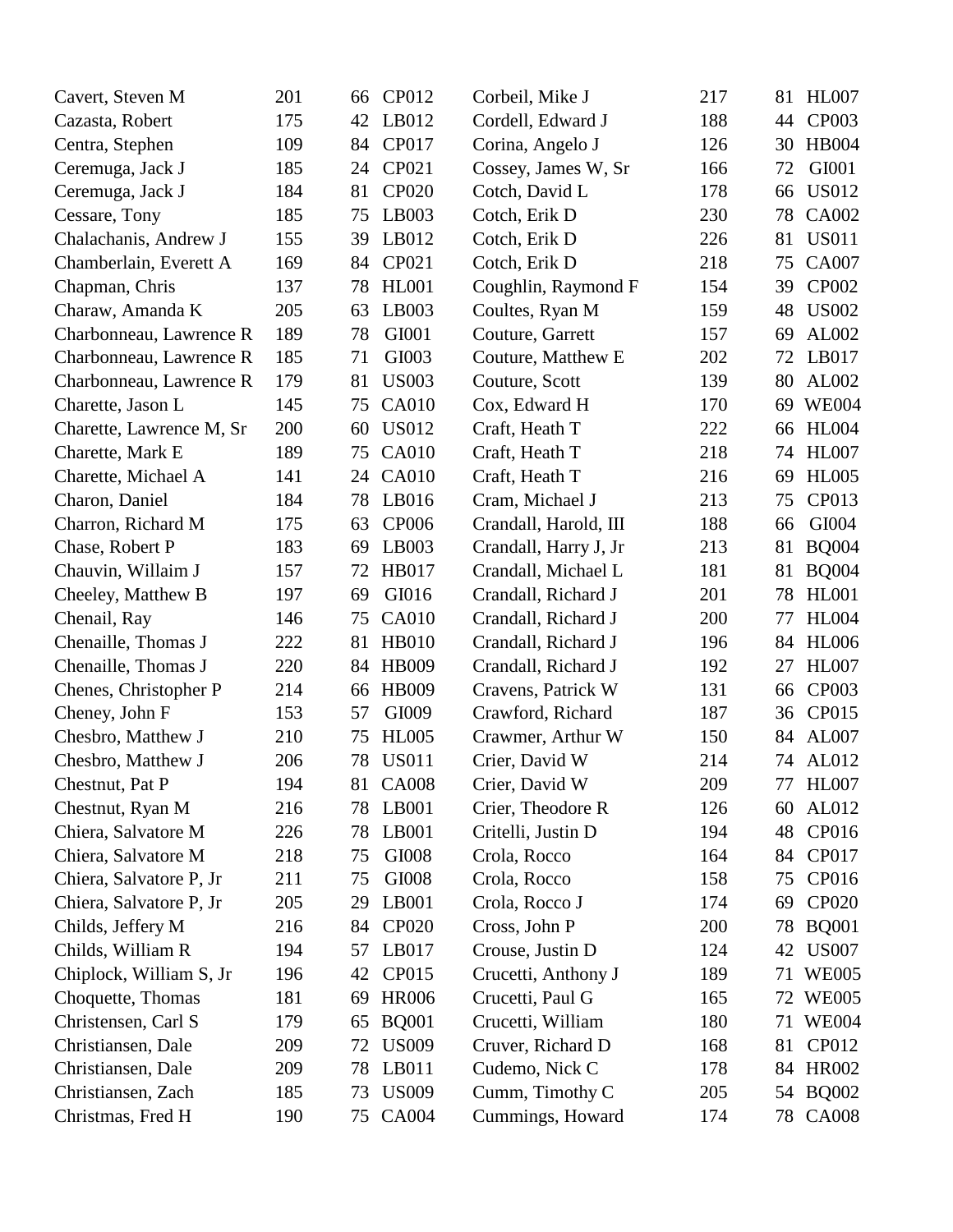| Christopher, Louis J, Jr | 199 | <b>HL007</b><br>81 | Cummings, Jeremy P    | 195 | 60 | <b>CA018</b>      |
|--------------------------|-----|--------------------|-----------------------|-----|----|-------------------|
| Christopher, Louis J, Jr | 197 | <b>HL005</b><br>78 | Cummings, Jeremy P    | 193 | 78 | <b>US003</b>      |
| Ciaccia, Charles A, III  | 195 | <b>HB001</b><br>63 | Cunningham, Joe F     | 177 | 75 | LB011             |
| Ciarlone, Frank M        | 190 | <b>US015</b><br>78 | Cunningham, Thomas A  | 188 | 48 | AL015             |
| Ciarlone, Scott F        | 178 | <b>US015</b><br>75 | Curran, Gerard        | 223 | 84 | HB009             |
| Cicchinelli, Anthony D   | 193 | 81<br>GI009        | Curran, Gerard        | 215 | 81 | <b>US011</b>      |
| Cicchinelli, Anthony D   | 192 | GI017<br>81        | Curtis, Dale R        | 183 | 81 | GI013             |
| Cicchinelli, Donald M    | 152 | GI013<br>27        | Curtis, Terry L       | 185 | 75 | <b>US016</b>      |
| Cicchinelli, Joseph      | 188 | <b>CA007</b><br>69 | Curtis, Terry L       | 181 | 84 | <b>US017</b>      |
| Cicchinelli, Vincent     | 225 | <b>CA002</b><br>81 | Cusack, Christopher J | 116 | 36 | CP015             |
| Cicchinelli, Vincent     | 209 | <b>CA007</b><br>45 | Cusack, Kevin P       | 162 | 78 | <b>US002</b>      |
| Cicchinelli, Vincent     | 207 | <b>US011</b><br>78 | Cusack, Patrick M     | 148 | 21 | <b>US003</b>      |
| Cipollo, Michael A       | 178 | <b>HR013</b><br>36 | Cushine, Todd         | 182 | 81 | USUS0             |
| Cipperly, Carl W         | 160 | <b>BQ001</b><br>61 | Cushmen, Gene         | 184 | 78 | <b>HL011</b>      |
| Cipperly, Daryl T        | 206 | <b>BQ002</b><br>81 | Cuva, Fred J, Jr      | 173 | 75 | CP017             |
| Cipperly, William F, Jr  | 196 | <b>BQ005</b><br>72 | Cuva, Fred J, Sr      | 131 | 78 | CP017             |
| Cipperly, William F, Jr  | 194 | <b>BQ001</b><br>66 | Cuva, Sam S           | 157 | 54 | CP017             |
| Clancy, Edward P         | 184 | GI012<br>72        | Czech, Matthew P      | 213 | 69 | LB027             |
| Clancy, Edward P         | 183 | 78<br>GI027        | Czesnik, Andrew W     | 165 | 75 | GI008             |
|                          |     |                    |                       |     |    |                   |
| Daigle, Cary J           | 173 | CP015<br>34        | Di Bacco, William G   | 192 | 66 | LB015             |
| Daigneault, James M      | 197 | GI013<br>81        | Di Giulio, David M    | 204 | 72 | LB011             |
| Daigneault, John A       | 215 | <b>HB006</b><br>75 | Di Nuzzo, Betty D     | 108 | 21 | GIS <sub>03</sub> |
| Daigneault, Nicholas J   | 212 | <b>CA002</b><br>81 | Di Nuzzo, Cindy A     | 86  | 21 | GIS <sub>03</sub> |
| Daigneault, Nicholas J   | 209 | <b>US011</b><br>81 | Di Nuzzo, Robert F    | 226 | 69 | AL005             |
| Daigneault, Nicholas J   | 206 | <b>CA007</b><br>78 | Diamante, Keith D     | 210 | 72 | AL012             |
| Daigneault, Robert A, Jr | 230 | <b>US011</b><br>81 | Diamante, Keith D     | 192 | 39 | GI017             |
| Daigneault, Robert A, Jr | 226 | <b>CA002</b><br>81 | Diamond, Wayne J      | 214 | 81 | CP013             |
| Daigneault, Robert A, Jr | 224 | <b>CA007</b><br>81 | DiCarlo, Ryan G       | 149 | 72 | LB009             |
| Daigneault, Robert A, Sr | 222 | 27 HL005           | Dickinson, Andrew J   | 212 |    | 69 HL005          |
| Daigneault, Robert A, Sr | 194 | <b>CA007</b><br>21 | Dickinson, Charles J  | 154 | 48 | <b>HB007</b>      |
| Daley, Paul M            | 149 | <b>HR015</b><br>75 | Dickinson, Thomas D   | 174 | 24 | <b>HB004</b>      |
| D'Allaird, Thomas J      | 169 | GI013<br>42        | Dietlein, Richard A   | 184 | 72 | LB011             |
| D'Aloia, Angelo J        | 174 | <b>HL011</b><br>69 | Dietz, Francis T      | 177 | 65 | CP003             |
| D'Aloia, Angelo J        | 172 | 69<br><b>CP020</b> | Digaudio, Joseph      | 182 | 60 | <b>CP001</b>      |
| Dalpe, Leo P, Jr         | 195 | 78<br>CP021        | DiMura, Paul M        | 159 | 69 | GI001             |
| Dalton, Frank T          | 188 | GI013<br>45        | Dinardo, Jeff         | 209 | 78 | AL013             |
| Danbury, Chris S         | 154 | <b>US010</b><br>67 | Dobert, Christopher J | 179 | 71 | <b>HB002</b>      |
| Dane, Charles P          | 173 | <b>BQ005</b><br>81 | Dobert, Daniel M      | 153 | 57 | <b>HR012</b>      |
| Dane, John A             | 203 | <b>BQ005</b><br>72 | Dobert, David A       | 176 | 57 | GI013             |
| Danei, A. Gus            | 141 | GI001<br>39        | Doble, Matthew        | 206 | 84 | HB009             |
| Daniels, Keith A         | 182 | CP016<br>42        | Dodge, Jeremy J       | 175 | 42 | <b>HR013</b>      |
| Daniels, Robert E        | 122 | <b>HB001</b><br>24 | Doesburg, Michael J   | 176 | 70 | <b>HL002</b>      |
| Danzy, Robert, Jr        | 223 | 60 HB009           | Dolan, Edward P       | 171 | 27 | GIS <sub>03</sub> |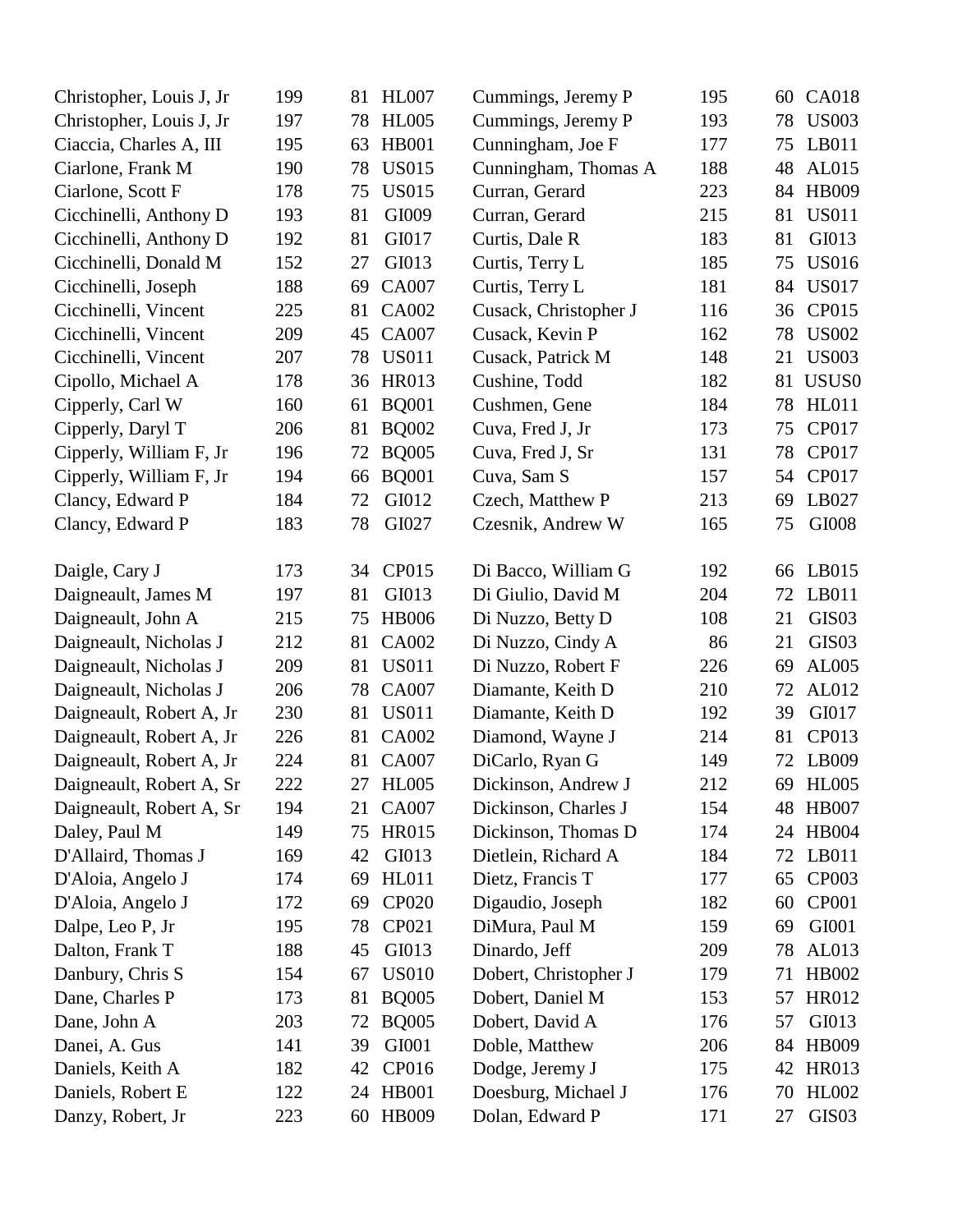| Darmanjian, Charles A   | 149 | 39 | CP009        | Dolan, John J          | 203 | 81 | <b>US019</b> |
|-------------------------|-----|----|--------------|------------------------|-----|----|--------------|
| Daubney, Robert         | 166 | 78 | LB003        | Dolan, William T, LLL  | 139 | 78 | GI026        |
| Dauchy, Richard M       | 170 | 60 | <b>US012</b> | Dominy, Michael R      | 173 | 75 | LB008        |
| Daurio, Eric S          | 170 | 81 | CP016        | Dominy, Robert L       | 146 | 75 | <b>LB008</b> |
| Daus, Ray H             | 153 | 69 | LB011        | Donnelly, Dan          | 195 | 81 | AL005        |
| Dautel, Bob G           | 200 | 78 | LB003        | Donnelly, John J, Sr   | 207 | 81 | AL005        |
| Davies, Sean E          | 153 | 54 | LB001        | Dooley, E. John        | 195 | 72 | GI017        |
| Davis, Edward F         | 176 | 72 | AL012        | Dooley, Richard J      | 195 | 78 | <b>US002</b> |
| Davis, Robert J         | 207 | 63 | <b>HL005</b> | Doremus, Albert F      | 155 | 72 | <b>WE004</b> |
| Davis, Robert J         | 196 | 54 | CP013        | Dorgan, Daniel E       | 158 | 42 | CP015        |
| Davis, Robert M         | 174 | 75 | CP021        | Dorman, Phillip T      | 185 | 81 | <b>BQ002</b> |
| Davis, Stephen M        | 147 | 60 | <b>US003</b> | Dorresteyn, David J    | 138 | 24 | <b>HR007</b> |
| Day, Rory C             | 166 | 63 | <b>BQ004</b> | Dorstek, Henry A       | 219 | 63 | <b>US011</b> |
| De Fruscio, Scott A     | 210 | 75 | <b>CA010</b> | Doty, James A, Jr      | 196 | 78 | <b>HL004</b> |
| De Fruscio, Scott H, Jr | 207 | 77 | <b>CA010</b> | Doty, James A, Jr      | 190 | 78 | <b>HL007</b> |
| De Genero, Dave         | 189 | 78 | <b>HR006</b> | Doty, Stephen M        | 153 | 78 | <b>HL004</b> |
| De Groodt, Keith A      | 190 | 75 | LB004        | Doughney, Edward J     | 150 | 78 | GI017        |
| De Mento, James J       | 174 | 81 | GI009        | Douglas, Derek A       | 179 | 75 | GI017        |
| De Midio, Vincent J     | 142 | 81 | GI009        | Douglas, Lester H, III | 208 | 78 | GI017        |
| De Voe, Alan T          | 166 | 54 | <b>CP010</b> | Douglas, Lester H, IV  | 199 | 72 | GI017        |
| De Voe, Craig W         | 207 | 61 | <b>CP010</b> | Dowd, Joseph P         | 212 | 81 | HB013        |
| De Voe, Lawrence W      | 167 | 57 | <b>CP010</b> | Dowgos, Christopher    | 170 | 80 | GI027        |
| De Witt, Olin D, Jr     | 130 | 75 | <b>HR013</b> | Downer, Nicholas C     | 201 | 84 | <b>US017</b> |
| Dean, Frank J           | 111 | 69 | <b>WE001</b> | Doyle, Mike            | 152 | 69 | <b>CP006</b> |
| Debell, Chester O       | 149 | 75 | <b>CA018</b> | Doyle, Warren F        | 191 | 77 | LB013        |
| Decatur, Francis J      | 144 | 78 | AL002        | Dozois, Raymond        | 178 | 81 | CP021        |
| DeCitise, Charles P, Jr | 194 | 84 | <b>HB017</b> | Dozois, Raymond        | 174 | 81 | CP006        |
| Decker, Stephen P       | 202 | 74 | <b>CP020</b> | Dragon, Scott          | 187 | 72 | GI018        |
| Decker, William H       | 161 | 60 | AL003        | Dragon, Wayne W, Sr    | 165 | 72 | GI018        |
| Deere, David L          | 171 |    | 48 US002     | Dragonette, Angelo     | 159 |    | 72 HL004     |
| Deere, David L          | 171 | 54 | <b>US007</b> | Dragt, Dwayne D        | 201 | 75 | <b>HL009</b> |
| Deerfield, Robert       | 160 | 72 | <b>HR015</b> | Dragt, Dwayne D        | 197 | 84 | <b>HL001</b> |
| DeFelice, Bruce E       | 151 | 75 | CP003        | Dragt, Michele M       | 190 | 84 | <b>HL001</b> |
| DeForge, Michael J      | 192 | 42 | <b>HB011</b> | Dragt, Michele M       | 187 | 75 | <b>HL009</b> |
| DeForge, Michael J      | 180 | 51 | <b>HB005</b> | Draina, Kevin          | 147 | 84 | <b>HL010</b> |
| DeFreest, Ronald J      | 175 | 59 | AL007        | Drescher, John C, Sr   | 144 | 25 | CP021        |
| Delaney, James A        | 186 | 63 | <b>HL011</b> | Driggers, Clyde J      | 194 | 57 | <b>HL007</b> |
| DelbCioppa, Angelo, BLE | 233 | 39 | GI013        | Drobnack, Michael      | 129 | 92 | CA012        |
| DeMars, Randy           | 170 | 60 | <b>HB017</b> | Drobneck, David J      | 193 | 78 | CA006        |
| Demartino, Joel H       | 167 | 78 | <b>CP020</b> | Drucker, Scott A       | 174 | 39 | CP002        |
| Demers, David J         | 192 | 81 | <b>US019</b> | Drumm, James J         | 182 | 78 | LB011        |
| DeMontozon, James M     | 138 | 54 | LB010        | Drzymala, Peter S      | 146 | 81 | <b>WE002</b> |
| Denison, Lester E       | 162 | 78 | <b>US006</b> | Du Bray, Deborah       | 168 | 81 | <b>US003</b> |
| Denner, Robert W        | 143 | 75 | <b>AL004</b> | Du Bray, Michael W     | 173 | 81 | <b>US003</b> |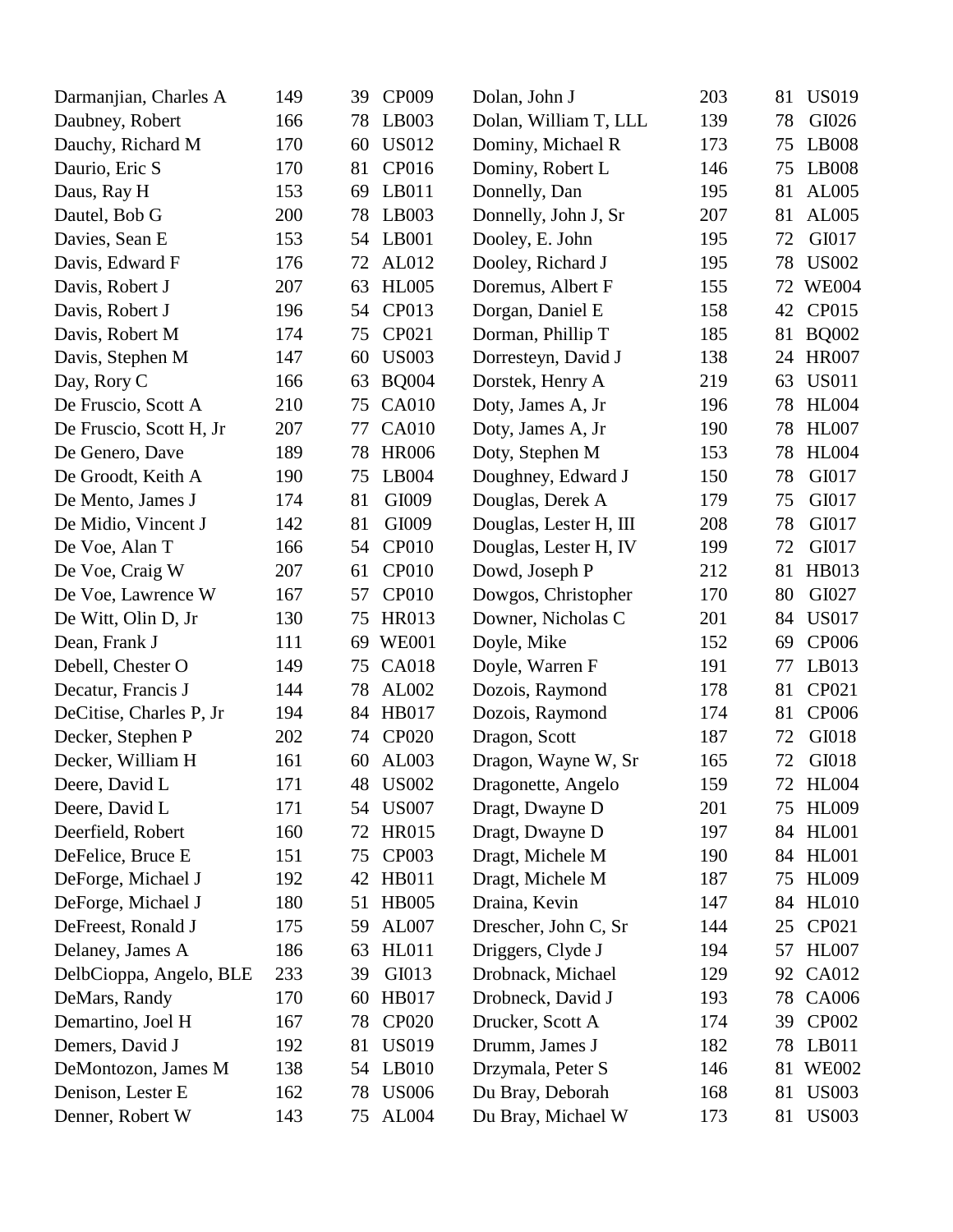| Dennin, Michael P       | 161 | 36 WE004           | Duclos, Robert J      | 169 | 81 | <b>HB007</b> |
|-------------------------|-----|--------------------|-----------------------|-----|----|--------------|
| Dennis, Robert          | 152 | CP016<br>65        | Duda, Stanley P       | 183 | 69 | <b>HR013</b> |
| Denue, Richard T        | 168 | 64 WE004           | Dudek, Henry          | 139 | 72 | <b>CA001</b> |
| Denue, Thomas R         | 174 | <b>WE004</b><br>72 | Duff, Robert A        | 185 | 71 | <b>CP020</b> |
| Derocher, Joseph A, Jr  | 225 | <b>US011</b><br>81 | Dufresne, David E     | 145 | 57 | <b>CA008</b> |
| Derocher, Joseph A, Jr  | 222 | <b>CA007</b><br>75 | Duket, John R         | 175 | 65 | <b>BQ001</b> |
| Derocher, Joseph A, Jr  | 215 | <b>CA002</b><br>78 | Duma, Peter M         | 174 | 63 | CA002        |
| DeRusso, Vincent J      | 168 | LB009<br>69        | Dumas, Paul G         | 225 | 82 | <b>HB009</b> |
| DeSain, Douglas J       | 170 | CP022<br>64        | Duncan, Charles W     | 174 | 72 | CA015        |
| DeSain, Douglas J       | 166 | <b>CP020</b><br>78 | Duncan, Joseph B      | 210 | 84 | <b>AL011</b> |
| DeSain, Thomas N        | 147 | CP022<br>81        | Duncan, Kirk E        | 189 | 72 | <b>HB001</b> |
| Desautels, Daniel       | 164 | CA013<br>57        | Duncan, Matthew, III  | 206 | 69 | CA002        |
| Desautels, Kenneth M    | 158 | CP012<br>72        | Dunn, Kevin M         | 134 | 36 | HL002        |
| Desautels, Mark K       | 134 | CP012<br>51        | Dupont, Robert P      | 149 | 78 | <b>CP006</b> |
| Desmond, Carl R         | 165 | CP014<br>48        | Duquette, Homer E     | 120 | 71 | <b>CA001</b> |
| Desnoyers, Robert W, Jr | 189 | <b>CA002</b><br>72 | Durivage, Arthur E    | 176 | 81 | AL004        |
| Desnoyers, Shawn E      | 197 | <b>CA002</b><br>81 | Durnberg, James A     | 193 | 35 | CP015        |
| Desnoyers, Shawn E      | 190 | <b>US009</b><br>75 | Durr, Monchello D     | 182 | 78 | <b>US013</b> |
| Desnoyers, Shawn E      | 183 | <b>US011</b><br>30 | Dushane, David J, Jr  | 198 | 81 | AL011        |
| Deuel, Louis R          | 200 | <b>HR011</b><br>81 | Dushane, David J, Jr  | 194 | 81 | AL007        |
| Devaren, Paul M         | 202 | <b>US011</b><br>81 | Dushane, David J, Sr  | 154 | 82 | AL007        |
| DeVoe, Danielle M       | 205 | CP013<br>78        | Dutcher, James R      | 186 | 75 | <b>HR012</b> |
| DeVoe, Joseph R         | 208 | LB001<br>21        | Dutica, John          | 125 | 69 | CP009        |
| DeVoe, Ronald G         | 209 | CP021<br>74        | Duval, Edward A       | 156 | 36 | CP002        |
| DeVoe, Ronald G         | 209 | CP013<br>75        | Dyer, Charles F, Jr   | 182 | 60 | <b>HL007</b> |
| DeVoe, Ronald G         | 202 | <b>CP006</b><br>66 | Dyer, Mike            | 144 | 75 | LB001        |
| DeVoe, Stephen          | 169 | <b>CP006</b><br>75 | Dynko, Michael D      | 207 | 75 | CA015        |
| DeVoe, Stephen J        | 171 | CP021<br>83        |                       |     |    |              |
| Earley, Brandon         | 103 | 51<br>CA016        | Emanatian, Anthony P  | 207 |    | 78 US011     |
| Eaton, Michael E        | 206 | CP013<br>81        | Endres, Kirk A        | 176 | 60 | LB016        |
| Eaton, William E        | 212 | CA002<br>21        | Enfield, Ken F        | 138 | 24 | CP010        |
| Eaton, William E        | 212 | <b>CA007</b><br>75 | Enfield, Ronald M     | 179 | 69 | <b>CP010</b> |
| Eceles, Brian           | 125 | LB012<br>33        | English, Arthur J, Jr | 193 | 48 | <b>BQ002</b> |
| Edmond, Joseph D        | 161 | <b>US003</b><br>77 | Eno, Carlton P        | 186 | 81 | GI003        |
| Edwards, Andrew F       | 190 | GI009<br>76        | Eriksen, David P      | 119 | 30 | <b>BQ005</b> |
| Edwards, Michael J, Sr  | 201 | <b>CA010</b><br>69 | Erno, Raymond J       | 216 | 60 | <b>HL005</b> |
| Edwards, Robert M       | 179 | GI009<br>74        | Erno, Raymond J       | 211 | 63 | CP013        |
| Edwards, Roger H        | 157 | LB011<br>78        | Erno, Robert J, Sr    | 209 | 75 | CP013        |
| Eidelbus, Stephen R     | 174 | 78<br>LB017        | Espey, Donald R       | 173 | 36 | CP015        |
| Einbinder, Eric B       | 192 | LB017<br>75        | Evans, Brian          | 173 | 66 | LB009        |
| Ellinger, Mark E        | 194 | CP021<br>78        | Evans, John P         | 164 | 27 | HR021        |
| Ellison, John A         | 204 | <b>HL001</b><br>59 | Evans, Raymond E      | 220 | 42 | <b>US011</b> |
| Ellison, John A         | 194 | 80 HL007           | Evans, Robert J, Jr   | 217 |    | 78 HL005     |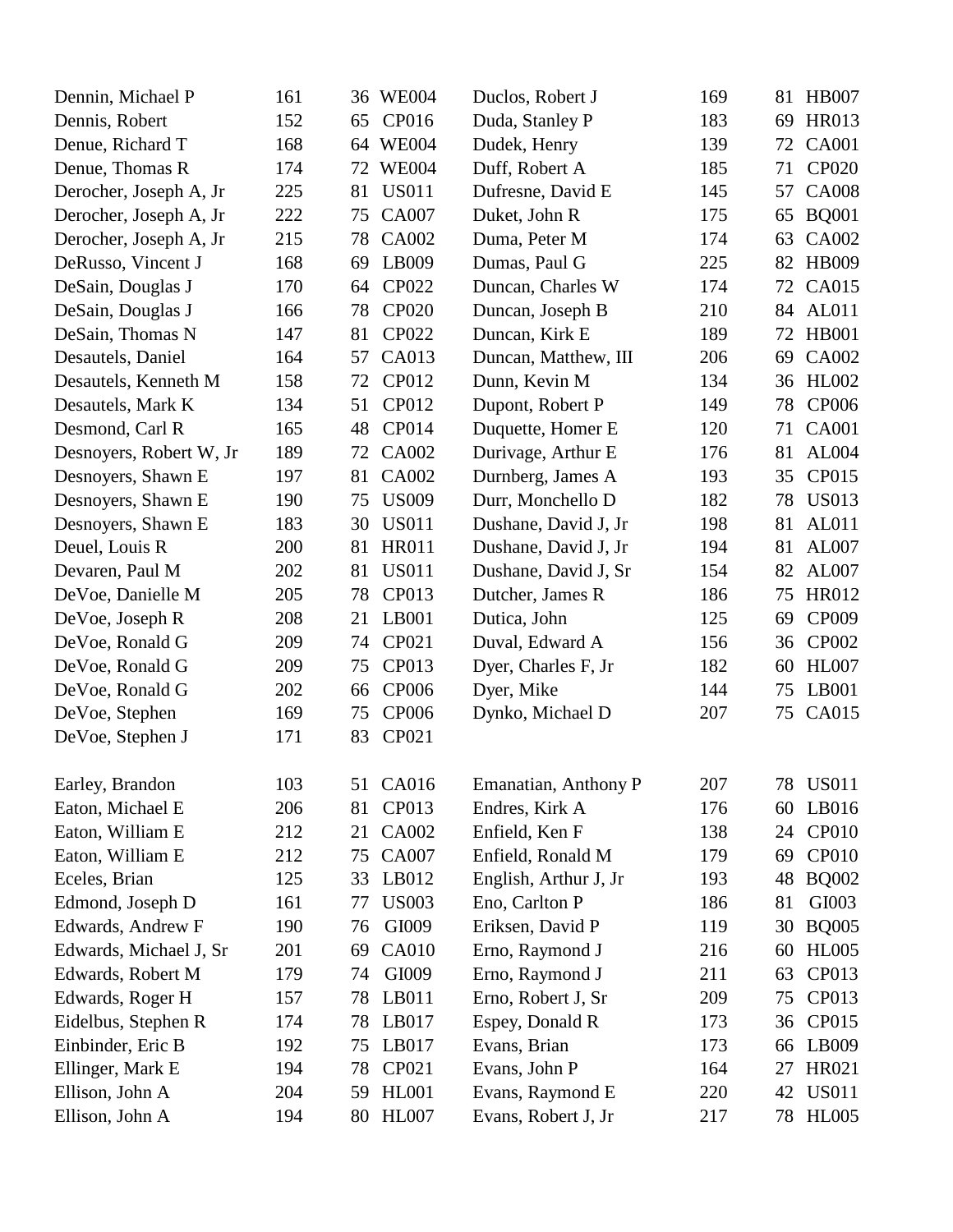| Ellott, Sean M            | 192 | 67 | LB017        | Evans, Stephen         | 91  | 39 | LB011        |
|---------------------------|-----|----|--------------|------------------------|-----|----|--------------|
| Elting, Robert H          | 97  | 63 | AL003        | Everson, Philip G      | 187 | 84 | CP021        |
| Ely, Trevor W             | 192 | 27 | <b>BQ005</b> |                        |     |    |              |
| Ely, Trevor W             | 185 | 69 | <b>BQ003</b> |                        |     |    |              |
|                           |     |    |              |                        |     |    |              |
| Face, William L           | 133 | 64 | <b>CP004</b> | Flemming, Peter        | 182 | 33 | <b>HB011</b> |
| Facteau, Karl F           | 174 | 75 | AL002        | Fletcher, Larry V      | 134 | 30 | <b>HR002</b> |
| Fairlee, Jeff A           | 177 | 69 | LB009        | Flowers, Matthew, Jr   | 202 | 72 | <b>US013</b> |
| Falasco, James J, Jr      | 188 | 81 | GI012        | Flynn, Robert          | 175 | 36 | CP011        |
| Falasco, James J, Sr      | 139 | 73 | GI012        | Fogarty, Peter R       | 201 | 57 | <b>HB005</b> |
| Falasco, Joseph M         | 170 | 81 | GI012        | Fogarty, Timothy J     | 158 | 78 | <b>HB005</b> |
| Falasco, Peter S          | 195 | 75 | GI012        | Foland, Steven E       | 163 | 38 | CP016        |
| Falato, James J           | 187 | 75 | CA016        | Foley, Michael R       | 164 | 66 | <b>US022</b> |
| Falconio, Leo J           | 204 | 60 | <b>CA016</b> | Foley, Thomas J        | 122 | 84 | GI003        |
| Fannucci, Charles A       | 151 | 36 | CP002        | Follett, Michael J     | 166 | 45 | GI008        |
| Fargione, Vincent A       | 189 | 66 | LB017        | Fonda, Kenneth R, Jr   | 198 | 51 | <b>HB006</b> |
| Farinaccio, Michael J, Sr | 181 | 42 | CP015        | Fonda, Kenneth R, Jr   | 198 | 81 | <b>CA002</b> |
| Farley, Timothy D         | 179 | 75 | HR021        | Forbes, Robert A       | 201 | 84 | CP013        |
| Faroni, Michael J         | 129 | 76 | HB013        | Forbes, Robert A       | 201 | 84 | CP021        |
| Farr, Rex                 | 133 | 81 | CP016        | Forbes, Steven C, Jr   | 217 | 81 | CP013        |
| Fasoldt, Tom              | 183 | 60 | HR021        | Forbes, Steven C, Jr   | 214 | 77 | CP021        |
| Favro, Gary M             | 170 | 48 | <b>HB011</b> | Ford, John G           | 135 | 42 | CP015        |
| Fecura, Jason M           | 215 | 36 | CP021        | Ford, Marcus J         | 184 | 51 | <b>HB002</b> |
| Fecura, Jason M           | 205 | 81 | <b>CA008</b> | Ford, Thomas E, Jr     | 152 | 42 | CP015        |
| Fecura, Patrick M         | 201 | 72 | <b>CA015</b> | Forkel, Shane D        | 178 | 54 | <b>CA008</b> |
| Fecura, Robert E, Jr      | 181 | 84 | GI009        | Fortune, Daniel J      | 200 | 69 | AL013        |
| Fecura, Robert E, Sr      | 166 | 75 | <b>CA015</b> | Fortune, James A       | 175 | 64 | AL013        |
| Fedler, Condon W          | 179 | 75 | <b>BQ001</b> | Foster, Daniel P       | 204 | 80 | <b>US007</b> |
| Fedorchak, Thomas M       | 189 |    | 36 CP011     | Foucher, Andre F       | 184 |    | 69 CA004     |
| Fedorchak, Thomas M       | 184 | 78 | CP012        | Foulks, Robert L       | 155 | 69 | <b>US012</b> |
| Fedoreshenko, James A     | 191 | 75 | <b>CA013</b> | Fountaine, Theodore J  | 132 | 72 | <b>CP010</b> |
| Feiden, John K            | 205 | 60 | CP021        | Fournier, Gerald E     | 190 | 66 | GI008        |
| Feiden, Kathleen M        | 195 | 36 | LB001        | Fox, James C           | 148 | 57 | <b>HL007</b> |
| Feiden, Kenneth J, Jr     | 186 | 72 | AL010        | Fox, Michael A         | 196 | 30 | GI023        |
| Feiden, Kenneth J, Jr     | 175 | 60 | <b>HR011</b> | Fox, Thomas E          | 200 | 78 | <b>AL011</b> |
| Felhtc, Joe J             | 201 | 69 | LB006        | Foyle, Scott F         | 198 | 66 | HB013        |
| Felitti, Joseph P         | 200 | 48 | <b>HB002</b> | Francis, Charles R, II | 118 | 52 | <b>HR018</b> |
| Ferrandino, Joseph S      | 188 | 62 | <b>US007</b> | Francisco, Dale B      | 194 | 72 | CP021        |
| Fields, Daryl             | 211 | 36 | <b>US011</b> | Franco, Anthony        | 140 | 84 | GI027        |
| Fields, Daryl             | 205 | 78 | AL003        | Frank, Chris T         | 185 | 72 | <b>US019</b> |
| Fifield, Craig S          | 194 | 69 | <b>BQ003</b> | Franklin, Eric L       | 144 | 42 | <b>US013</b> |
| Fifield, Craig S          | 184 | 60 | <b>BQ005</b> | Franklin, Richard D    | 154 | 63 | AL007        |
| Fifield, Gene P           | 182 | 51 | <b>BQ005</b> | Franklin, Richard D    | 151 |    | 78 CA018     |
| Filarecki, Donald         | 181 | 60 | CP016        | Franklin, William D    | 169 | 59 | AL007        |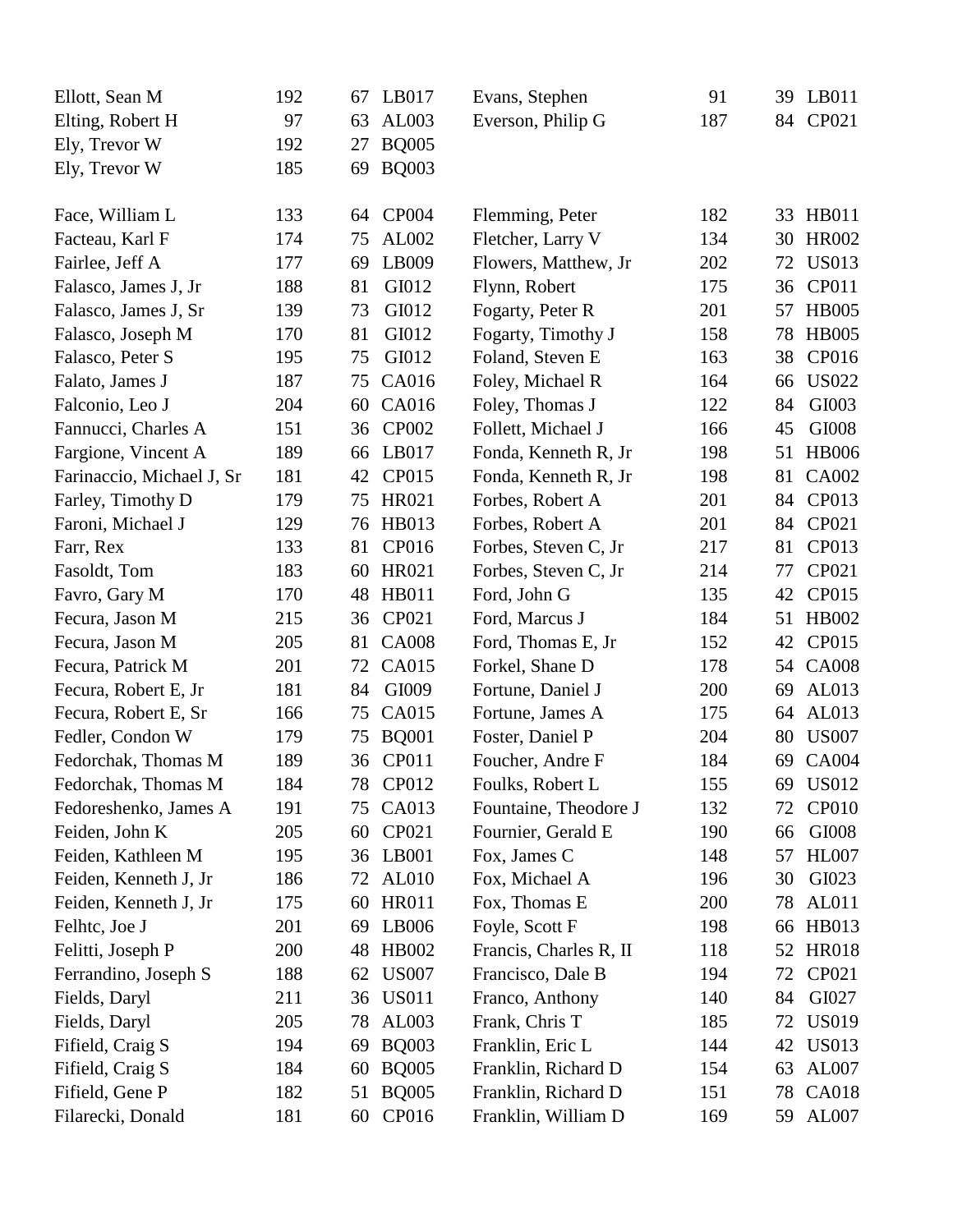| Filuta, John M         | 196 | 81  | <b>AL008</b>      | Frazier, Earl             | 207 | 75 | GI016        |
|------------------------|-----|-----|-------------------|---------------------------|-----|----|--------------|
| Filuta, Mike J         | 200 | 69  | HR021             | Frederick, Ray            | 163 | 72 | LB018        |
| Filuta, Robert J       | 196 | 30  | LB001             | Freedman, David           | 164 | 69 | <b>US005</b> |
| Finch, Justin M        | 180 | 60  | LB015             | Freer, William T          | 189 | 63 | AL013        |
| Finch, Marcus J        | 188 | 63  | LB015             | French, Boyd S            | 212 | 39 | CP002        |
| Finelli, Mark F        | 187 | 57  | <b>US006</b>      | French, Charles W         | 194 | 78 | <b>CP020</b> |
| Fisher, Downey Jay     | 152 | 66  | AL012             | French, Darin P           | 179 | 84 | <b>CP020</b> |
| Fisher, Joshua K       | 164 | 69  | <b>HR013</b>      | French, Ryan A            | 130 | 76 | <b>HR013</b> |
| Fisher, Paul F         | 167 | 39  | <b>HR015</b>      | Frenger, David M          | 168 | 81 | GI027        |
| Fisher, William D      | 162 | 78  | HB013             | Frenger, Henry L          | 173 | 84 | GI027        |
| Fisher, William R      | 163 | 69  | <b>HR013</b>      | Frontera, Michael S       | 197 | 78 | LB004        |
| Fitch, Ashley J        | 132 | 24  | GIS <sub>03</sub> | Frontera, Richard         | 184 | 63 | LB004        |
| Fitch, Mark S          | 215 | 69  | <b>US013</b>      | Frost, Stephen E          | 171 | 54 | <b>CP020</b> |
| Fitch, Mark S          | 208 | 72  | GI016             | Fruscio, Carmen P         | 161 | 66 | GI012        |
| Fitch, Praphai T       | 209 | 84  | <b>HL001</b>      | Frye, Cliff               | 190 | 78 | LB004        |
| Fitzgerald, Joseph     | 201 | 72  | <b>US010</b>      | Fuesse, Brian             | 149 | 51 | CP016        |
| Fitzpatrick, John M    | 200 | 84  | GI023             | Fulgan, Peter A           | 200 | 69 | <b>US011</b> |
| Fitzpatrick, Stephen J | 203 | 54  | <b>US009</b>      | Fuller, Michael R         | 220 | 69 | <b>HB006</b> |
| Fitzpatrick, William   | 180 | 72  | <b>WE004</b>      | Fuller, Michael R         | 206 | 60 | CP016        |
| FitzPatrick, William J | 231 | 57  | <b>US009</b>      | Funaro, Richard J         | 225 | 69 | <b>HL005</b> |
| FitzPatrick, William J | 222 | 63  | CA002             | Funiciello, Anthony J     | 180 | 69 | CP004        |
| Fitzsimmons, Michael H | 189 | 75  | HB002             | Furry, Joseph, Jr         | 188 | 69 | <b>US019</b> |
| Fitzsimmons, Walter J  | 228 | 72  | <b>BQ004</b>      | Fusci, Kenneth G          | 164 | 56 | LB018        |
| Flanger, Aaron D       | 181 | 42  | <b>CP010</b>      | Fusco, Michael A          | 187 | 72 | LB010        |
| Flatley, Jason E       | 214 | 81  | CA002             | Fyvie, Shawn C            | 201 | 69 | LB009        |
| Flatley, Joseph A      | 195 | 81  | <b>CA002</b>      |                           |     |    |              |
|                        |     |     |                   |                           |     |    |              |
| Gabriel, Steven J      | 233 | 78  | HL005             | Golden, Walter C          | 209 | 33 | CP023        |
| Gabriel, Steven J      | 233 | 81  | <b>HB009</b>      | Goldey, Robert P          | 223 |    | 56 HB006     |
| Gabriele, Anthony D    | 192 |     | 72 CP020          | Golding, Patricia J       | 128 |    | 60 LB003     |
| Gabriele, Anthony D    | 189 | 63  | <b>CP001</b>      | Goldsmith, Kim            | 117 | 36 | LB009        |
| Gaedje, John W         | 150 | 66  | CP022             | Goldston, Anthony         | 185 | 72 | <b>AL004</b> |
| Gagliardi, Larry J     | 191 | 81  | GI027             | Golonka, Edward T         | 140 | 66 | LB010        |
| Gagliardi, Nichola W   | 183 | 100 | <b>HR009</b>      | Gongoleski, Chester R     | 202 | 81 | <b>CA007</b> |
| Gagliardi, Nichola W   | 180 | 57  | <b>HR018</b>      | Goodall, Hazen B          | 106 | 66 | GI001        |
| Gagnon, Edward         | 127 | 72  | <b>HL006</b>      | Goodbred, Joshua T        | 204 | 81 | AL005        |
| Gagnon, Gregg R        | 196 | 87  | AL010             | Goodermote, Donald J, Jr  | 222 | 78 | <b>BQ005</b> |
| Gaige, Christopher L   | 198 | 72  | LB016             | Goodermote, Donald J, Jr  | 213 | 39 | <b>BQ004</b> |
| Gaige, Kevin J         | 191 | 72  | LB016             | Goodermote, Donald J, Jr  | 213 | 84 | <b>AL011</b> |
| Galarneau, Edward A    | 163 | 78  | <b>CA018</b>      | Goodermote, Kenneth L, Jr | 150 | 51 | <b>HR006</b> |
| Galkiewicz, David E    | 160 | 75  | <b>WE002</b>      | Goodness, Stephen E, Jr   | 191 | 78 | <b>HR007</b> |
| Gannon, Jeremy W       | 171 | 47  | GI009             | Gordon, Eric S            | 177 | 81 | GI013        |
| Garcia, Raul R         | 141 | 84  | <b>HL006</b>      | Gordon, Gregory S         | 174 | 72 | <b>BQ001</b> |
| Gardner, Gregg E       | 199 |     | 66 HR021          | Gordon, Kevin             | 149 |    | 39 HB011     |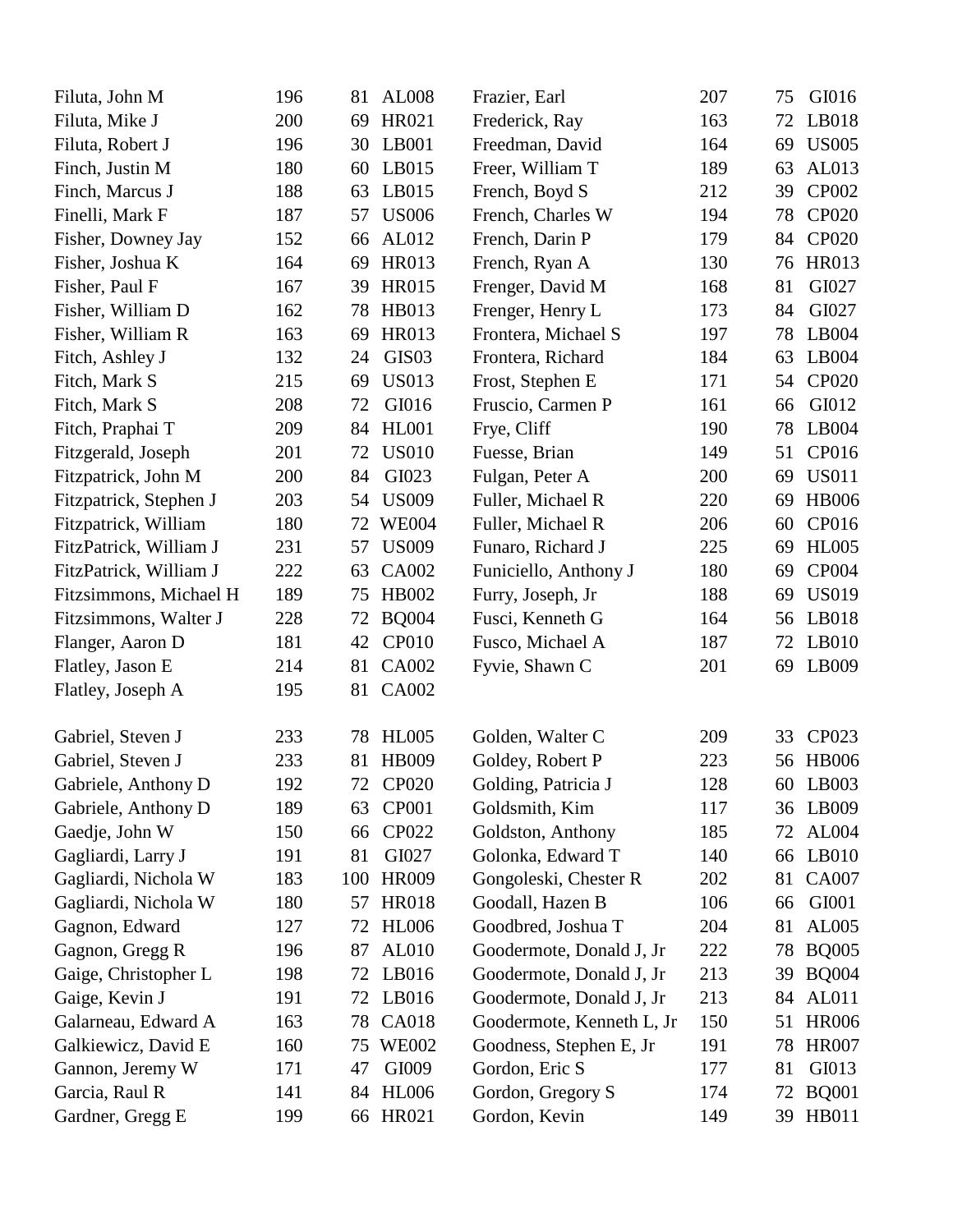| Gardner, Ronald P      | 223 | <b>HB009</b><br>69 | Gordon, William E       | 190 | 69 | AL005             |
|------------------------|-----|--------------------|-------------------------|-----|----|-------------------|
| Gardner, Ronald P      | 222 | <b>HL005</b><br>75 | Gorman, Edward P        | 182 | 78 | LB004             |
| Gardner, Shane G       | 127 | <b>HL009</b><br>68 | Gorman, George B        | 225 | 75 | <b>US011</b>      |
| Garhartt, Richard J    | 190 | LBLB0<br>42        | Gorman, George B        | 218 | 60 | <b>CA007</b>      |
| Garner, Walter R       | 122 | LB004<br>75        | Gorman, Joshua P        | 165 | 42 | LB012             |
| Garner, Walter R       | 114 | <b>WE002</b><br>75 | Gorman, Keith R         | 191 | 69 | <b>WE005</b>      |
| Garrity, David P, Jr   | 145 | HR002<br>63        | Gorman, Peter J         | 134 | 77 | GI004             |
| Garrity, Thomas G, Jr  | 225 | <b>HB009</b><br>84 | Gorski, Jack            | 160 | 54 | CA016             |
| Garrity, Thomas G, Jr  | 222 | <b>CA007</b><br>75 | Gorzynski, Stanley J    | 160 | 72 | USUS0             |
| Garrone, Jarrod J      | 188 | <b>HL007</b><br>54 | Gould, Chuck E          | 158 | 66 | LB009             |
| Garry, Brian M         | 194 | <b>HL007</b><br>75 | Gould, Thomas R         | 214 | 66 | <b>CA007</b>      |
| Gaspie, Dennis M       | 211 | <b>HL003</b><br>90 | Gould, Thomas R         | 209 | 81 | <b>US011</b>      |
| Gaspie, Paul W         | 183 | <b>HL003</b><br>84 | Gourlay, Robert V       | 198 | 75 | <b>CP020</b>      |
| Gast, Ronald G         | 209 | <b>CA002</b><br>81 | Gowett, John R          | 187 | 75 | GI011             |
| Gates, Raymond G       | 178 | <b>BQ005</b><br>78 | Gowett, John R          | 187 | 78 | <b>US012</b>      |
| Gatto, Bill F          | 174 | <b>US019</b><br>75 | Goyer, Norman P         | 171 | 75 | GI001             |
| Gattulli, Michael S    | 146 | CP012<br>72        | Goyette, Andrew J       | 180 | 78 | USUS <sub>0</sub> |
| Gauthier, Paul J       | 193 | GI012<br>70        | Goyette, Christopher D  | 178 | 75 | USUS <sub>0</sub> |
| Gavin, Jerry           | 174 | GI008<br>69        | Grady, Sean W           | 153 | 27 | GI013             |
| Gazzetta, Marshall V   | 164 | <b>CA010</b><br>60 | Graham, Edward A        | 150 | 71 | <b>CP020</b>      |
| Gazzetta, Ronald C     | 177 | <b>CA010</b><br>48 | Grattan, Wayne G        | 158 | 68 | <b>WE004</b>      |
| Geene, Jeffrey         | 179 | <b>HB017</b><br>84 | Gray, Charles M         | 183 | 75 | AL016             |
| Geleta, Tim C          | 208 | <b>CP010</b><br>69 | Gray, Richard R         | 179 | 81 | <b>BQ005</b>      |
| Gelineau, Wilfred C    | 177 | AL012<br>75        | Greco, Kelly E          | 180 | 84 | CP021             |
| Gelineau, Wilfred C    | 176 | AL007<br>81        | Green, John A           | 182 | 72 | GI011             |
| Genthner, Corey F      | 147 | <b>HB011</b><br>22 | Green, John T           | 173 | 66 | GI011             |
| Genthner, George M     | 217 | <b>HB011</b><br>57 | Green, John T, Jr       | 188 | 42 | CP016             |
| Germain, Jason C       | 174 | LB004<br>78        | Green, Todd             | 181 | 69 | GI011             |
| Germaine, Patrick M    | 162 | LB012<br>39        | Greene, Kenneth D       | 206 | 66 | CP016             |
| Germano, Joseph V      | 173 | 78<br>GI018        | Greene, Michael R       | 200 |    | 75 CA007          |
| Germond, Charles E     | 199 | <b>BQ003</b><br>30 | Gregory, Ronald E       | 190 | 36 | CP015             |
| Gerwin, Joseph, Jr     | 211 | <b>HB006</b><br>66 | Gregware, James E, III  | 207 | 76 | <b>AL004</b>      |
| Giachetti, Frank N, Jr | 200 | <b>CP020</b><br>84 | Gregware, James E, Jr   | 208 | 75 | AL004             |
| Giagni, Chris A        | 179 | 72<br>LB009        | Grennon, Edward W       | 176 | 72 | CP009             |
| Gibbs, Herbert A       | 211 | 59<br><b>CP006</b> | Grennon, Edward W       | 172 | 21 | CP020             |
| Gibson, Jeffery C      | 122 | <b>US010</b><br>60 | Greth, Douglas C, Jr    | 183 | 69 | LB009             |
| Gigliotti, Stan L      | 134 | CP011<br>27        | Greth, Kyle D           | 135 | 66 | LB009             |
| Gilbert, Jacob C       | 175 | <b>US017</b><br>84 | Greve, Theodore         | 171 | 75 | LB011             |
| Gilberto, Landy F      | 161 | 63<br><b>CP004</b> | Grieco, Joseph S, LLL   | 199 | 24 | <b>HL006</b>      |
| Gildea, Michael J      | 189 | CP021<br>81        | Grieco, Joseph S, LLL   | 196 | 78 | <b>US011</b>      |
| Gill, Charles W, Jr    | 204 | <b>US011</b><br>33 | Griswold, Jerry B       | 166 | 78 | <b>BQ001</b>      |
| Gillespie, Todd W      | 187 | 78<br>AL005        | Griswold, Thomas L, LLL | 139 | 57 | GI013             |
| Gillick, Nathan M      | 220 | <b>CA002</b><br>77 | Groat, Kenneth J        | 197 | 36 | CP011             |
| Gilligan, Richard J    | 175 | GI018<br>63        | Groff, Brett E          | 206 | 69 | LB018             |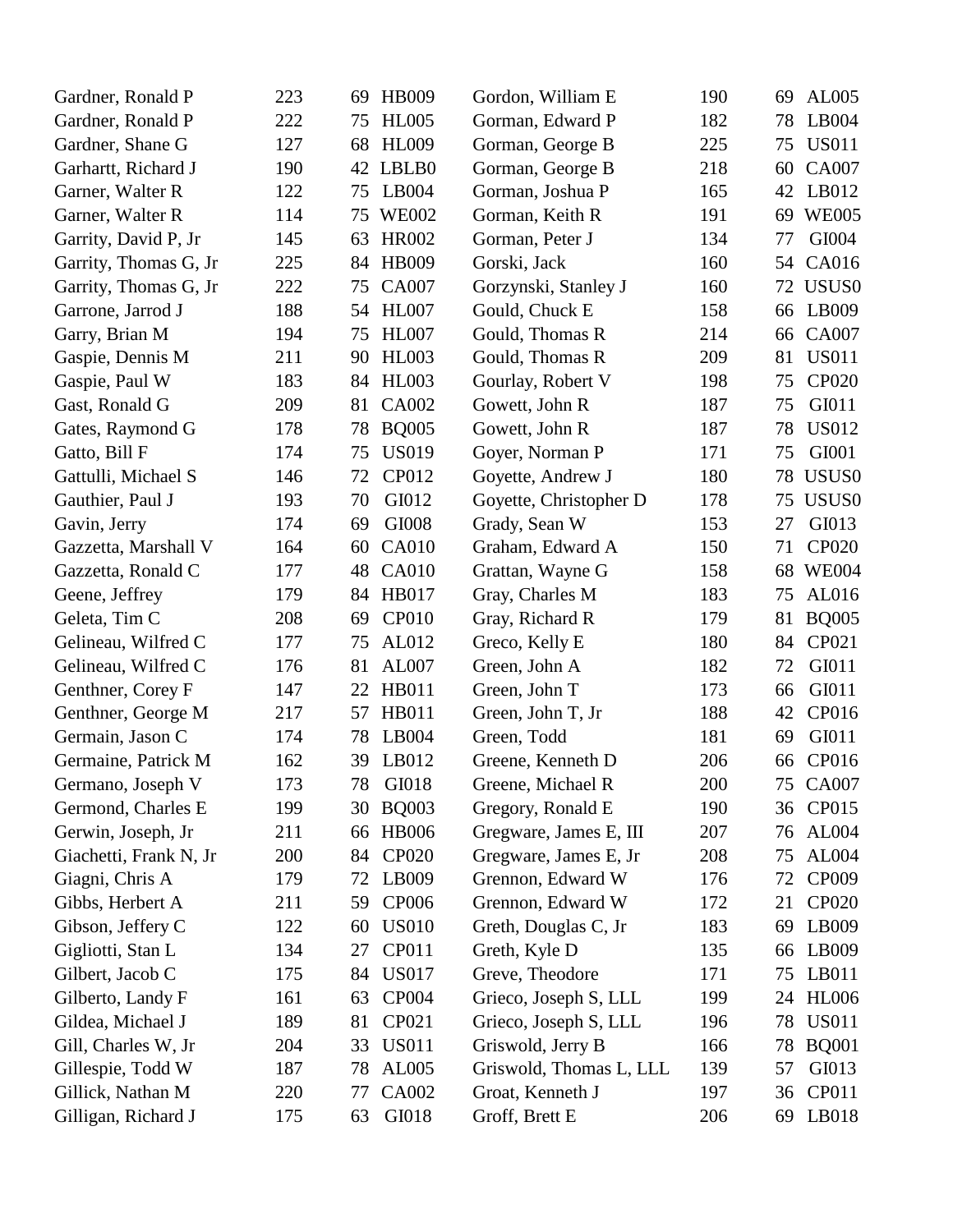| Gimondo, Sal A               | 200 | 27  | GIS <sub>03</sub> | Gronau, John A         | 166 |     | 54 WE005     |
|------------------------------|-----|-----|-------------------|------------------------|-----|-----|--------------|
| Giudici, Jason M             | 188 | 21  | CP012             | Grugan, Milton, Jr     | 170 | 63  | HB002        |
| Gladding, Kenneth W          | 145 | 48  | <b>CP010</b>      | Guilianelli, David A   | 153 | 81  | <b>US003</b> |
| Gladding, Marc R             | 170 | 69  | <b>CP010</b>      | Guilianelli, Robert    | 173 | 81  | <b>US003</b> |
| Gleeson, John P              | 104 | 21  | CP012             | Guilianelli, Robert J  | 166 | 75  | <b>US003</b> |
| Glynn, Christopher B         | 182 | 81  | <b>HR007</b>      | Guilianelli, Ursula M  | 151 | 81  | <b>US003</b> |
| Glynn, Richard W             | 178 | 42  | <b>HR007</b>      | Gundrum, Steve M       | 172 | 39  | LB012        |
| Go, Arthur J                 | 172 | 51  | LB013             | Gurbey, Arthur L       | 200 | 55  | GI013        |
| Goedde, Harold               | 118 | 66  | CP017             | Gustafson, Peter H     | 183 | 75  | LB011        |
| Goedde, Harold               | 117 | 57  | <b>CP004</b>      | Guthier, Vince         | 145 | 72  | <b>HR005</b> |
| Goerold, Albert H            | 108 | 81  | <b>AL004</b>      | Gutzwiller, Matt       | 161 | 57  | CP016        |
| Gokey, Joseph F              | 188 | 72  | AL007             | Guzy, John J           | 173 | 63  | <b>CA015</b> |
| Golden, Christopher T        | 174 | 48  | <b>HL007</b>      | Gwinn, Kenneth F       | 163 | 75  | <b>HR002</b> |
| Golden, Michael J            | 216 | 56  | <b>HL007</b>      |                        |     |     |              |
|                              |     |     |                   |                        |     |     |              |
| Hackett, Joseph E            | 204 | 75  | <b>BQ001</b>      | Hill, Theodore C, III  | 187 | 75  | <b>HR011</b> |
| Hadley, Dwight J             | 142 | 36  | <b>CP002</b>      | Hill, Theodore C, Sr   | 174 | 51  | <b>HR011</b> |
| Hall, Mark E, Sr             | 180 | 75  | LB004             | Hill, Theodore C, Sr   | 171 | 48  | LB017        |
| Halpin, James J, Jr          | 179 | 51  | <b>WE004</b>      | Hilligas, Casey M      | 181 | 81  | LB019        |
| Halse - Fitzpartick, Jason J | 171 | 66  | <b>CP008</b>      | Hilliker, Randy W      | 169 | 36  | CP011        |
| Hammond, Gregory A           | 163 | 50  | <b>HR008</b>      | Hilton, Coner          | 190 | 78  | GI016        |
| Hammond, Gregory A           | 158 | 70  | <b>HR013</b>      | Hilton, Elbert         | 193 | 75  | GI016        |
| Hammond, Robert P            | 167 | 75  | <b>HR006</b>      | Hines, Daniel W        | 159 | 54  | HB013        |
| Hancock, Keith R             | 157 | 23  | CA013             | Hisgen, Tom            | 153 | 81  | <b>CP006</b> |
| Hanlon, John T               | 149 | 21  | HR013             | Hisgen, Troy M         | 165 | 78  | CP006        |
| Hannigan, Ryan M             | 138 | 75  | <b>HR013</b>      | Hoag, Chris J          | 208 | 80  | <b>HB007</b> |
| Hanor, Robert D              | 172 | 78  | LB004             | Hobdy, E J             | 184 | 78  | GI016        |
| Hansen, Mark W               | 178 | 75  | AL012             | Hobdy, Ernest J        | 181 | 57  | GI016        |
| Hansen, Michael A            | 138 | 36  | <b>CP011</b>      | Hodges, William D, III | 164 | 72  | <b>HR013</b> |
| Hanson, Karl A               | 155 |     | 75 CP012          | Hodlik, Matthew E      | 191 |     | 75 GI026     |
| Hara, Peter R                | 129 | 30  | CP011             | Hodlik, Matthew E      | 189 | 81  | GI012        |
| Harding, Matthew J           | 213 | 81  | <b>HR011</b>      | Hodlik, Michael A      | 207 | 81  | GI012        |
| Harding, Matthew J           | 212 | 78  | <b>HR013</b>      | Hodlik, Michael A      | 199 | 81  | CA002        |
| Harding, Matthew J           | 211 | 75  | <b>HR005</b>      | Hodson, Jamison        | 135 | 63  | CP017        |
| Harding, Matthew J           | 206 | 112 | <b>HR009</b>      | Hoefer, David          | 193 | 72  | <b>CP010</b> |
| Harding, Thomas G            | 180 | 69  | <b>HR013</b>      | Hoefer, Greg           | 183 | 72  | <b>CP010</b> |
| Harding, Thomas G            | 180 | 112 | <b>HR009</b>      | Hoffay, Michael J      | 187 | 75  | HR021        |
| Hare, Paul W                 | 190 | 75  | <b>CP020</b>      | Hoffay, Michael J      | 184 | 116 | <b>HR009</b> |
| Harko, Paul P                | 138 | 54  | <b>WE001</b>      | Hoffay, Terrance A     | 208 | 78  | <b>HB007</b> |
| Harlow, Edward J             | 130 | 96  | <b>US023</b>      | Hoffman, Drew          | 197 | 66  | LB010        |
| Harrington, Kurt M           | 199 | 58  | <b>HL009</b>      | Hoffman, Eric R        | 195 | 78  | LB011        |
| Harrington, Michael J        | 186 | 76  | <b>HL009</b>      | Hoffman, Roy T, Jr     | 195 | 75  | GI012        |
| Harrington, Thomas J         | 209 | 27  | <b>BQ004</b>      | Hoffman, Sherman H     | 171 | 72  | <b>BQ001</b> |
| Harrington, Thomas J         | 209 | 73  | <b>BQ002</b>      | Hoffman, Thomas J, Jr  | 207 | 37  | LB010        |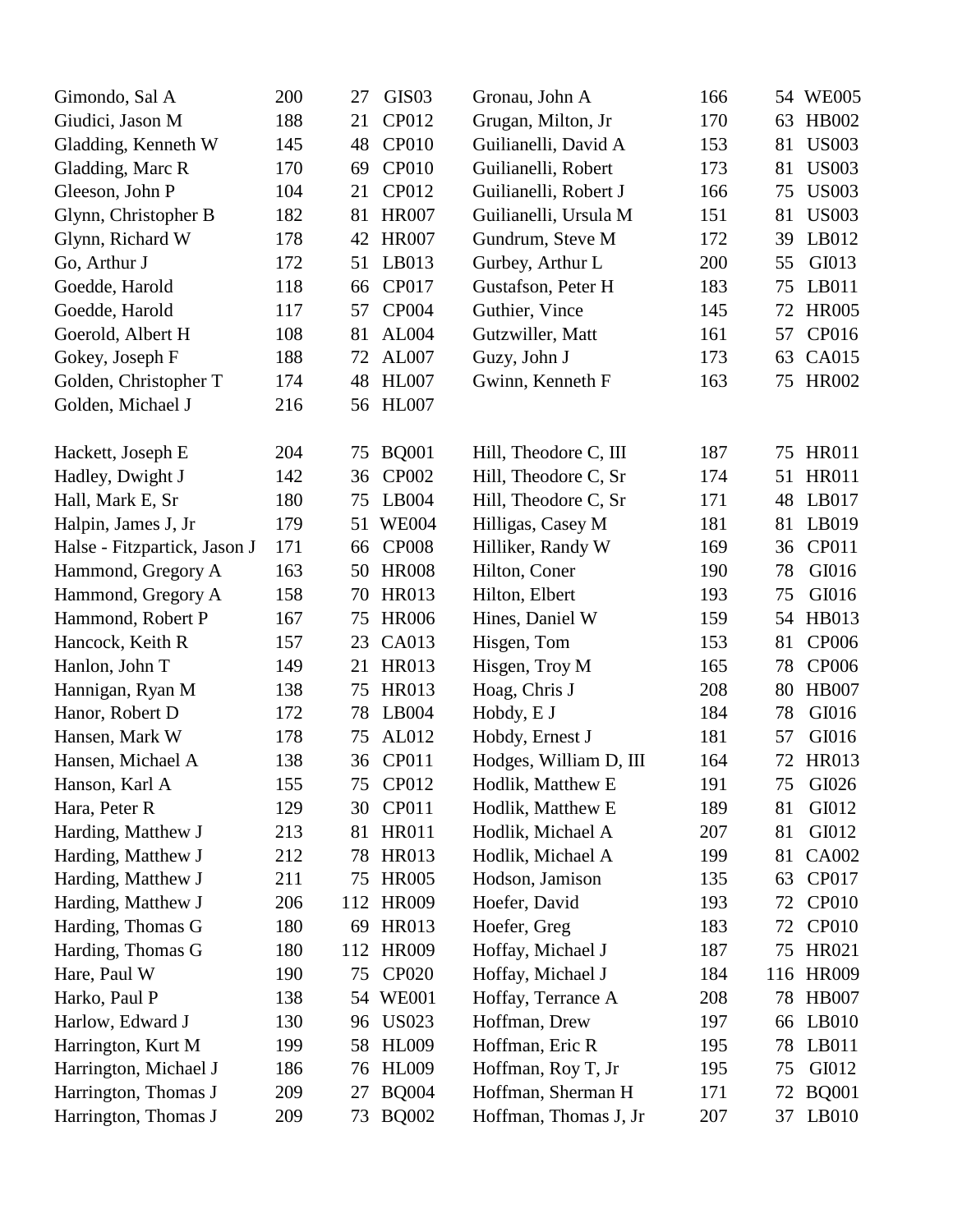| Harrington, Wayne E, Sr | 188 | 75 | <b>BQ002</b>      | Hoffmann, Arthur P, Sr | 216 | 78  | <b>HR013</b> |
|-------------------------|-----|----|-------------------|------------------------|-----|-----|--------------|
| Harris, Jarrod S        | 187 | 78 | LB011             | Hoffmann, Arthur P, Sr | 212 | 112 | <b>HR009</b> |
| Harris, Nick J          | 219 | 84 | <b>AL011</b>      | Hogan, Kevin T         | 176 | 75  | LB010        |
| Harris, Nick J          | 214 | 78 | <b>CA007</b>      | Hoke, Stephen R        | 183 | 54  | <b>CP008</b> |
| Harris, Richard G       | 200 | 75 | LB011             | Holbrook, Robert W     | 219 | 69  | LB015        |
| Hartigan, Michael P     | 138 | 75 | <b>HR007</b>      | Holbrook, Robert W     | 217 | 81  | LB018        |
| Hartman, Jodi M         | 133 | 24 | GIS <sub>03</sub> | Holland, Andrew J      | 201 | 56  | GI008        |
| Hartmann, Thomas J      | 209 | 81 | <b>US011</b>      | Holland, Chris D       | 181 | 40  | CP015        |
| Hasan, Imran R          | 163 | 66 | <b>CP006</b>      | Holland, Edward J      | 190 | 78  | AL010        |
| Haskins, Douglas C      | 185 | 69 | GI023             | Holmes, Mark R         | 201 | 75  | CP021        |
| Haswell, Erik M         | 194 | 84 | CP017             | Honsinger, James G     | 146 | 66  | HB013        |
| Haswell, Erik M         | 189 | 60 | CP016             | Horan, Jason E         | 209 | 69  | <b>HB009</b> |
| Hathaway, Joseph R      | 145 | 62 | <b>US023</b>      | Horan, Jason E         | 200 | 75  | LB001        |
| Hathaway, Keith R       | 199 | 78 | <b>BQ005</b>      | Horn, Christopher W    | 152 | 78  | <b>HL004</b> |
| Haupt, Raymond E        | 188 | 78 | LB016             | Horn, Walter E, Jr     | 156 | 75  | <b>HL004</b> |
| Haupt, Raymond W        | 198 | 63 | LB016             | Hornick, Kevin C       | 114 | 69  | LB010        |
| Haupt, William H, Jr    | 183 | 28 | <b>HR012</b>      | Horton, Steven J       | 229 | 69  | HB009        |
| Hayes, Brian C          | 158 | 78 | <b>CP020</b>      | Horton, Steven J       | 223 | 76  | <b>US011</b> |
| Hayes, Thomas J         | 198 | 81 | LB018             | Horton, Steven J       | 216 | 66  | CA007        |
| Hayes, Thomas J         | 194 | 63 | LB017             | Horton, Terry K        | 176 | 74  | <b>HB003</b> |
| Hayes, Thomas J         | 190 | 81 | AL011             | Horton, Terry K        | 172 | 69  | <b>HB005</b> |
| Hayner, Glenn E         | 228 | 30 | CP021             | Horton, Terry K        | 162 | 87  | <b>HR020</b> |
| Hayner, Glenn E         | 217 | 81 | <b>HL007</b>      | Horvath, Thomas S      | 216 | 69  | CP013        |
| Hayner, Glenn F         | 165 | 57 | <b>HB001</b>      | Horvath, Thomas S      | 212 | 66  | <b>CP008</b> |
| Hayner, Willis J        | 209 | 69 | CP021             | Houghton, Joseph M     | 217 | 81  | <b>BQ005</b> |
| Healy, Kevin W          | 154 | 63 | <b>CP008</b>      | Houghton, Joseph M     | 211 | 60  | <b>BQ004</b> |
| Healy, Michael J        | 169 | 48 | <b>CP008</b>      | Houghton, Leo W        | 178 | 81  | <b>BQ005</b> |
| Heaphy, Travis J        | 205 | 75 | LB017             | Houghton, Walter J     | 137 | 81  | <b>US017</b> |
| Heaphy, William J, III  | 228 | 78 | LB017             | Houser, Chad           | 153 | 72  | CP016        |
| Heaphy, William J, III  | 217 |    | 78 HL005          | Houser, Edward J, Jr   | 193 |     | 78 GI004     |
| Hebert, Matthew C       | 213 | 66 | <b>US009</b>      | Hout, Anthony R        | 194 | 78  | LB013        |
| Hebert, Tanner W        | 216 | 78 | <b>HL009</b>      | Hover, Todd E          | 204 | 78  | <b>BQ004</b> |
| Hedrick, Michael C      | 205 | 69 | LB009             | Howell, John W         | 150 | 48  | LB010        |
| Heekin, Matt J          | 198 | 78 | LB011             | Huba, Kevin M          | 156 | 72  | LB017        |
| Heer, David W, Jr       | 215 | 36 | <b>HB006</b>      | Huba, Kevin M          | 156 | 78  | LB003        |
| Heer, David W, Jr       | 209 | 81 | <b>HB009</b>      | Huber, Stephen J       | 196 | 72  | LB003        |
| Heer, Diane M           | 226 | 70 | <b>HB005</b>      | Huber, Tom M           | 162 | 78  | CP012        |
| Heer, Diane M           | 226 | 78 | <b>HB009</b>      | Hudson, James C        | 167 | 81  | GI011        |
| Heffern, Thomas J       | 171 | 55 | AL012             | Hudson, Theodore S     | 201 | 66  | LB001        |
| Henderson, Taylor       | 200 | 54 | <b>BQ002</b>      | Hudson, Theodore S     | 190 | 75  | GI011        |
| Henkel, Brian J         | 222 | 72 | <b>HB006</b>      | Hudspath, Paul A       | 188 | 40  | <b>HR009</b> |
| Henkel, Brian J         | 221 | 72 | HB009             | Hudspath, Paul A       | 184 | 72  | <b>HR011</b> |
| Hennessey, Gerald J     | 205 | 81 | LB008             | Huehn, Bruce W         | 198 | 78  | HL010        |
| Hennessy, Ryan          | 148 | 57 | <b>HR011</b>      | Huerter, John J        | 176 |     | 45 HR011     |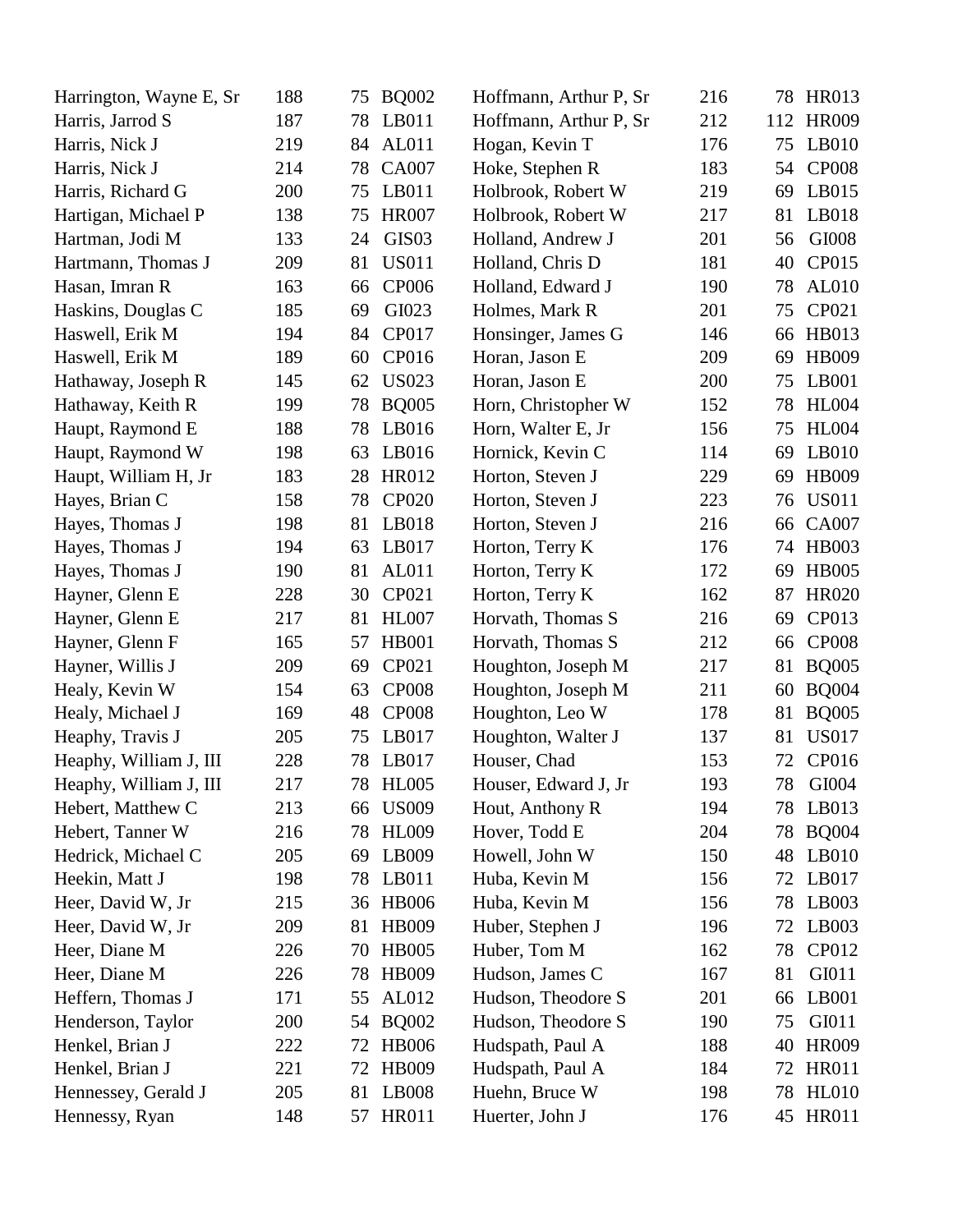| Henningson, Richard J  | 172 | 81  | <b>LB008</b>      | Huerter, Mark        | 204 |    | 108 HR009    |
|------------------------|-----|-----|-------------------|----------------------|-----|----|--------------|
| Henry, Neville R       | 148 | 45  | <b>US010</b>      | Hughes, Donald C     | 209 | 72 | <b>HR011</b> |
| Henry, Roger S         | 202 | 63  | <b>LB008</b>      | Hughes, Jeffery G    | 200 | 72 | HL001        |
| Herald, Joseph C       | 169 | 78  | LB016             | Hull, Jeffrey G      | 217 | 78 | <b>HB007</b> |
| Herman, John W         | 201 | 87  | GI009             | Hull, Jeffrey G      | 208 | 81 | <b>HB009</b> |
| Herrington, Jeff       | 147 | 54  | GI001             | Hull, Loren J        | 168 | 42 | <b>HB007</b> |
| Herrington, Jeff       | 146 | 50  | GI003             | Hulse, Michael A     | 166 | 66 | CP022        |
| Herrington, Jeffery P  | 160 | 30  | GIS <sub>03</sub> | Huneau, Mark S       | 218 | 78 | CA002        |
| Herrington, John S, Jr | 184 | 56  | GI017             | Huneau, Mark S       | 215 | 75 | <b>CA007</b> |
| Herrington, Keith R    | 168 | 42  | LB012             | Hunt, Brad           | 202 | 84 | LB004        |
| Herrington, Roy S      | 198 | 75  | GI017             | Hunt, Brian J, Sr    | 174 | 75 | <b>BQ001</b> |
| Hewitt, Brian K        | 202 | 21  | <b>BQ002</b>      | Hunt, Michael D      | 114 | 78 | <b>BQ001</b> |
| Hickey, Michael R      | 139 | 57  | <b>BQ004</b>      | Hunt, Richard T      | 144 | 70 | <b>HR007</b> |
| Hickey, Stephen F      | 191 | 33  | CP023             | Hunt, Tracy D        | 180 | 75 | <b>BQ001</b> |
| Hickok, Nicholas B     | 182 | 71  | CP022             | Hunter, Russell      | 226 | 78 | <b>CA007</b> |
| Hicks, John W          | 153 | 78  | CP012             | Hunter, Russell      | 224 | 78 | <b>HL005</b> |
| Hidley, Bruce A        | 156 | 57  | <b>WE004</b>      | Hurd, Andrew J       | 199 | 36 | CP011        |
| Higgins, Paul D        | 154 | 24  | <b>HL010</b>      | Hurd, Andrew J       | 199 | 78 | CP012        |
| Higgins, Steven J      | 149 | 39  | <b>HL010</b>      | Hurlburt, Francis J  | 196 | 60 | <b>BQ005</b> |
| Hildreth, Albert J, Jr | 200 | 44  | GI017             | Hurlburt, Francis J  | 190 | 60 | <b>BQ003</b> |
| Hildreth, Edward F     | 198 | 81  | GI012             | Hurley, Paul         | 145 | 69 | LB010        |
| Hildreth, Edward F     | 198 | 87  | GI009             | Huskie, David M      | 152 | 75 | GI017        |
| Hildreth, Edward F     | 193 | 84  | GI017             | Hutnick, Patrick J   | 151 | 33 | LB004        |
| Hildreth, Thomas J     | 171 | 81  | GI017             | Hyde, Brandon M      | 141 | 69 | <b>BQ001</b> |
| Hill, Matthew T        | 216 | 78  | <b>CA007</b>      | Hyde, Milo P, Jr     | 217 | 75 | <b>HB009</b> |
| Hill, Matthew T        | 206 | 72  | <b>HR011</b>      | Hyde, Milo P, Jr     | 216 | 66 | <b>HB010</b> |
| Hill, Matthew T        | 204 | 112 | <b>HR009</b>      |                      |     |    |              |
| Iannone, Frank         | 154 | 69  | GI026             | Irvine, Ralph E      | 176 |    | 75 WE005     |
| Iannone, Louis P       | 147 | 75  | GI026             | Irwin, John F        | 188 |    | 33 CP002     |
| Imperial, Joe          | 207 | 78  | <b>CP020</b>      | Irwin, John F        | 186 | 72 | <b>CP020</b> |
| Impicciatore, Joseph M | 199 | 78  | <b>CA008</b>      | Irwin, Thomas J      | 158 | 66 | <b>WE005</b> |
| Irvine, John J         | 189 | 72  | <b>WE002</b>      | Iwaneczko, Michael T | 131 | 75 | <b>HR015</b> |
| Irvine, John J         | 181 | 63  | <b>WE005</b>      | Izzo, Sal C          | 165 | 69 | <b>HL007</b> |
| Jackson, Leon L        | 151 | 68  | CP012             | Johnson, Douglas J   | 202 | 75 | <b>HL005</b> |
| Jacob, William R       | 142 | 69  | CP016             | Johnson, Joseph R    | 182 | 84 | CA006        |
| Jacobs, Jason E        | 217 | 74  | <b>AL011</b>      | Johnston, Jason O    | 170 | 75 | <b>CA018</b> |
| Jacobus, Robert        | 175 | 39  | <b>HB002</b>      | Jones, Douglas G     | 183 | 36 | CP021        |
| Jacobus, Robert L      | 166 | 66  | <b>HB002</b>      | Jones, Eugene F      | 195 | 66 | GI016        |
| Jacobus, Robert L      | 165 | 27  | <b>CP001</b>      | Jones, Kristofer C   | 129 | 39 | LB006        |
| Jacques, Daniel A      | 199 | 84  | <b>CP020</b>      | Jones, Michael P     | 195 | 77 | AL013        |
| Jacques, Darrin J      | 197 | 78  | <b>CP020</b>      | Jones, Paul          | 148 | 78 | <b>CP006</b> |
| James, David M         | 191 | 69  | <b>HL007</b>      | Jones, Peter J       | 143 | 27 | <b>CA008</b> |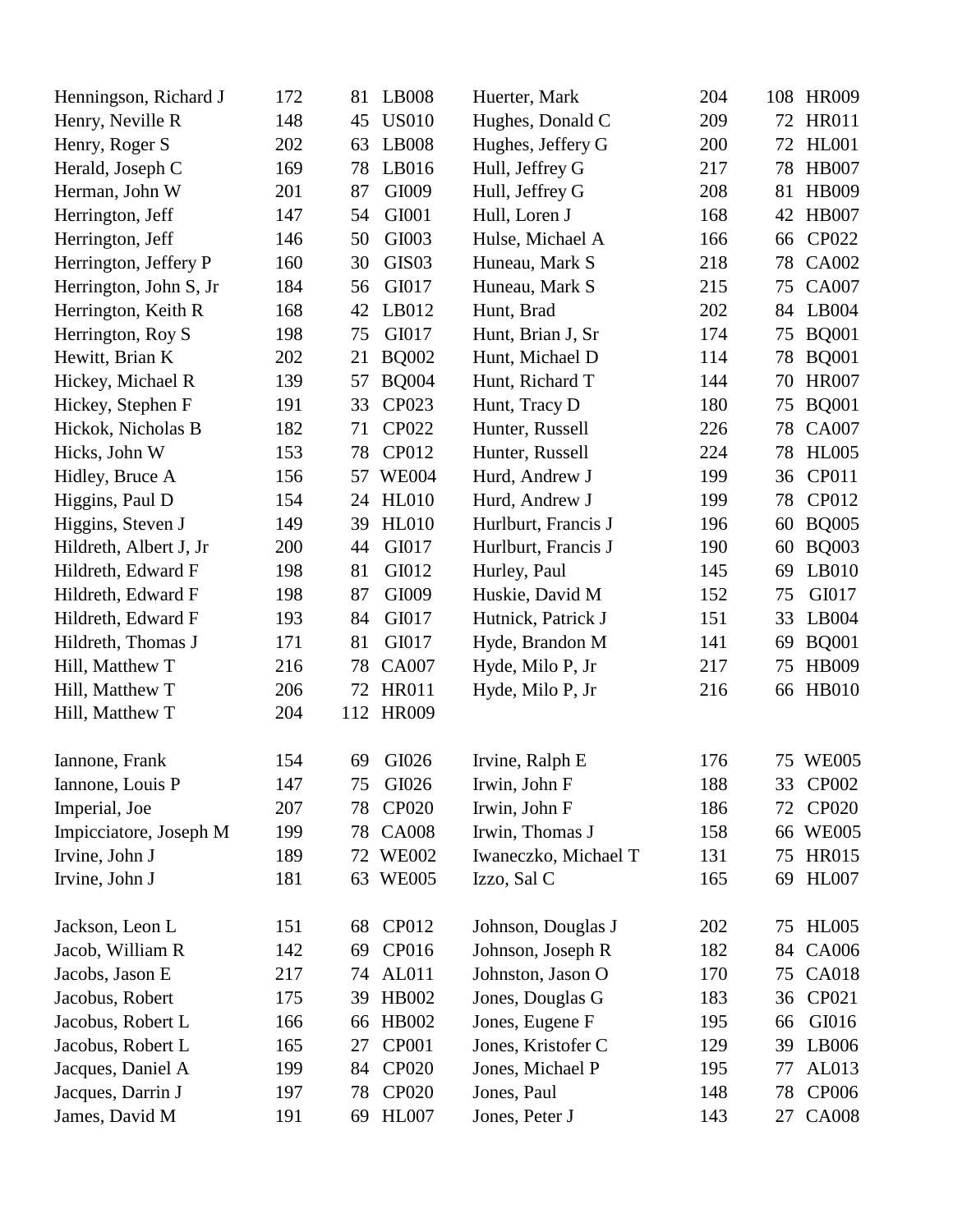| James, Mark T         | 223 | 72 | <b>HB009</b> | Jones, Phil            | 208 | 65 | AL013        |
|-----------------------|-----|----|--------------|------------------------|-----|----|--------------|
| Jankauskas, Brian F   | 166 | 72 | LB011        | Jones, Philliph W      | 218 | 72 | <b>HL005</b> |
| Jankowdki, Jeffery A  | 133 | 53 | <b>HR005</b> | Jones, Richard D       | 164 | 36 | LB006        |
| Jarvis, Herbert G     | 185 | 78 | AL007        | Jones, Vaughn A        | 210 | 75 | <b>HB009</b> |
| Jarvis, Ronald L      | 205 | 75 | <b>CA002</b> | Jones, Vaughn A        | 207 | 72 | GI016        |
| Jay, Thomas W         | 185 | 39 | CP015        | Jones, Vaughn A        | 206 | 26 | <b>US013</b> |
| Jay, Thomas W         | 185 | 81 | CP021        | Jordan, Philip P       | 182 | 72 | <b>US017</b> |
| Jeffries, Daniel E    | 168 | 72 | <b>HB002</b> | Jordan, Robert H       | 143 | 29 | CA013        |
| Jenkins, Dana E       | 203 | 84 | <b>CP020</b> | Joslin, Alan D         | 177 | 81 | <b>CP020</b> |
| Jenkins, John R, Jr   | 201 | 78 | <b>HL010</b> | Joslin, Alan D         | 173 | 39 | CP002        |
| Jenkins, John R, Sr   | 115 | 54 | <b>HL010</b> | Joslin, Douglas H      | 187 | 30 | <b>CP002</b> |
| Jensen, Don           | 171 | 81 | AL011        | Joslin, Douglas H      | 178 | 75 | <b>CP020</b> |
| Jensen, Don           | 169 | 92 | <b>HR020</b> | Jozwiak, Richard S, Jr | 165 | 42 | LB012        |
| Jensen, Douglas J, Sr | 223 | 81 | <b>HB009</b> | Jubrey, Stephen J      | 190 | 68 | <b>HL007</b> |
| Jensen, Douglas J, Sr | 220 | 75 | <b>HB006</b> | Jubrey, Stephen J      | 178 | 58 | <b>HL005</b> |
| Jensen, Douglas J, Sr | 216 | 21 | <b>HB007</b> | Judka, Stephen, Sr     | 187 | 62 | AL004        |
| Jepson, Ross E, Jr    | 153 | 78 | <b>BQ004</b> | Juliano, Kyle C        | 197 | 72 | <b>HL007</b> |
| Jerkins, John M       | 160 | 60 | LB010        | Juliano, Kyle C        | 195 | 75 | <b>HL005</b> |
| Johnson, Brandon      | 166 | 26 | <b>CP001</b> | Just, Shawn E          | 165 | 42 | CP016        |
| Johnson, David        | 153 | 81 | <b>AL008</b> |                        |     |    |              |
|                       |     |    |              |                        |     |    |              |
| Kalafut, Joseph D     | 145 | 54 | <b>HR015</b> | Keyoskey, Patrick F    | 193 | 84 | CP017        |
| Kalinohak, Harold M   | 174 | 81 | <b>US010</b> | Keyoskey, Thomas F     | 203 | 78 | CP017        |
| Kalwasinski, Keith    | 220 | 36 | <b>HL010</b> | Kilcullen, John T      | 163 | 78 | LB008        |
| Kalwasinski, Keith    | 220 | 81 | <b>HL007</b> | Kilinski, Ernest L     | 169 | 78 | CP012        |
| Kalwasinski, Keith    | 213 | 74 | <b>HL005</b> | Kimball, Timothy P     | 209 | 35 | <b>HL007</b> |
| Kaminsky, Edmund B    | 201 | 81 | CP013        | Kindlon, Thomas F, Sr  | 167 | 75 | LB010        |
| Kampf, Jeff M         | 161 | 70 | <b>US002</b> | King, Bryan N          | 195 | 84 | AL011        |
| Kane, Brian A         | 183 | 72 | GI017        | King, Michael V        | 185 | 74 | <b>BQ002</b> |
| Kane, Brian A         | 170 |    | 42 HB010     | Kingsley, Michael A    | 204 |    | 45 HB004     |
| Kane, James L         | 146 | 57 | GI017        | Kirkpatrick, Edward L  | 203 | 90 | <b>HL003</b> |
| Kane, Patrick E       | 160 | 78 | <b>HR011</b> | Klar, James J, Sr      | 187 | 81 | CA015        |
| Kapusnik, James, Sr   | 160 |    | 66 WE005     | Klar, James J, Sr      | 185 | 81 | CA002        |
| Karas, Stanley J      | 204 | 69 | <b>HL011</b> | Klar, James J, Sr      | 173 | 81 | <b>US015</b> |
| Karas, Stanley J      | 182 | 80 | <b>CP020</b> | Klar, Kathryn M        | 165 | 81 | <b>HL001</b> |
| Karayan, Michael K    | 113 | 30 | <b>US016</b> | Klar, Kathryn M        | 164 | 69 | <b>HL009</b> |
| Kaufman, James R      | 143 | 72 | CP022        | Klimkewicz, Edward     | 200 | 69 | AL013        |
| Kaufmann, Eugene R    | 158 | 45 | <b>HL006</b> | Knapp, Christopher P   | 174 | 72 | CP022        |
| Kaufmann, Eugene V    | 117 | 58 | <b>HL006</b> | Knapp, Jeff            | 164 | 75 | <b>HL004</b> |
| Kearney, Thomas A     | 183 | 81 | <b>HL006</b> | Knapp, Jesse C         | 223 | 81 | <b>CA007</b> |
| Kearns, Donald F, Sr  | 163 | 84 | GI003        | Knowlton, Eugene F     | 151 | 68 | <b>HL002</b> |
| Kearns, Jeffery A     | 170 | 81 | <b>CP022</b> | Knupp, Seth L          | 178 | 72 | LB009        |
| Kearns, Nicholas D    | 174 | 75 | CP022        | Koblenzer, Eric V      | 190 |    | 36 HB011     |
| Keary, Thomas J       | 114 |    | 54 AL012     | Kobylar, Michael A     | 198 | 38 | <b>US006</b> |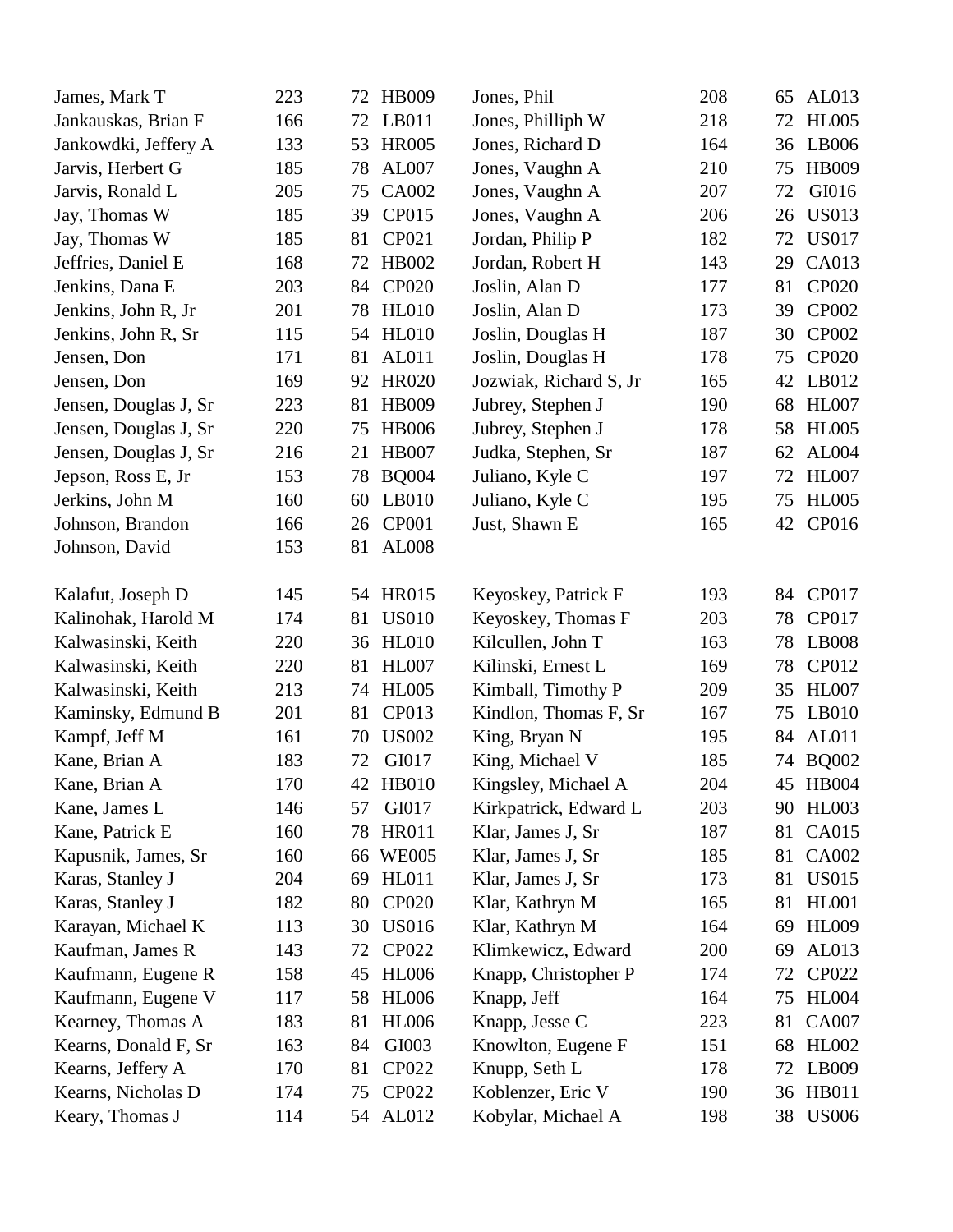| Keefe, Daniel K        | 193 |     | 72 HR011          | Koch, Daniel C          | 197 | 72 | <b>HL006</b>      |
|------------------------|-----|-----|-------------------|-------------------------|-----|----|-------------------|
| Keefer, Kenneth E, Sr  | 151 | 75  | <b>WE005</b>      | Kochendoerfer, R. Dewey | 177 | 68 | GI023             |
| Keenan, William E, Jr  | 213 | 81  | <b>US011</b>      | Koehler, Henry R, Jr    | 216 | 66 | <b>HL005</b>      |
| Kehn, Justin F, Jr     | 193 | 72  | <b>HR011</b>      | Koktowski, William M    | 213 | 66 | <b>CA007</b>      |
| Kehn, Justin F, Jr     | 191 | 63  | <b>HR005</b>      | Kolach, John S          | 165 | 78 | LB018             |
| Kehn, Mark J, Sr       | 189 | 36  | GI017             | Kolakowski, John J      | 174 | 68 | CA015             |
| Kehn, Mark J, Sr       | 174 | 42  | <b>US002</b>      | Kolkhorst, Arthur D     | 146 | 72 | GI026             |
| Kehn, Robert L         | 162 | 39  | <b>US002</b>      | Koniowka, Derek M       | 203 | 84 | <b>HL001</b>      |
| Kehn, Thomas M         | 196 | 73  | HR021             | Koniowka, Frank L       | 196 | 75 | <b>HL001</b>      |
| Kehn, Thomas M         | 192 | 104 | <b>HR009</b>      | Koniowka, Kevin         | 173 | 69 | AL004             |
| Kehn, Thomas M         | 188 | 36  | <b>HR011</b>      | Koniowka, Larry J       | 175 | 84 | <b>HL001</b>      |
| Keiper, Robert D, Jr   | 166 | 81  | CP017             | Kopcza, Michael         | 158 | 83 | <b>CA001</b>      |
| Keith, Kenneth K       | 187 | 27  | <b>CA008</b>      | Korb, Walter F          | 135 | 69 | <b>BQ001</b>      |
| Kelch, Edward J        | 213 | 60  | LB010             | Kotary, Joseph M        | 199 | 75 | LB011             |
| Keller, John E         | 124 | 78  | HL011             | Kott, Greg              | 150 | 72 | CA016             |
| Keller, Keith R        | 163 | 57  | <b>CP020</b>      | Koumjian, David L       | 166 | 27 | LB010             |
| Keller, Raymond H      | 191 | 53  | <b>HL011</b>      | Kowalchyk, Theodore J   | 203 | 75 | <b>CA007</b>      |
| Kelly, Brian           | 128 | 51  | <b>HB002</b>      | Kowalski, Guy W         | 208 | 81 | CP013             |
| Kelly, Dawne P         | 174 | 63  | LB003             | Kozilski, Nicole S      | 97  | 24 | GIS <sub>03</sub> |
| Kelly, Edmund F        | 165 | 56  | <b>WE004</b>      | Kramek, William         | 132 | 60 | LB010             |
| Kelly, James R         | 171 | 84  | GI023             | Kratzenberg, Kenneth A  | 191 | 72 | <b>HB002</b>      |
| Kelly, Robert G        | 164 | 72  | LB016             | Kraus, Roy              | 163 | 78 | <b>CP006</b>      |
| Kelly, Robert P        | 171 | 50  | <b>US002</b>      | Krause, Kevin R         | 145 | 63 | CP009             |
| Kempter, Richard R     | 162 | 44  | HR021             | Krawczuk, Stanley J     | 190 | 69 | <b>CP008</b>      |
| Kendall, Joshua W      | 201 | 75  | GI011             | Kreiger, Allan          | 127 | 66 | <b>HB001</b>      |
| Kendall, Wayne D       | 185 | 45  | GI011             | Kreiger, Keith D        | 155 | 68 | <b>HB001</b>      |
| Kennedy, Michael N, Jr | 160 | 33  | <b>HR007</b>      | Kretchmer, James W      | 214 | 78 | CP013             |
| Keough, Kevin P, II    | 180 | 75  | <b>BQ001</b>      | Kritz, Mark             | 163 | 30 | CP023             |
| Kepner, Eric J         | 217 | 84  | <b>HB009</b>      | Krolak, James           | 173 | 69 | CP021             |
| Kepner, Mark E, Jr     | 204 |     | 39 HB004          | Krolak, Todd J          | 209 | 60 | CP021             |
| Kepner, Mark E, Sr     | 230 | 75  | <b>HB009</b>      | Kron, Randy W           | 189 | 72 | GI017             |
| Kepner, Mark E, Sr     | 221 | 81  | <b>US011</b>      | Krosky, Stephen W       | 150 | 61 | <b>CP010</b>      |
| Kern, Ernest L         | 178 | 78  | GI001             | Krueger, Kurt M         | 175 | 72 | LB003             |
| Kern, Ernest L         | 176 | 78  | <b>US002</b>      | Krueger, Kurt M         | 175 | 81 | LB007             |
| Kern, John A           | 180 | 78  | <b>US002</b>      | Krupski, Deric T        | 213 | 84 | LB004             |
| Kershaw, John D        | 164 | 84  | <b>HB007</b>      | Krutka, Edward          | 198 |    | 36 CP015          |
| Kervan, Francis W      | 187 |     | 69 USUS0          | Kryzak, Daniel J        | 234 | 78 | <b>US011</b>      |
| Kervan, Michael F      | 197 | 60  | USUS <sub>0</sub> | Kryzak, Daniel J        | 233 | 81 | <b>HB009</b>      |
| Kewley, William J      | 201 | 69  | <b>HB006</b>      | Kunker, Randall D       | 185 |    | 39 LBLB0          |
| La Boissiere, Jamie L  | 189 | 84  | AL011             | Lee, Daniel W           | 154 | 75 | LB011             |
| La Chance, Ron         | 182 | 75  | <b>HR011</b>      | Lee, Frederick A        | 178 | 79 | HB013             |
| La Due, Robert C, Jr   | 143 | 78  | <b>CA008</b>      | Lee, James              | 140 | 67 | <b>HL010</b>      |
| La Flamme, Eric M      | 163 | 72  | <b>BQ004</b>      | Lee, James R            | 141 |    | 52 WE002          |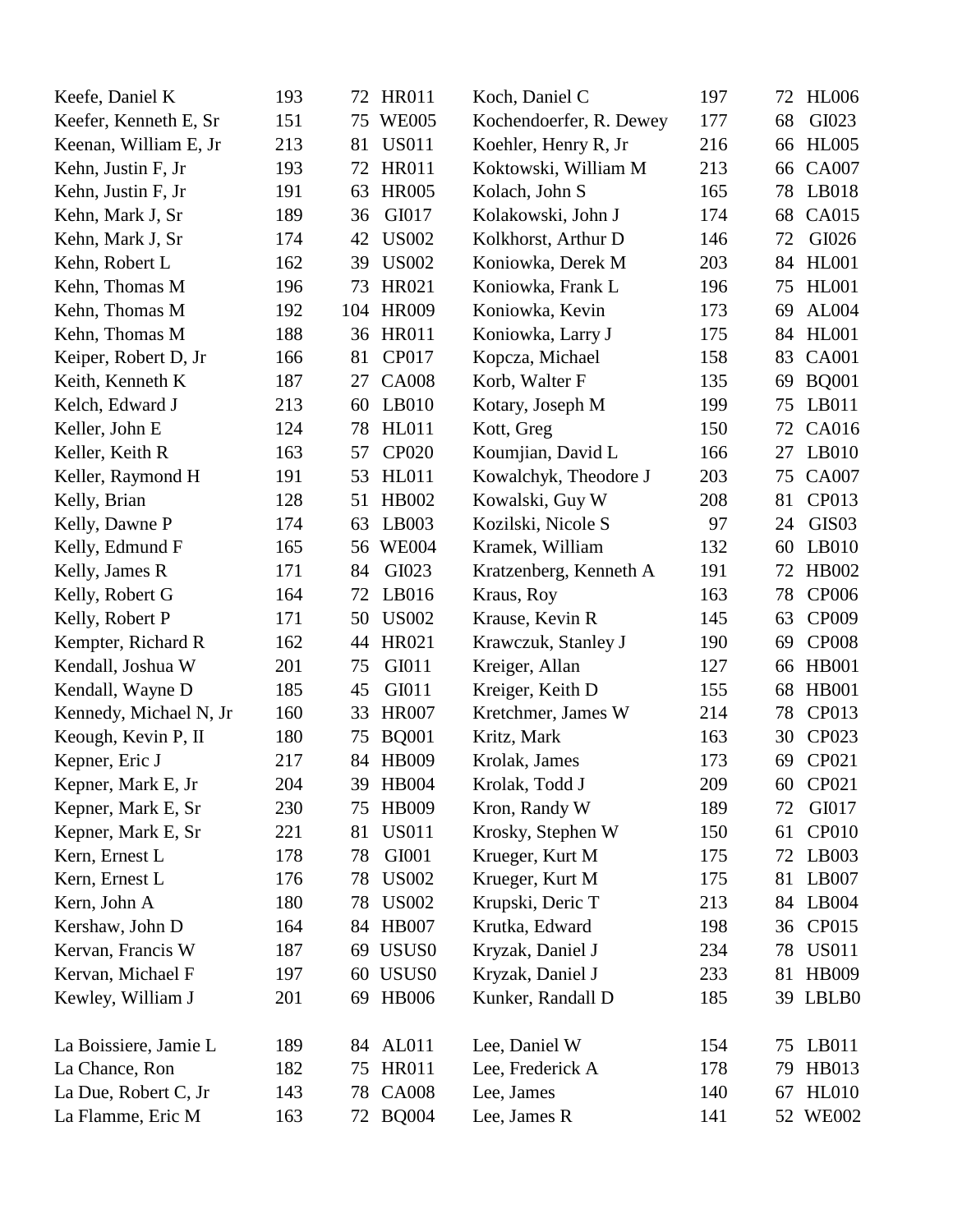| La Goy, Michael W        | 193 | 55 | <b>HR011</b>      | Lee, Paul M          | 169 | 81 | <b>HB013</b> |
|--------------------------|-----|----|-------------------|----------------------|-----|----|--------------|
| La Malfa, Robert W, Sr   | 196 | 75 | LB010             | Lee, Robert E        | 184 | 81 | HB013        |
| La Malfa, Robert, Jr     | 171 | 75 | LB010             | Lee, Robert E, Jr    | 181 | 80 | HB013        |
| La Mar, Errol R          | 170 | 81 | GI012             | Lee, Stephen D       | 193 | 72 | HR021        |
| La Plante, Francis, Sr   | 168 | 81 | LB008             | LeFleur, William     | 161 | 78 | <b>HR006</b> |
| La Plante, Francis, Sr   | 164 | 72 | <b>CP010</b>      | Lefner, Ernest J, Jr | 170 | 81 | <b>HL007</b> |
| La Plante, Robert F      | 187 | 27 | GIS <sub>03</sub> | Lefner, Ernest, III  | 214 | 69 | <b>HL007</b> |
| La Rose, Michael         | 210 | 87 | AL010             | Legacy, Thomas D     | 182 | 75 | <b>HL011</b> |
| La Rose, Thomas A        | 203 | 87 | AL010             | Legacy, Thomas D     | 164 | 78 | <b>CP020</b> |
| LaBarge, Robert          | 112 | 78 | LB018             | Legault, Jerry W     | 160 | 60 | <b>HB006</b> |
| Labelle, Chris E         | 211 | 66 | <b>HL010</b>      | Legault, John J      | 212 | 69 | <b>HB006</b> |
| LaBoda, Edward C         | 153 | 66 | CP016             | Legg, Edward E, Jr   | 194 | 78 | <b>BQ004</b> |
| Labrozzi, Michael J      | 163 | 81 | CP022             | Leibach, Darryl S    | 187 | 45 | <b>CA008</b> |
| Lacey, James R           | 166 | 57 | <b>CP006</b>      | Leibach, Darryl S    | 183 | 78 | <b>CA004</b> |
| LaDue, Zachary H         | 205 | 24 | GIS <sub>03</sub> | LeMay, Arthur J      | 188 | 75 | HR021        |
| LaFlamme, Steven W       | 171 | 33 | <b>BQ004</b>      | Lemay, John          | 194 | 42 | <b>CA010</b> |
| LaFontaine, Jon J        | 172 | 78 | <b>US002</b>      | Lemire, Rick J       | 184 | 30 | CP011        |
| LaFontaine, Josh S       | 177 | 78 | <b>US002</b>      | Lennox, John M       | 213 | 78 | <b>HL007</b> |
| LaForest, John E, Jr     | 218 | 81 | <b>CA002</b>      | Lennox, Mark A       | 226 | 78 | <b>HL007</b> |
| LaForest, John E, Jr     | 194 | 24 | <b>CA007</b>      | Lenseth, Douglas W   | 184 | 96 | <b>HR009</b> |
| LaForest, John E, Sr     | 212 | 72 | <b>CA002</b>      | Lenseth, Douglas W   | 177 | 78 | <b>HR013</b> |
| LaFountain, Robert J, Jr | 128 | 33 | CP009             | Leo, Gabriel W       | 141 | 75 | <b>CP020</b> |
| LaFountain, Ronald K, Jr | 206 | 63 | <b>HL005</b>      | Leonard, Daniel J    | 187 | 81 | CP017        |
| LaFountian, Paul         | 158 | 60 | <b>BQ005</b>      | Lesson, Darren L     | 172 | 80 | <b>HL010</b> |
| Lamb, Edward D           | 229 | 75 | <b>HB009</b>      | Lewandusky, Robert J | 218 | 75 | CA002        |
| Lamb, Randy A            | 207 | 81 | <b>BQ002</b>      | Lewis, Kenneth       | 164 | 78 | <b>HL006</b> |
| Lamb, Terry A            | 200 | 69 | <b>BQ002</b>      | Liberman, Matthew P  | 217 | 78 | AL011        |
| Lambertsen, Marion R     | 146 | 78 | AL004             | Libudziewski, Walter | 165 | 56 | <b>WE004</b> |
| Lamica, Robert S         | 117 | 36 | <b>HR007</b>      | Liddle, Ronald A, Jr | 188 | 75 | <b>HL006</b> |
| Lampman, Brian N         | 142 |    | 51 BQ005          | Lieberman, Matthew P | 216 |    | 81 HB009     |
| Lancaster, Michael J     | 224 | 78 | <b>HL005</b>      | Light, Jeffrey R     | 177 | 69 | GI008        |
| Landry, John E           | 202 | 81 | <b>HL007</b>      | Light, Philip        | 125 | 24 | <b>WE004</b> |
| Landy, Matthew E         | 180 | 38 | <b>HL010</b>      | Linck, Peter         | 222 | 81 | <b>HL007</b> |
| Lane, Jason M            | 197 | 33 | AL013             | Linck, Peter         | 218 | 78 | <b>HL005</b> |
| Lang, Robert C           | 196 | 69 | <b>BQ001</b>      | Lind, Jeffrey E, Jr  | 206 | 63 | GI011        |
| Langford, James D        | 137 | 21 | <b>WE002</b>      | Link, Leonard P      | 152 | 62 | LB009        |
| Lanove, Michael J        | 160 | 45 | <b>HB004</b>      | Liotta, Joseph A, Sr | 183 | 78 | <b>US016</b> |
| Lansing, Donald R        | 130 | 78 | AL007             | Lippitt, Daniel E    | 165 | 60 | <b>US012</b> |
| Lansing, Richard S       | 217 | 72 | LB010             | Lloyd, David C       | 191 | 75 | <b>CA004</b> |
| LaPointe, Chris R        | 152 | 75 | LB017             | Lloyd, Richard S     | 194 | 36 | CP015        |
| LaPointe, Robert T       | 182 | 75 | AL012             | Lobel, Joseph W      | 154 | 41 | LB013        |
| LaPointe, Robert T       | 180 | 30 | <b>AL004</b>      | Locke, George L      | 150 | 72 | GI004        |
| Laranjo, Dennis          | 157 | 45 | HB011             | Locke, Leslie J      | 164 | 78 | GI004        |
| Larkin, Thomas K         | 160 | 57 | <b>HL007</b>      | Lockrow, Dale J      | 139 | 75 | <b>BQ004</b> |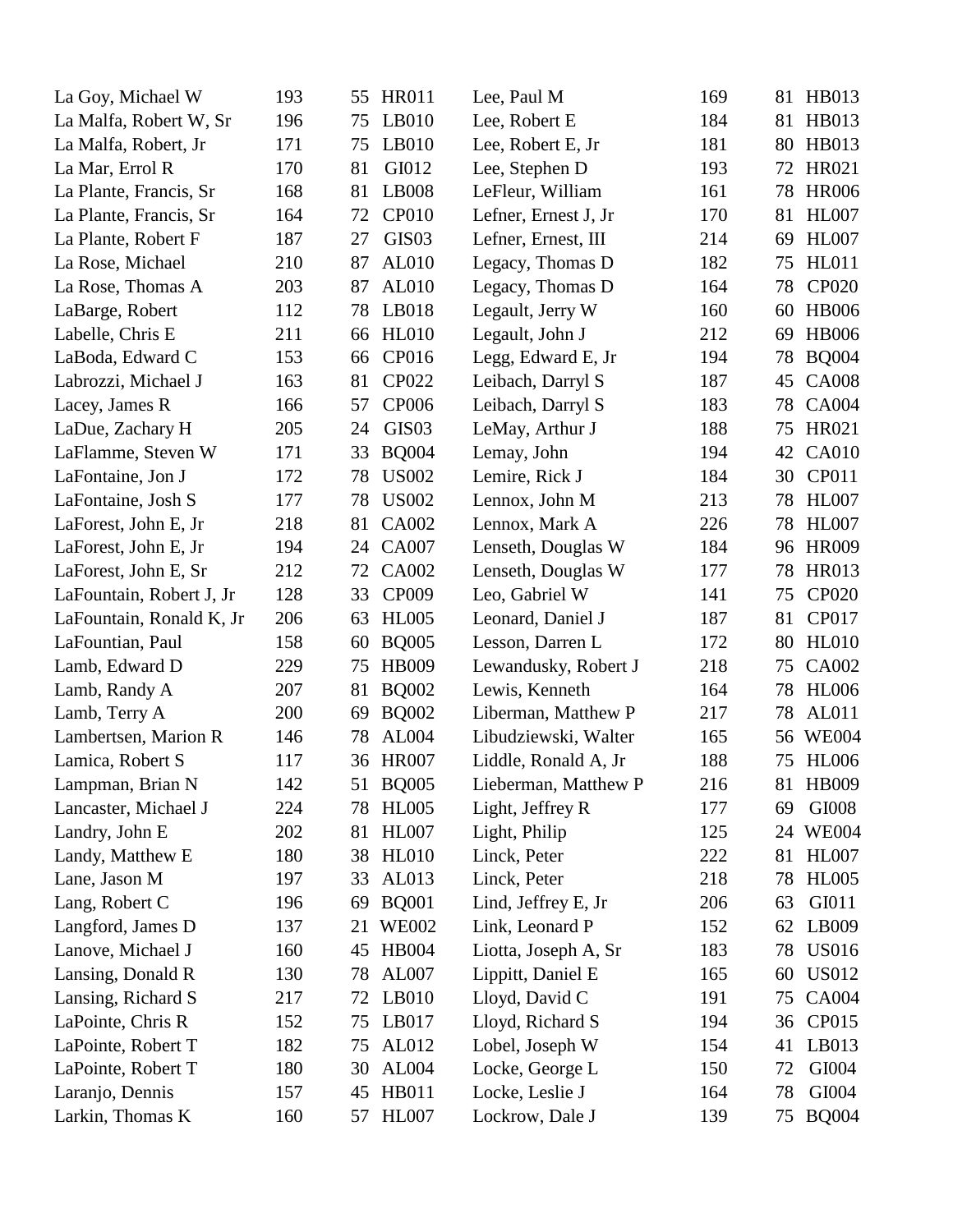| LaRowe, Kenneth W      | 137 | 72  | LB019        | LoFink, William J      | 171 | 75  | GI013        |
|------------------------|-----|-----|--------------|------------------------|-----|-----|--------------|
| Lashway, Lee F         | 135 | 66  | <b>HL006</b> | Loiselle, Rebeeca      | 119 | 66  | CA013        |
| Lasky, Ray             | 198 | 30  | LB012        | Lombardi, Mike A       | 208 | 54  | <b>HB006</b> |
| Lassone, Mike L        | 204 | 60  | <b>CA018</b> | Looman, James F        | 166 | 87  | GI027        |
| Lassone, Mike L        | 201 | 72  | LB017        | Lorenc, Bronic         | 187 | 66  | GI008        |
| Laughlin, Joseph M     | 204 | 54  | <b>CA010</b> | Loya, Pat A            | 186 | 81  | LB004        |
| Laurin, Fred V         | 124 | 81  | <b>CA001</b> | Lucarelli, Anthony J   | 143 | 58  | <b>HL010</b> |
| Lavazzo, Jamie         | 153 | 78  | <b>HL009</b> | Lucarelli, Philip      | 176 | 69  | <b>HL010</b> |
| Lavazzo, Vincent P     | 177 | 78  | <b>HL009</b> | Luce, Francis P        | 204 | 81  | AL003        |
| Lavelle, Eugene R      | 165 | 81  | <b>US017</b> | Luce, Jeffrey M        | 204 | 36  | LB017        |
| Lavigna, Michael C     | 179 | 36  | <b>CP002</b> | Luce, Jeffrey M        | 192 | 39  | AL003        |
| Lavigna, Michael C     | 171 | 75  | <b>CP020</b> | Luce, John K, II       | 211 | 77  | AL003        |
| Lavigne, Robert J      | 229 | 75  | <b>HL007</b> | Luce, John K, II       | 198 | 36  | <b>US011</b> |
| Lavigne, Thomas W, Jr  | 220 | 108 | <b>CA012</b> | Luce, John K, Sr       | 198 | 96  | <b>US008</b> |
| Lavoie, Raymond E      | 173 | 78  | <b>HL004</b> | Luce, Michael C        | 175 | 72  | AL003        |
| Law, Brandon B         | 128 | 36  | <b>HR007</b> | Lucey, Thomas J        | 190 | 36  | GI017        |
| Lawson, Laurence J, Jr | 160 | 39  | <b>WE005</b> | Ludwig, Douglass C     | 153 | 78  | CP021        |
| Lawyer, Frank A        | 145 | 39  | LB012        | Luke, Steven J         | 217 | 42  | <b>BQ001</b> |
| Layman, Christopher S  | 186 | 75  | <b>US002</b> | Lussier, Brien D       | 147 | 48  | <b>CP020</b> |
| Layman, Robert C       | 196 | 60  | GI008        | Luxner, Tim            | 143 | 81  | <b>HR006</b> |
| Lazzaro, Stephen C     | 204 | 30  | LB012        | Lyman, Eric S          | 220 | 54  | <b>US012</b> |
| Lazzaro, Stephen C     | 183 | 40  | <b>HR009</b> | Lyman, Eric S          | 200 | 63  | <b>CP008</b> |
| Le Blanc, Arthur D     | 171 | 70  | <b>CP004</b> | Lyman, Gerald D, II    | 201 | 72  | AL003        |
| Le Blanc, William F    | 190 | 72  | CP009        | Lynch, Adam S          | 187 | 53  | LB015        |
| Le Blanc, William F    | 189 | 76  | <b>CP020</b> | Lynch, Bruce M         | 219 | 48  | <b>CA007</b> |
| Le Clair, Robert P     | 184 | 87  | CA006        | Lynch, Bruce M         | 215 | 51  | <b>US011</b> |
| Le Claire, Eugene P    | 164 | 77  | <b>HL007</b> | Lynch, Bruce M         | 208 | 112 | <b>HR009</b> |
| Le May, Donald         | 152 | 60  | <b>CA001</b> | Lynch, Leo             | 225 | 78  | <b>HB009</b> |
| Le May, Steven J       | 213 | 81  | <b>CA002</b> | Lyons, Edward J        | 179 | 75  | <b>HB017</b> |
| Leathem, Joseph H, Jr  | 201 |     | 75 LB016     | Lysogorski, Matthew D  | 160 |     | 81 GI009     |
| LeClaire, Eugene A     | 178 | 63  | <b>HL007</b> |                        |     |     |              |
| Mac Cue, Timothy E     | 171 | 69  | <b>US012</b> | Meierdiercks, Steven R | 134 |     | 36 CP010     |
| Mac Veigh, Peter L     | 230 | 78  | <b>BQ001</b> | Mein, Tom J            | 173 | 69  | <b>CP010</b> |
| Mac Veigh, Peter L     | 227 | 78  | <b>BQ004</b> | Mein, Wesley M         | 184 | 69  | <b>CP010</b> |
| MacArvey, James A      | 186 | 72  | <b>CP020</b> | Melesky, Robert M      | 198 | 78  | <b>BQ002</b> |
| Machia, Thomas P       | 178 | 45  | GI002        | Melfi, Anthony M       | 151 | 54  | <b>CP020</b> |
| Maciariello, Marc      | 156 | 45  | <b>US005</b> | Mellon, James F, Jr    | 157 | 66  | <b>HL007</b> |
| Mackenzie, David L     | 190 | 72  | LB017        | Mero, Charles G, Jr    | 210 | 78  | <b>HR011</b> |
| Macpherson, James F    | 148 |     | 78 WE004     | Mero, Daniel J         | 171 | 78  | <b>HR011</b> |
| Macpherson, Michael J  | 175 | 78  | <b>WE002</b> | Merritt, Jason C       | 190 | 63  | LB009        |
| Macpherson, Michael J  | 172 |     | 78 WE004     | Meservey, David B      | 200 | 54  | LB017        |
| Madsen, William C      | 184 | 78  | <b>HR006</b> | Messemer, Kate E       | 224 | 78  | HB009        |
| Magee, Charles H       | 159 | 39  | GI011        | Messick, Thomas        | 208 | 72  | CP014        |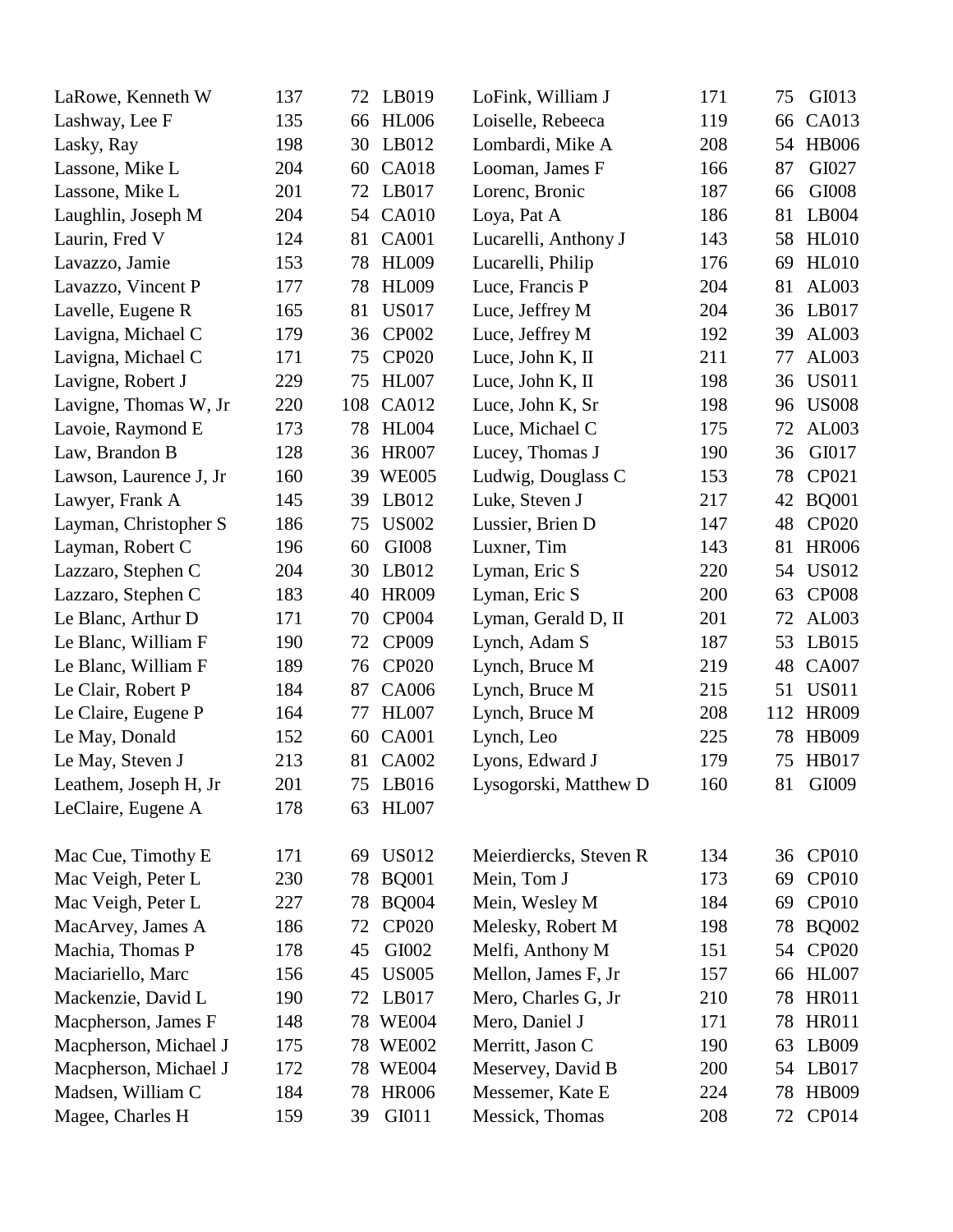| Magisano, Dianne L       | 175 | 21  | <b>BQ002</b>      | Messier, David W     | 195 | 87 | GI009             |
|--------------------------|-----|-----|-------------------|----------------------|-----|----|-------------------|
| Maguire, Daniel          | 186 | 84  | GI027             | Messier, Joseph I    | 186 | 81 | <b>CP020</b>      |
| Mahar, Donald J          | 157 | 51  | AL010             | Messitt, Peter J     | 189 | 78 | <b>HL007</b>      |
| Mahar, Martin T          | 139 | 78  | GI027             | Metcalfe, Dave A     | 152 | 78 | <b>CP006</b>      |
| Main, Steve G            | 148 | 81  | <b>BQ002</b>      | Meyer, David W       | 149 | 81 | LB008             |
| Mainella, Dominick M     | 182 | 77  | <b>HR002</b>      | Miakisz, Anthony J   | 158 | 78 | LB017             |
| Mainello, John A, III    | 192 | 60  | <b>US015</b>      | Michaud, Matthew E   | 209 | 69 | <b>CA007</b>      |
| Majewski, Stanley V      | 159 | 80  | <b>CA001</b>      | Michaud, Matthew E   | 191 | 92 | <b>HR009</b>      |
| Malary, Wayne G          | 167 | 78  | CP017             | Mickel, James P      | 184 | 81 | <b>US019</b>      |
| Malary, Wayne G          | 163 | 30  | CP023             | Mickel, James P      | 183 | 66 | <b>US015</b>      |
| Malatesta, Andrew F, Jr  | 188 | 27  | GIS <sub>03</sub> | Mickiewicz, Thomas S | 175 | 75 | GI012             |
| Malette, Paul J          | 208 | 78  | <b>HL001</b>      | Mickiewicz, Thomas S | 173 | 84 | GI027             |
| Malette, Steven E        | 204 | 78  | CP013             | Middleton, John      | 161 | 78 | AL002             |
| Malinak, Michael         | 205 | 66  | CP021             | Miduria, Gene F      | 190 | 78 | LB016             |
| Mallory, Gary S, Sr      | 160 | 51  | CP014             | Miglianti, Bill      | 185 | 78 | HR021             |
| Malo, Anthony            | 140 | 60  | <b>CP006</b>      | Miglucci, Corey A    | 207 | 24 | LB011             |
| Malo, Scott              | 121 | 69  | <b>CA013</b>      | Milanese, Anthony G  | 200 | 78 | <b>HR011</b>      |
| Maloney, Patrick F       | 193 | 69  | LB009             | Miles, David W       | 145 | 78 | USUS <sub>0</sub> |
| Mamone, Sal              | 193 | 112 | <b>HR009</b>      | Miles, Don J         | 118 | 78 | USUS <sub>0</sub> |
| Mancini, Brett           | 137 | 30  | LB004             | Miles, Michael D     | 121 | 61 | AL002             |
| Mancini, Joseph E        | 196 | 27  | LB001             | Miller, Darryl H     | 157 | 60 | <b>US012</b>      |
| Mancucci, Raymond D, III | 208 | 66  | <b>HB005</b>      | Miller, Eric S       | 128 | 78 | <b>HR006</b>      |
| Mancucci, Raymond D, Jr  | 173 | 75  | <b>HB005</b>      | Miller, Harold E     | 152 | 57 | HB002             |
| Mancucci, Raymond D, Jr  | 172 | 72  | HB002             | Miller, Keith R      | 207 | 74 | <b>CP020</b>      |
| Manduca, Gary V          | 194 | 54  | AL013             | Miller, Liam M       | 171 | 74 | LB011             |
| Mangene, David H         | 208 | 77  | <b>HB010</b>      | Miller, Martin A     | 214 | 78 | <b>HB006</b>      |
| Manley, Paul R           | 206 | 60  | LB027             | Miller, Martin A     | 210 | 84 | <b>HB009</b>      |
| Manley, Ray              | 127 | 69  | CP016             | Miller, Patrick M    | 200 | 72 | <b>HL004</b>      |
| Manning, Neil F          | 165 | 39  | CP015             | Miller, Patrick M    | 195 | 78 | <b>HL007</b>      |
| Mantello, Joseph M       | 153 | 75  | <b>AL004</b>      | Miller, Ronald J     | 171 |    | 79 HR018          |
| Mantello, Michael S      | 213 | 78  | <b>HB006</b>      | Miller, Scott J      | 175 | 64 | CP003             |
| Manzer, Kevin L          | 193 | 75  | GI012             | Miller, William      | 151 | 39 | HB011             |
| Manzer, Richard N, Jr    | 211 | 72  | LB006             | Millham, Daniel J    | 112 | 72 | <b>HR005</b>      |
| Marble, Benjamin C       | 200 | 75  | CA016             | Millis, Glenn M      | 206 | 75 | CP021             |
| Marbot, Kenneth J        | 195 | 59  | <b>BQ004</b>      | Millis, Michael J    | 197 | 66 | LB016             |
| Marcil, George           | 197 | 48  | <b>CA008</b>      | Mincher, James B     | 155 | 75 | CP021             |
| Mariano, Brian T         | 229 | 84  | <b>HB009</b>      | Mineau, David A      | 220 | 72 | <b>HL009</b>      |
| Mariano, Brian T         | 221 | 77  | <b>HL005</b>      | Mineau, David A      | 217 | 60 | <b>HL011</b>      |
| Mariano, James A, Jr     | 209 | 84  | <b>HB009</b>      | Mineau, David A      | 215 | 75 | <b>HL010</b>      |
| Mariano, James A, Sr     | 164 | 72  | AL012             | Mineau, David A      | 213 | 84 | <b>CP020</b>      |
| Marino, John W           | 177 | 81  | CP020             | Minick, Gregg R      | 176 | 84 | <b>HL003</b>      |
| Markowski, Chris J       | 206 | 36  | CP023             | Minor, Ronald D      | 108 | 69 | HL002             |
| Markowski, Frank J, III  | 163 | 36  | CP023             | Mitchell, Cody M     | 134 | 72 | CA006             |
| Markowski, Frank J, Jr   | 169 | 36  | CP023             | Mitchell, Robert E   | 180 |    | 27 LB012          |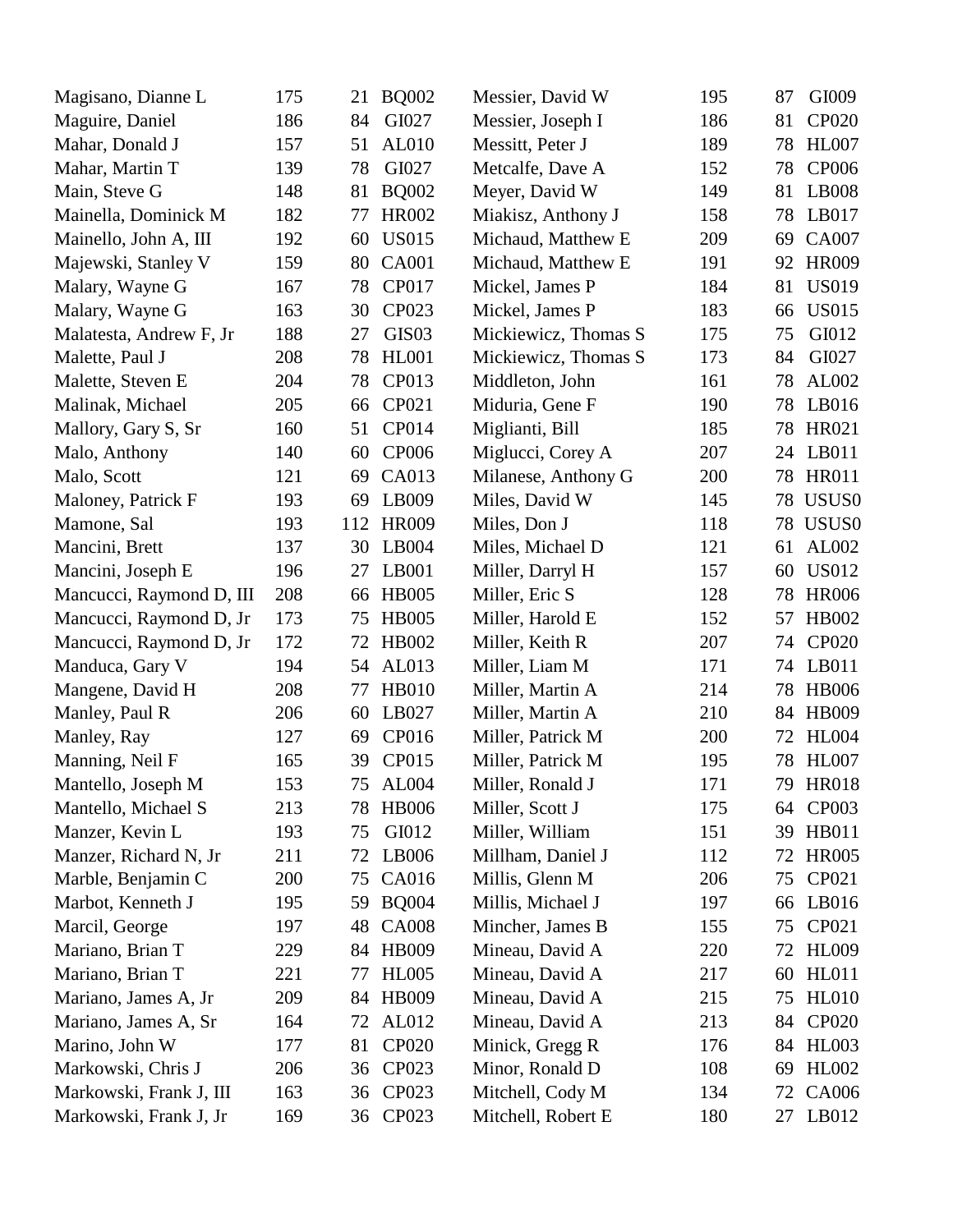| Markowski, John J      | 210 | 78  | CP013             | Mitchell, Sean M       | 140 | 36 | LB012        |
|------------------------|-----|-----|-------------------|------------------------|-----|----|--------------|
| Marmillo, Gerald W     | 185 | 51  | <b>HL003</b>      | Mitchell, Steve P      | 194 | 81 | <b>US019</b> |
| Marois, John P         | 218 | 77  | <b>HB009</b>      | Mitchell, Terrell K    | 206 | 24 | CP009        |
| Marois, John P         | 215 | 66  | <b>CA007</b>      | Mochrie, Brian K       | 209 | 84 | <b>HB009</b> |
| Marrow, David          | 151 | 63  | AL005             | Mochrie, Scott R       | 232 | 84 | <b>HB009</b> |
| Marshall, Kenneth M    | 156 | 73  | <b>HL010</b>      | Mochrie, William D, Jr | 225 | 84 | <b>HB009</b> |
| Marshall, Paul J       | 196 | 66  | CA015             | Moench, Doug B         | 151 | 33 | CP015        |
| Marshall, Todd M       | 195 | 39  | <b>HB004</b>      | Molloy, Jason E        | 198 | 60 | LB015        |
| Martell, Jason P       | 147 | 36  | LB017             | Molloy, John A         | 196 | 63 | LB015        |
| Martell, Raymond E     | 188 | 81  | AL005             | Molloy, Joshua W       | 203 | 36 | LB015        |
| Martin, Donald F       | 182 | 81  | AL005             | Molnar, Lloyd R        | 186 | 75 | CP021        |
| Martin, John C         | 198 | 75  | LB016             | Monforte, Kris M       | 209 | 63 | LB011        |
| Martin, Terrell        | 221 | 84  | HB009             | Montinerri, Joseph V   | 187 | 68 | <b>HL001</b> |
| Martineau, Paul        | 171 | 39  | <b>CP006</b>      | Montinieri, Scott J    | 154 | 45 | <b>HB004</b> |
| Martineau, Paul        | 167 | 75  | CP021             | Mook, Jeffery J        | 197 | 72 | <b>CP001</b> |
| Martone, Anthony M     | 172 | 69  | USUS <sub>0</sub> | Moon, Edward C         | 152 | 35 | CP015        |
| Martz, Robert D        | 207 | 63  | <b>CP004</b>      | Moore, Luther A        | 174 | 72 | GI016        |
| Mason, Carl J, Sr      | 175 | 78  | <b>AL008</b>      | Moore, Peter J         | 152 | 75 | <b>BQ005</b> |
| Mason, Paul A          | 203 | 66  | <b>BQ005</b>      | Moore, Richard A       | 176 | 75 | GI008        |
| Massara, Charles C     | 157 | 50  | <b>HR002</b>      | Moran, Frank L         | 152 | 80 | <b>US028</b> |
| Masse, Dave            | 130 | 24  | <b>CP001</b>      | Morck, Thomas M        | 209 | 81 | <b>CA004</b> |
| Massoth, Glenn R       | 174 | 36  | <b>US003</b>      | Morgan, Richard P      | 213 | 72 | <b>BQ002</b> |
| Masterson, Nicholas S  | 140 | 84  | AL016             | Morgan, Trevor F       | 185 | 21 | LB012        |
| Masterson, Todd J      | 182 | 42  | CP015             | Morine, Frederick C    | 208 | 72 | GI008        |
| Mastropietro, Brad M   | 167 | 66  | <b>HL007</b>      | Morini, Vincent A      | 203 | 84 | <b>HB009</b> |
| Mastropietro, Donald P | 198 | 58  | <b>HL007</b>      | Morini, Vincent A      | 196 | 81 | <b>US011</b> |
| Mastropietro, Shawn A  | 209 | 33  | <b>HL007</b>      | Morizio, David L       | 126 | 68 | <b>HB006</b> |
| Mastropietro, Shawn A  | 204 | 78  | <b>HL003</b>      | Morrell, Craig R       | 220 | 72 | <b>HL001</b> |
| Mateunas, Mark P       | 172 | 75  | LB011             | Morrell, Eric V        | 221 |    | 78 HL001     |
| Maurer, Carl F         | 171 |     | 72 BQ001          | Morrell, Eric V        | 219 |    | 27 HL005     |
| May, Joseph F          | 206 | 75  | <b>HB006</b>      | Morrell, Eric V        | 207 | 81 | CP013        |
| Mayer, Rich L          | 172 | 69  | US012             | Morrell, Vincent D     | 187 | 78 | HL007        |
| Mayo, Herbert T        | 153 | 36  | <b>CP011</b>      | Morris, Steve          | 152 | 81 | CP016        |
| Mayo, Herbert T        | 150 | 81  | <b>CP017</b>      | Morris, Timothy        | 147 | 59 | LB010        |
| Maziejka, Edward M, Jr | 163 | 33  | <b>CP011</b>      | Morrison, Shawn J      | 159 | 48 | <b>BQ004</b> |
| Mazurak, Joseph W      | 176 | 72  | <b>CP004</b>      | Morrison, Tom W        | 176 | 45 | LB011        |
| Mazzacco, John N, Sr   | 172 | 108 | CA012             | Morrissey, Earl P      | 193 | 48 | AL012        |
| Mazzacco, John N, Sr   | 167 | 81  | GI012             | Morrissey, Gene A      | 154 | 33 | CP015        |
| Mc Farland, Timothy J  | 201 | 72  | <b>HR008</b>      | Morrissey, Matt M      | 187 | 60 | AL012        |
| Mc Farland, Timothy J  | 201 | 72  | <b>HR005</b>      | Mortenson, David E     | 170 | 67 | LB013        |
| Mc Farland, Timothy J  | 194 | 78  | <b>HR013</b>      | Mortimer, Warren G     | 139 | 72 | <b>HR005</b> |
| Mc Farland, Timothy J  | 193 | 68  | <b>HR009</b>      | Mortimer, Wayne L      | 184 | 72 | <b>HR005</b> |
| McAteer, Joseph W      | 149 | 72  | <b>WE002</b>      | Morton, Gerald S       | 154 | 60 | <b>US016</b> |
| McCallen, James J      | 154 |     | 30 CP011          | Moss, Michael D        | 177 |    | 75 HR013     |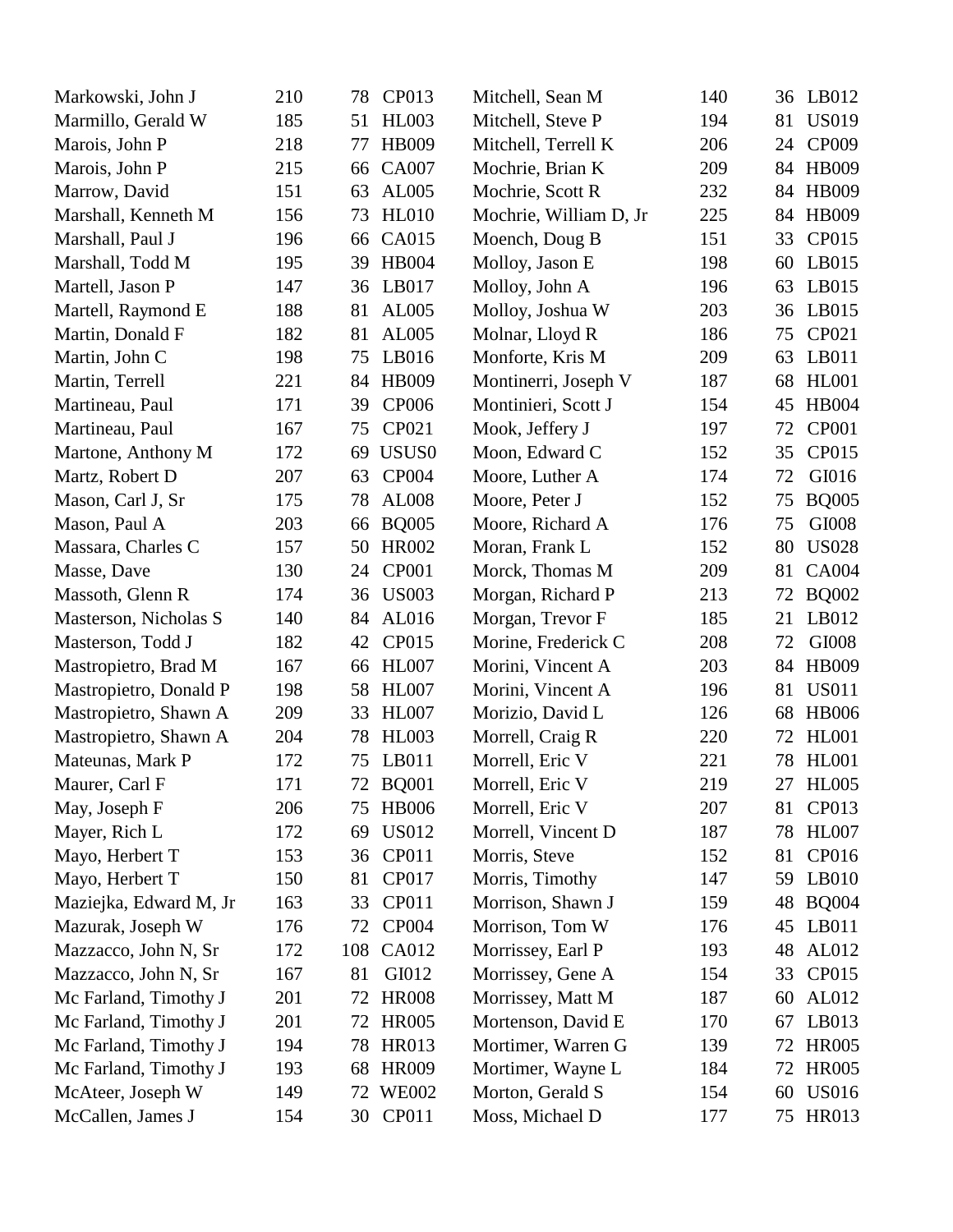| McCart, Timothy R        | 225 | 75 | <b>BQ004</b> | Mosseau, Paul V     | 173 | 54 | CP014             |
|--------------------------|-----|----|--------------|---------------------|-----|----|-------------------|
| McCart, Timothy R        | 224 | 66 | <b>BQ001</b> | Moy, Guy F          | 193 | 75 | <b>BQ002</b>      |
| McCauley, Reid C         | 194 | 81 | <b>US005</b> | Muhs, Adam L        | 172 | 63 | CA016             |
| McClellan, Joel          | 177 | 69 | AL010        | Mulheren, Justin C  | 154 | 60 | <b>CP008</b>      |
| McClure, David G         | 206 | 24 | LB001        | Mull, Richard M     | 177 | 66 | USUS <sub>0</sub> |
| McCooey, Timothy P       | 175 | 33 | <b>HR008</b> | Mullen, Brian M     | 192 | 75 | <b>BQ002</b>      |
| McCormick, William P     | 183 | 75 | <b>CA001</b> | Mullen, Craig A     | 191 | 57 | LB027             |
| McCrea, Michael P        | 176 | 78 | LB018        | Mullen, Edward M    | 197 | 75 | HR021             |
| McCrea, Michael P        | 175 | 42 | <b>CA018</b> | Mulligan, Edward C  | 154 | 69 | <b>BQ003</b>      |
| McCrea, Timothy M        | 153 | 66 | <b>HB002</b> | Mulligan, Michael   | 194 | 69 | CP016             |
| McDermott, Robert C      | 223 | 72 | <b>HB009</b> | Mullins, Mike       | 215 | 77 | <b>BQ005</b>      |
| McDermott, Robert C      | 223 | 75 | <b>US011</b> | Mullins, Mike       | 208 | 81 | <b>BQ004</b>      |
| McDonald, Charles M      | 177 | 54 | <b>BQ005</b> | Mulvaney, Paul      | 183 | 75 | CP016             |
| McDonald, Sammie L, Sr   | 200 | 72 | GI016        | Munger, Art         | 160 | 39 | CP015             |
| McDonald, Sammie L, Sr   | 194 | 75 | CA002        | Munger, Bryan D     | 132 | 39 | CP015             |
| McDonough, Patrick J, Jr | 198 | 78 | <b>CA002</b> | Muraski, Douglas M  | 198 | 60 | LB015             |
| McElwee, John W          | 157 | 75 | GI009        | Murphy, Jason M     | 177 | 54 | <b>US012</b>      |
| McFee, Jeffery           | 178 | 72 | <b>US028</b> | Murphy, Shawn J     | 166 | 35 | <b>WE004</b>      |
| McGeary, Darren          | 210 | 63 | <b>CA007</b> | Murphy, Thomas      | 173 | 78 | <b>HR006</b>      |
| McGeary, Darren          | 206 | 66 | <b>US011</b> | Murphy, Timothy J   | 155 | 33 | <b>HR002</b>      |
| McGrath, Matthew         | 107 | 63 | <b>HL009</b> | Murray, Bruce W, Sr | 180 | 69 | CA016             |
| McGuire, Dan J           | 199 | 78 | CP021        | Murray, David L     | 163 | 81 | LB004             |
| McHarg, Craig D          | 151 | 81 | <b>US016</b> | Murray, James H, Sr | 129 | 42 | HR021             |
| McHugh, Leonard E        | 153 | 33 | <b>US002</b> | Murray, Michael J   | 105 | 72 | CA006             |
| McLaughlin, Robert J     | 159 | 69 | <b>HR011</b> | Murray, Paul W      | 122 | 72 | <b>CA008</b>      |
| McLaughlin, Robert V     | 222 | 71 | <b>HL007</b> | Murray, Richard L   | 193 | 84 | LB004             |
| McLaughlin, Shawn M      | 161 | 72 | GI017        | Murthy, Sandeep     | 133 | 21 | <b>HR005</b>      |
| McMahon, Daniel E        | 214 | 78 | HB013        | Mustico, Richard A  | 191 | 72 | LB015             |
| McMahon, Earl H          | 143 | 36 | CP015        | Mustico, Robert E   | 190 | 72 | LB015             |
| McMahon, Timothy J       | 188 |    | 27 AL011     | Muzio, David W      | 212 |    | 78 CA010          |
| McMillan, Joseph C       | 127 | 63 | <b>CP022</b> | Muzio, Donald J     | 203 | 75 | <b>HL007</b>      |
| McNab, Michael C         | 206 | 71 | <b>CP020</b> | Muzio, Edward A     | 178 | 78 | <b>HL007</b>      |
| McNally, Richard J       | 166 | 36 | GI013        | Muzio, George A, Sr | 217 | 72 | <b>CA010</b>      |
| McTague, Brian T         | 160 | 78 | LB018        | Muzio, Paul M       | 238 | 84 | <b>HB009</b>      |
| Mehalich, David C        | 202 | 75 | <b>US012</b> | Muzio, Paul M       | 223 | 81 | <b>US011</b>      |
| Mehalich, Mary S         | 179 | 78 | <b>US012</b> | Muzio, Paul M, II   | 207 |    | 84 HB009          |
| Mehalich, Priscilla R    | 183 | 81 | <b>US012</b> |                     |     |    |                   |
| Meierdiercks, Jonathan W | 156 | 66 | <b>CP010</b> |                     |     |    |                   |
| Meierdiercks, Jonathan W | 150 | 29 | <b>CP008</b> |                     |     |    |                   |
| Nadeau, Michael A        | 190 | 42 | <b>CA010</b> | Nikles, Brian J     | 189 | 72 | CP001             |
| Nadeau, Paul A, Jr       | 214 | 75 | <b>US011</b> | Nikles, Chris       | 166 | 63 | <b>CP001</b>      |
| Nadeau, Paul A, Jr       | 206 | 75 | <b>CA007</b> | Nikles, Donald T    | 159 | 66 | LB004             |
| Nagel, Walter            | 134 |    | 72 HR006     | Noble, Louis A      | 152 | 81 | <b>CP020</b>      |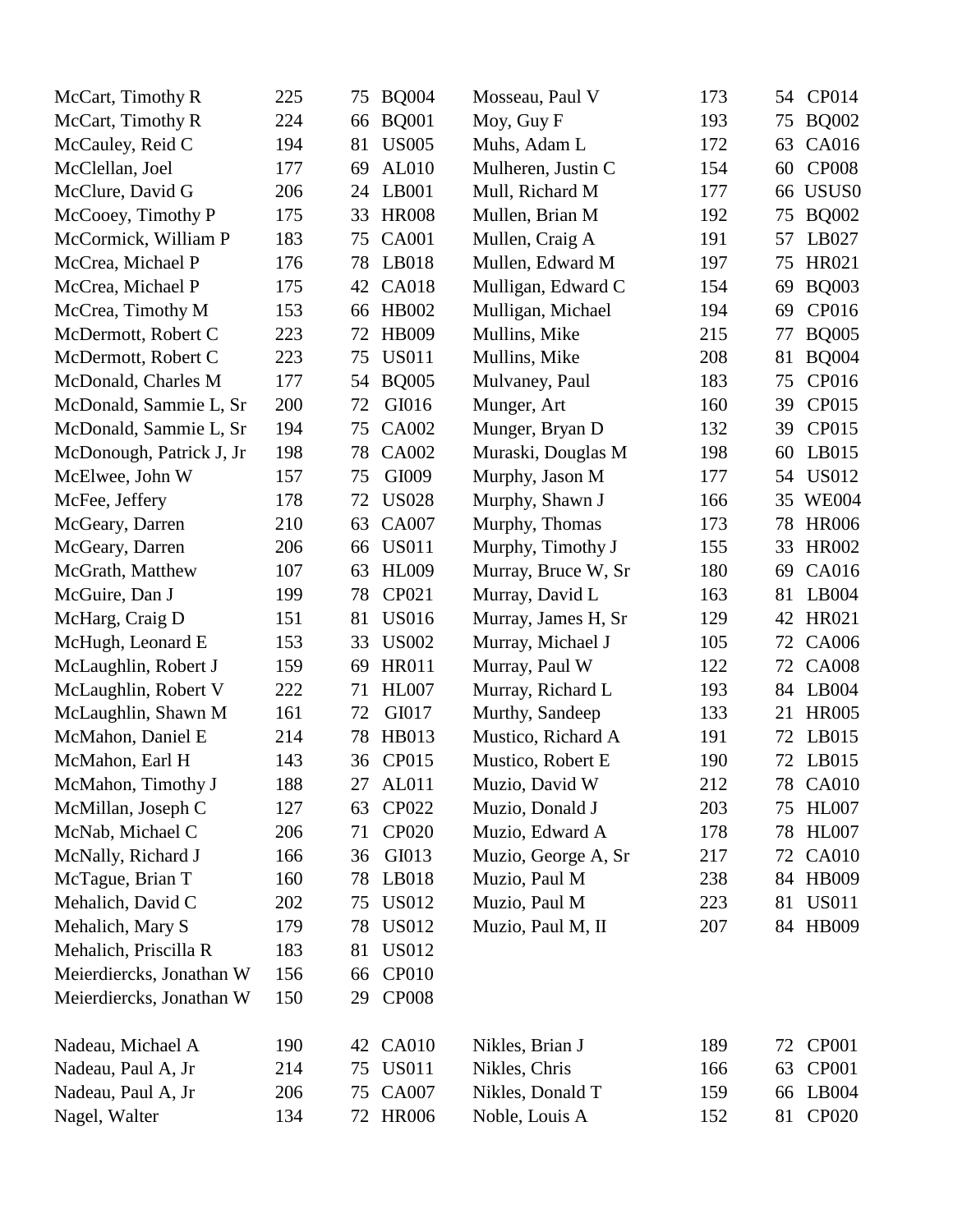| Nardone, Anthony         | 169 | 72 | <b>HB007</b>      | Noble, Robert A        | 197 | 84 | <b>CP020</b> |
|--------------------------|-----|----|-------------------|------------------------|-----|----|--------------|
| Narkiewcz, Paul D        | 207 | 80 | <b>CP020</b>      | Nocella, Chris S       | 218 | 78 | HB009        |
| Narkiewcz, Paul D        | 200 | 33 | CP002             | Noe, Christian         | 153 | 81 | <b>HR006</b> |
| Nasca, Jack A            | 204 | 66 | LB003             | Noe, Mark              | 171 | 66 | <b>US002</b> |
| Nash, Martin C, Jr       | 228 | 75 | <b>HL005</b>      | Nolan, Scott A         | 187 | 69 | <b>HB007</b> |
| Nash, Martin C, Jr       | 219 | 80 | <b>HB009</b>      | Nolan, Scott A         | 184 | 81 | GI009        |
| Nault, Steven J          | 187 | 78 | LB013             | Nolan, Tom F           | 188 | 57 | CP012        |
| Nealon, Brian            | 167 | 27 | <b>HB007</b>      | Nolin, Kenneth C       | 200 | 69 | GI012        |
| Nebral, Christopher C    | 196 | 69 | LB009             | Nolin, Kenneth F       | 176 | 69 | GI012        |
| Need, Mary               | 152 | 78 | <b>US003</b>      | Nolin, William J, Jr   | 222 | 77 | CA002        |
| Need, Ronald D           | 187 | 78 | <b>US003</b>      | Nolin, William J, Jr   | 219 | 73 | CA015        |
| Neet, Nicholas K         | 155 | 83 | <b>CA008</b>      | Nolin, William J, Jr   | 218 | 75 | <b>CA007</b> |
| Negus, Kimberly L        | 195 | 54 | <b>HL005</b>      | Nolin, William J, Jr   | 195 | 75 | <b>US011</b> |
| Negus, Kris L            | 217 | 78 | <b>HL005</b>      | Nopper, Matthew H      | 180 | 33 | CP023        |
| Negus, Kris L            | 210 | 84 | CP013             | Northup, Warren H, Jr  | 132 | 36 | CP021        |
| Neiss, Thomas            | 190 | 63 | LB027             | Norton, Alfred         | 158 | 78 | <b>HL001</b> |
| Nelligan, Timothy W      | 163 | 51 | <b>US028</b>      | Norton, Daniel P       | 176 | 75 | <b>HL007</b> |
| Nelson, Jim              | 186 | 39 | CP015             | Norton, Daniel P       | 169 | 81 | <b>HL001</b> |
| Nelson, John G           | 183 | 81 | LB013             | Norton, Jason M        | 202 | 78 | <b>HL007</b> |
| Nelson, Michael S        | 157 | 81 | <b>CA004</b>      | Norton, Jason M        | 196 | 72 | <b>HL001</b> |
| Nelson, Willard T        | 159 | 30 | CP015             | Norton, Jason M        | 194 | 72 | <b>HL005</b> |
| Nerf, Donald             | 195 | 69 | LB018             | Norton, John J         | 155 | 75 | <b>US007</b> |
| Newcomb, David           | 175 | 27 | GIS <sub>03</sub> | Norton, Paul E, Jr     | 125 | 27 | GIS03        |
| Ng, Jimmy F              | 157 | 74 | LB011             | Novak, Brent C         | 207 | 72 | AL007        |
| Nichols, Ronald P, Sr    | 153 | 81 | <b>AL008</b>      | Novak, Joseph P        | 157 | 60 | <b>US015</b> |
| Nicolella, Michael J     | 206 | 51 | <b>HL005</b>      | Nowakowski, Richard C  | 169 | 72 | GI012        |
| Nicpon, Leonard F        | 202 | 60 | <b>HB002</b>      | Nusca, Joseph E        | 213 | 78 | <b>HB006</b> |
| Niedhammer, Herman J, Jr | 225 | 75 | <b>HB009</b>      | Nystoriak, Mark        | 159 | 78 | <b>WE004</b> |
| Niedhammer, Lawrence A   | 208 | 81 | <b>HL001</b>      | Nystoriak, Michael, Jr | 149 |    | 68 WE004     |
| Niedhammer, Lawrence A   | 200 | 81 | <b>AL004</b>      | Nystoriak, Walter      | 162 |    | 69 CA016     |
| Nienecker, Marshall C    | 99  | 30 | LB018             |                        |     |    |              |
| O'Bremski, Vincent       | 163 | 84 | CP021             | Oliver, William D      | 176 | 69 | CP021        |
| O'Brien, Daniel J        | 191 | 72 | GI017             | Olsen, Jeffery A       | 196 | 75 | LB004        |
| O'Brien, Gary O          | 135 | 69 | LB018             | Olszewski, Alex, Jr    | 223 | 75 | <b>BQ004</b> |
| O'Brien, John W          | 192 | 75 | GI017             | Onderdonk, Christina M | 214 | 75 | LB001        |
| O'Brien, Kevin D         | 191 | 72 | GI017             | O'Neil, James O        | 185 | 78 | <b>CA004</b> |
| O'Brien, Kevin P         | 200 | 70 | <b>HB006</b>      | O'Neil, Thomas A       | 192 | 57 | <b>HL001</b> |
| O'Brien, Kyle M          | 148 | 81 | GI017             | O'Neil, Thomas M       | 180 | 78 | <b>US006</b> |
| O'Brien, Matthew T       | 218 | 75 | <b>HL005</b>      | Onyon, Fred A          | 190 | 78 | <b>CP020</b> |
| O'Brien, Michael J       | 197 | 84 | GI017             | Opoka, Matthew F       | 185 | 75 | GI013        |
| O'Brien, Sean P          | 192 | 69 | GI017             | Ordway, Forest W       | 160 | 60 | LB007        |
| O'Brien, Steven J        | 212 | 72 | <b>HL005</b>      | O'Reilly, Kevin W      | 187 | 57 | <b>US002</b> |
| O'Bryan, Kyle A          | 194 | 82 | CP017             | Oreshan, John          | 199 | 75 | LB003        |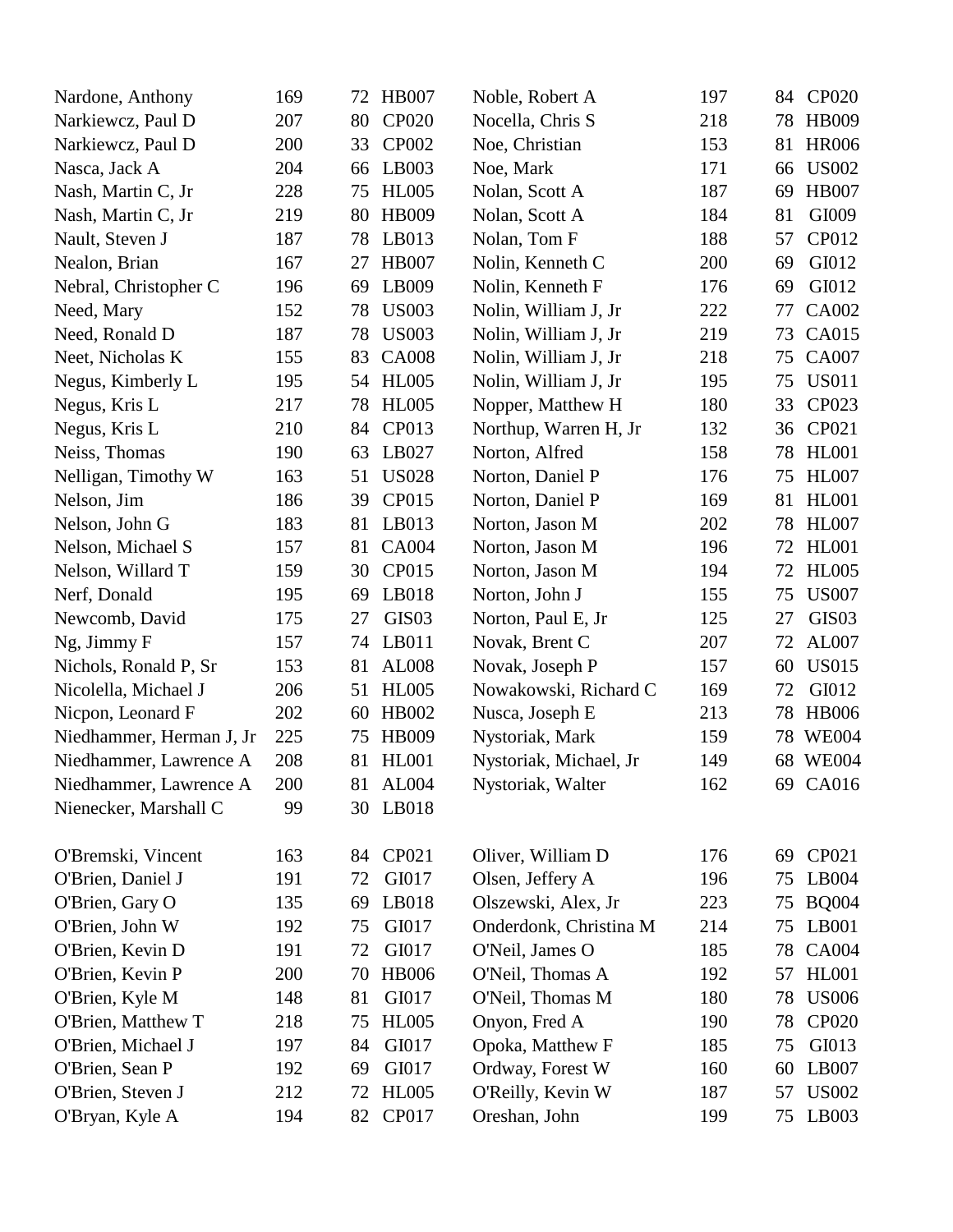| O'Connell, Patrick J  | 147 | CP014<br>60        | Oreshan, Justin E      | 177 |     | 78 LB018     |
|-----------------------|-----|--------------------|------------------------|-----|-----|--------------|
| O'Dell, Loren H       | 165 | <b>BQ001</b><br>78 | Orlyk, Harry           | 163 | 72  | CA015        |
| O'Dell, William H     | 141 | <b>BQ001</b><br>78 | O'Rourke, Alfred L, Sr | 185 | 81  | GI012        |
| O'Donnell, Terry      | 142 | CP022<br>78        | O'Rourke, John L       | 187 | 69  | LB017        |
| O'Gorman, Tim         | 166 | CP011<br>27        | Osgood, David W        | 148 | 81  | <b>BQ004</b> |
| O'Hara, Scott R       | 176 | <b>CA010</b><br>45 | Osgood, David W        | 146 | 81  | <b>BQ005</b> |
| O'Hea, Jamie A        | 166 | LB007<br>36        | Osterhout, Ryan D      | 187 | 61  | LB017        |
| O'Hea, Thomas J       | 176 | LB007<br>36        | Ostiguy, Richard J     | 154 | 75  | <b>US006</b> |
| O'Konski, Raymond     | 185 | <b>CA001</b><br>30 | Ostrander, Kevin J     | 201 | 81  | <b>US019</b> |
| Oliksowycz, Daniel    | 176 | <b>HR005</b><br>66 | Oswald, Daniel T       | 202 | 62  | LB007        |
| Oliver, Gerald J      | 165 | CA013<br>78        | Overfield, Daran L     | 179 | 69  | GI012        |
| Oliver, Jerry J, Jr   | 191 | 81 CA013           | Ovitt, Scott O         | 166 | 60  | LB017        |
|                       |     |                    | Owens, Gregory M       | 178 | 69  | AL013        |
| Paddock, Douglas E    | 163 | <b>BQ005</b><br>75 | Phillips, George L, Jr | 211 | 68  | <b>HR012</b> |
| Pagano, Jeffery K     | 187 | HB002<br>75        | Phillips, George L, Jr | 207 | 108 | <b>HR009</b> |
| Pagano, John          | 120 | <b>HB002</b><br>63 | Phillips, Jerry        | 146 | 78  | CP003        |
| Pakatar, John T, Jr   | 213 | <b>HL007</b><br>57 | Phoenix, Paul W        | 212 | 78  | <b>HB006</b> |
| Pakatar, Kenneth J    | 221 | <b>HL007</b><br>78 | Phoenix, Paul W        | 212 |     | 84 HB007     |
| Pakatar, Kenneth J    | 218 | <b>HL005</b><br>75 | Phoenix, Scott E       | 190 | 81  | CP012        |
| Pakatar, Thomas E     | 206 | <b>HL007</b><br>66 | Piazza, Mark T         | 150 |     | 54 USUS0     |
| Pallozzi, Joseph A    | 154 | <b>US002</b><br>63 | Piche, Brian J         | 179 | 60  | <b>HR011</b> |
| Pallozzi, Matthew J   | 62  | GI013<br>60        | Piche, Frank E         | 195 | 75  | <b>HR011</b> |
| Palmer, Ernest C      | 192 | LB027<br>63        | Piche, Gregory C       | 165 | 69  | <b>HR011</b> |
| Palmer, James, Jr.    | 202 | 78<br><b>US002</b> | Pickard, Gary W        | 150 | 78  | <b>BQ005</b> |
| Palmer, Richard K     | 179 | LB009<br>43        | Pickering, Christopher | 135 | 63  | AL002        |
| Palmo, Michael J      | 173 | <b>US009</b><br>39 | Pickett, Kim           | 171 | 78  | GI023        |
| Panis, Tom            | 179 | <b>CP001</b><br>69 | Pielo, Charles W       | 161 | 58  | <b>HR002</b> |
| Panree, Nicholas J    | 153 | 63<br><b>CP004</b> | Pierce, Michael G, Jr  | 204 | 81  | <b>BQ005</b> |
| Papandrea, Anthony, M | 127 | 62 HL010           | Pierce, Thomas J, Jr   | 202 |     | 78 HL009     |
| Parent, Gerald H      | 133 | 81<br><b>AL008</b> | Pierce, Thomas J, Jr   | 202 | 81  | <b>HL001</b> |
| Parker, Morgan M      | 189 | <b>US019</b><br>78 | Pierre, Doug M         | 132 | 81  | CP022        |
| Parker, Morgan M      | 187 | 80<br>CP016        | Pignatelli, Joseph A   | 183 | 68  | <b>HL007</b> |
| Parkis, Raymond L     | 118 | <b>HL006</b><br>60 | Piotrowski, Ted        | 165 | 36  | <b>CP010</b> |
| Parkis, Raymond L     | 116 | <b>HL004</b><br>75 | Pirri, David V         | 198 | 60  | LB010        |
| Parslow, Mark C       | 179 | <b>HR005</b><br>75 | Pisculli, David J      | 212 | 30  | <b>HL007</b> |
| Pascucci, Anthony F   | 199 | <b>HL007</b><br>81 | Pisculli, David J      | 200 | 78  | GI017        |
| Pascucci, Anthony F   | 195 | <b>HL010</b><br>81 | Pitanello, Anthony J   | 183 | 84  | GI009        |
| Pascucci, Thomas D    | 180 | <b>HR011</b><br>75 | Pitcher, David J       | 117 | 84  | AL002        |
| Pasinella, Michele L  | 183 | <b>AL011</b><br>54 | Piterniak, Nick A      | 212 | 72  | HB013        |
| Passineau, Albert E   | 188 | <b>US009</b><br>60 | Pitt, Gary T           | 224 | 75  | <b>HL005</b> |
| Passonno, Robert K    | 162 | <b>WE002</b><br>65 | Pitt, Gary T           | 208 | 78  | CP013        |
| Pastore, Joseph J     | 206 | <b>HL005</b><br>75 | Plante, E. Arthur      | 154 | 75  | CA015        |
| Pastore, Joseph J     | 176 | 66 WE005           | Plante, William B      | 198 |     | 76 CA015     |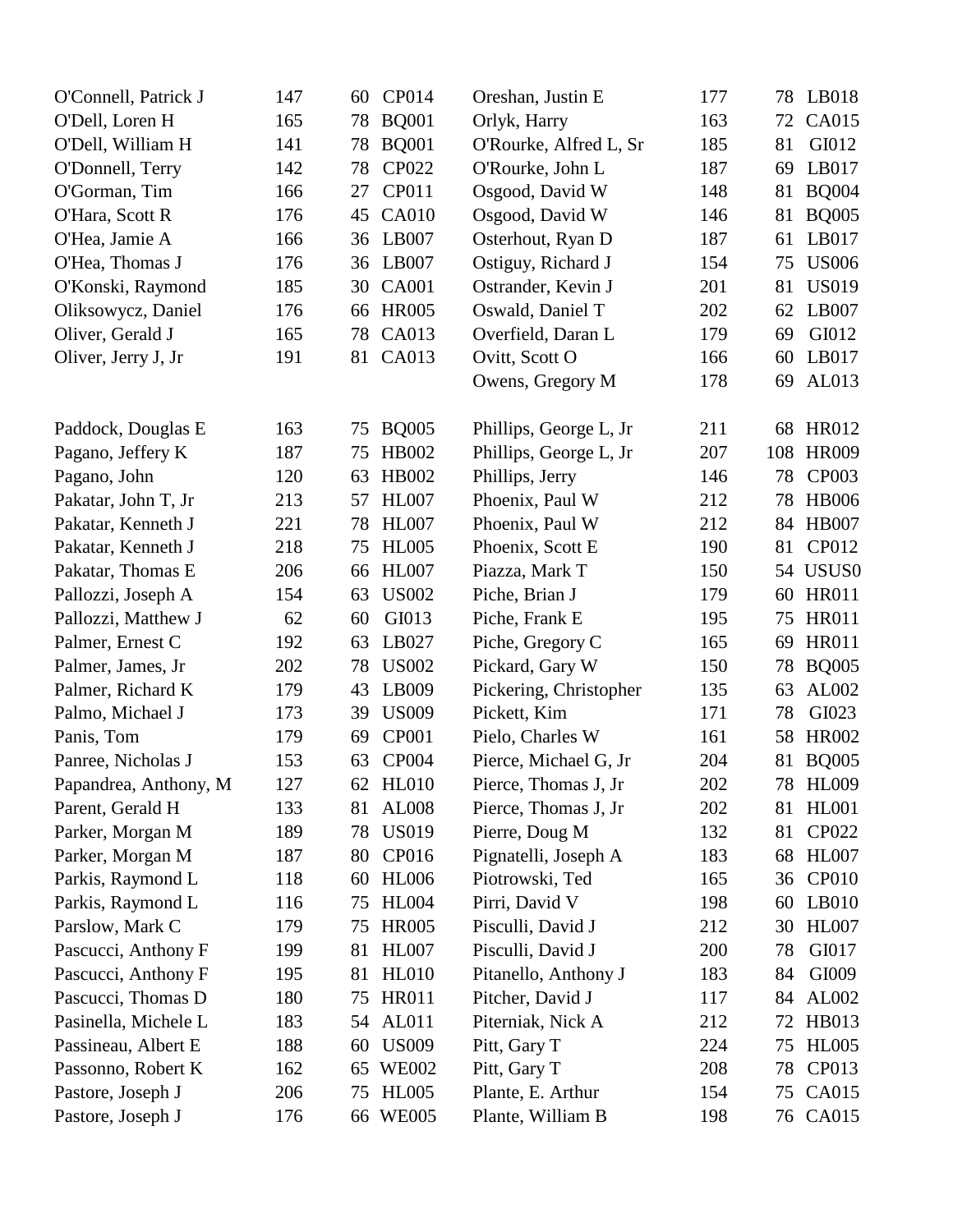| Patentreger, Dave    | 186 | 78  | HR021             | Plantier, Bernard L   | 192 | 75 | CA002        |
|----------------------|-----|-----|-------------------|-----------------------|-----|----|--------------|
| Patricelli, Albert E | 221 | 81  | <b>HB009</b>      | Ploof, Donald J       | 144 | 45 | LB016        |
| Patricelli, Albert E | 215 | 45  | <b>HB004</b>      | Ploof, John R         | 160 | 68 | LB016        |
| Patricelli, James A  | 224 | 84  | <b>HB009</b>      | Ploof, Matthew D      | 177 | 84 | <b>US017</b> |
| Patricia, Kevin J    | 158 | 30  | CP011             | Ploof, Todd M         | 189 | 27 | LB016        |
| Patruno, Giuseppe    | 122 | 69  | <b>CA004</b>      | Plowstrup, Michael A  | 173 | 78 | <b>US010</b> |
| Patterson, Jason M   | 186 | 108 | <b>HR009</b>      | Plumadore, Thomas L   | 145 | 54 | LB010        |
| Paul, Allen M        | 191 | 72  | CA013             | Plunkett, James F     | 115 | 24 | <b>US003</b> |
| Paulsen, Brett E     | 183 |     | 84 USUS0          | Pohl, Jason E         | 206 | 81 | <b>HL010</b> |
| Paulsen, Craig D     | 215 | 81  | USUS <sub>0</sub> | Polanski, Arnold      | 184 | 39 | LB012        |
| Paulsen, Glenn J     | 206 | 84  | USUS <sub>0</sub> | Polaro, Richard P     | 205 | 81 | <b>US011</b> |
| Paulsen, Ryan M      | 223 | 78  | <b>HB009</b>      | Polaro, Richard P     | 204 | 78 | GI012        |
| Paulsen, Ryan M      | 220 | 68  | LB001             | Polaro, Richard P     | 195 | 76 | <b>CA007</b> |
| Paulsen, Todd F      | 178 | 81  | USUS <sub>0</sub> | Polesel, Corey J      | 163 | 81 | LB008        |
| Paupst, Dustin W     | 229 | 78  | <b>HL005</b>      | Polhemus, Michael     | 150 | 78 | <b>CA008</b> |
| Pawlows, Mark E      | 176 | 57  | <b>CP010</b>      | Polhemus, Michael     | 144 | 42 | LBLB0        |
| Peabody, Brian A     | 191 | 72  | CP003             | Polhemus, Michael     | 144 | 60 | LB009        |
| Peabody, Craig, Jr   | 152 | 81  | <b>US017</b>      | Polunci, Timothy E    | 192 | 63 | LB017        |
| Peabody, Craig, Sr   | 205 | 51  | <b>CA002</b>      | Pondillo, John, Jr    | 212 | 63 | <b>CA010</b> |
| Peabody, Craig, Sr   | 193 | 81  | <b>US017</b>      | Post, Douglas V       | 156 | 32 | CP015        |
| Peabody, Harold J    | 133 | 24  | AL003             | Potralya, Michael     | 158 | 84 | GI027        |
| Peabody, Jeffery G   | 164 | 73  | <b>US017</b>      | Potts, Brian C        | 227 | 81 | LB004        |
| Pearson, David J     | 180 | 75  | GI013             | Potts, Brian C        | 213 | 84 | <b>HL001</b> |
| Pearson, Eric C      | 185 | 54  | <b>BQ004</b>      | Potts, Eric E         | 213 | 81 | <b>HL001</b> |
| Peck, Jamie C        | 217 | 75  | <b>CA008</b>      | Potts, Eric E         | 210 | 84 | LB004        |
| Pecker, Robert J     | 213 | 75  | LB017             | Potyrala, John, Jr    | 175 | 78 | LB017        |
| Peckowitz, Robert J  | 187 | 81  | USUS <sub>0</sub> | Poutre, David J       | 203 | 81 | <b>CP020</b> |
| Peer, Daniel J       | 133 | 66  | <b>BQ001</b>      | Poutre, Donald S      | 194 | 84 | <b>CP020</b> |
| Pelkey, Michael      | 180 |     | 42 LBLB0          | Poutre, Donald S      | 190 | 66 | CP022        |
| Pellegrine, Jason T  | 174 |     | 80 AL007          | Poutre, Donald W      | 196 |    | 71 CP020     |
| Pelletier, Robert D  | 200 | 84  | <b>CP020</b>      | Powell, William C     | 173 | 75 | <b>US019</b> |
| Pelletier, Sherry    | 161 | 73  | <b>BQ001</b>      | Powers, Thomas J      | 201 | 68 | <b>CP001</b> |
| Pelniciaro, Joseph A | 158 | 75  | <b>HB006</b>      | Pratt, Gerald E       | 211 | 78 | <b>HL005</b> |
| Pelton, John M       | 142 | 60  | <b>HR018</b>      | Pratt, William E      | 191 | 78 | GI011        |
| Penman, Brian A      | 185 | 78  | <b>US003</b>      | Prebble, Charles E    | 176 | 27 | <b>BQ005</b> |
| Penree, Anthony J    | 205 | 72  | CP004             | Premo, Christopher M  | 162 | 68 | HR021        |
| Pepin, David         | 132 | 78  | <b>WE005</b>      | Prendergast, Daniel K | 179 | 57 | <b>US002</b> |
| Pepper, James        | 180 | 36  | CP015             | Prentiss, Chad E      | 200 | 81 | <b>BQ005</b> |
| Percio, Vincent J    | 192 | 60  | CP021             | Prescott, Frank T     | 167 | 84 | CP021        |
| Perkins, Harold B    | 129 | 81  | CP017             | Prest, Joseph G, Sr   | 215 | 63 | <b>HB009</b> |
| Perkins, Lawrence E  | 121 | 66  | <b>BQ001</b>      | Prevost, Keith M      | 196 | 74 | <b>CP020</b> |
| Perkins, Nikita R    | 97  | 53  | <b>BQ001</b>      | Price, Martin J       | 191 | 71 | <b>BQ004</b> |
| Perkins, Robert W    | 146 | 75  | <b>HR018</b>      | Price, Wayne J        | 166 | 87 | <b>HL003</b> |
| Perone, Dennis P     | 215 |     | 78 AL005          | Primeau, George E     | 190 |    | 36 CA013     |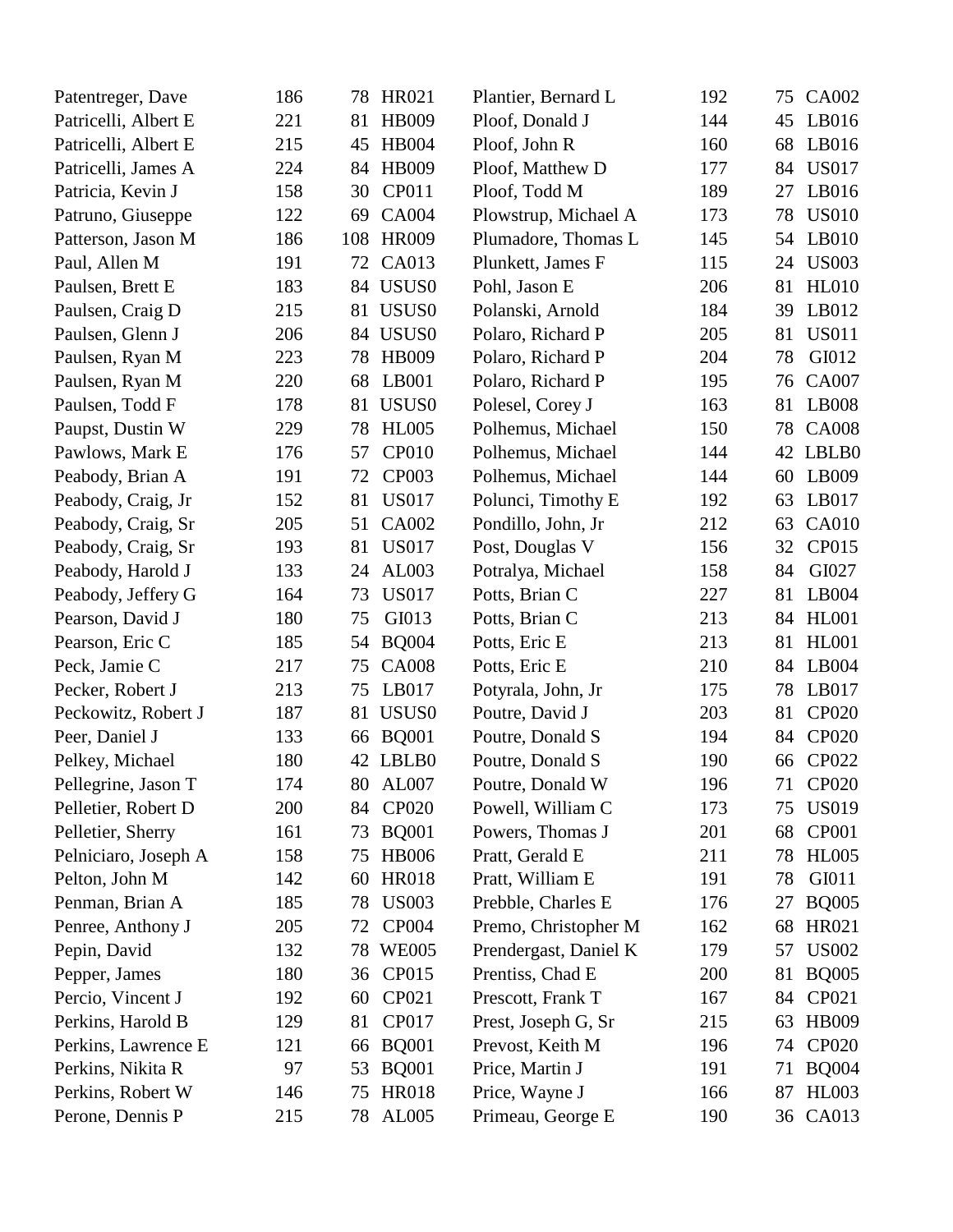| Perone, Dennis P      | 214 | GI017<br>78        | Primeau, Timothy W     | 198 | 72  | CP021        |
|-----------------------|-----|--------------------|------------------------|-----|-----|--------------|
| Perrault, Thomas F    | 190 | <b>HB006</b><br>69 | Primeau, Timothy W     | 195 | 33  | CP015        |
| Perrault, Thomas F    | 186 | CP016<br>76        | Prochilo, James A      | 150 | 36  | CP015        |
| Perry, James E        | 180 | <b>US012</b><br>69 | Proctor, Adam M        | 209 | 75  | <b>CA007</b> |
| Perry, Joshua M       | 214 | <b>HB004</b><br>48 | Proctor, Gerald J      | 214 | 69  | CP013        |
| Perry, Joshua M       | 212 | <b>HB006</b><br>42 | Proctor, Gerald J      | 202 | 69  | <b>HL005</b> |
| Perry, Matthew J      | 170 | <b>CP020</b><br>75 | Proctor, Larry         | 151 | 78  | GI003        |
| Perry, Matthew J      | 170 | <b>CP022</b><br>81 | Proctor, Leonard W     | 216 | 72  | <b>HL005</b> |
| Perry, Ronald R       | 203 | <b>HB006</b><br>78 | Proctor, Leonard W     | 211 | 78  | CP013        |
| Perry, Ronald R       | 202 | <b>HB004</b><br>45 | Propst, Walter         | 182 | 77  | <b>HL007</b> |
| Persampieri, Mike M   | 181 | <b>CP001</b><br>69 | Propst, Walter         | 181 | 74  | <b>HL002</b> |
| Pesta, Gregory W      | 150 | <b>CA015</b><br>62 | Propst, Walter         | 160 | 64  | AL013        |
| Pesta, James J        | 173 | <b>CA015</b><br>75 | Prosser, Paul A        | 176 | 75  | HR013        |
| Pesta, Steven A       | 167 | <b>CA015</b><br>60 | Prosser, Paul A        | 175 | 78  | HR012        |
| Peter, Raymond W      | 142 | <b>LB008</b><br>81 | Prosser, Paul A        | 175 | 116 | <b>HR009</b> |
| Peters, Christopher N | 173 | <b>HL002</b><br>69 | Pucci, Todd W          | 194 | 72  | <b>CA018</b> |
| Peterson, Joseph P    | 199 | <b>CA007</b><br>69 | Puckey, Ryan R         | 198 | 77  | LB016        |
| Peterson, Joseph P    | 195 | <b>HB004</b><br>24 | Puglisi, Louis A       | 136 | 30  | CP023        |
| Peterson, Paul J, Jr  | 200 | <b>CA007</b><br>78 | Pulenskey, Bryan T, Jr | 167 | 57  | <b>US012</b> |
| Petrocelli, Paul C    | 147 | LB007<br>78        | Pupello, Nicholas      | 150 | 33  | <b>US006</b> |
| Pettigrew, James B    | 179 | <b>HB005</b><br>66 | Purdy, Jacob F         | 158 | 63  | <b>US012</b> |
| Pfau, Michael C       | 226 | <b>HL010</b><br>69 | Purdy, William F       | 214 | 33  | CP002        |
| Phelps, Darren D      | 161 | <b>HL007</b><br>69 | Pyskadlo, Mark J       | 189 | 78  | <b>US002</b> |
| Phillips, Craig M     | 122 | <b>US022</b><br>69 |                        |     |     |              |
| Quackenbush, Edgar L  | 131 | <b>WE001</b><br>56 | Quell, John A          | 190 | 66  | LB013        |
| Quandt, Bill          | 178 | <b>CP001</b><br>69 | Quigley, Paul J        | 150 | 69  | CP012        |
| Quandt, Phillip O     | 171 | HB011<br>54        | Quinn, Jon P           | 185 | 66  | <b>CP020</b> |
| Quell, David E        | 218 | <b>CA002</b><br>72 |                        |     |     |              |
| Racht, Wayne F        | 200 | <b>CP006</b><br>81 | Robideau, Brandt C     | 120 | 60  | <b>HL002</b> |
| Radley, James         | 112 | <b>HR007</b><br>27 | Robilotto, Joseph L    | 172 | 71  | <b>LB008</b> |
| Radley, Kyle E        | 153 | <b>HR005</b><br>66 | Robinson, Larry L      | 138 | 69  | <b>US012</b> |
| Raffaw, Steve         | 196 | <b>CP001</b><br>54 | Robinson, Thomas R     | 154 | 21  | <b>HB017</b> |
| Ragone, Scott C       | 124 | 69<br>LB009        | Robitaille, William E  | 180 | 75  | <b>CA006</b> |
| Rahmas, Stanley       | 117 | <b>CP001</b><br>66 | Rock, Christopher M    | 220 | 72  | <b>CA002</b> |
| Randall, Frederick L  | 110 | <b>CA008</b><br>21 | Rock, Michael G        | 181 | 66  | <b>CP006</b> |
| Rapp, Mark W          | 192 | LB009<br>69        | Rockwell, Daniel J     | 182 | 69  | LB010        |
| Rapp, Mark W          | 190 | LBLB0<br>37        | Rockwell, Scott        | 183 | 33  | <b>HR011</b> |
| Rasmussen, Timothy J  | 212 | <b>HB006</b><br>60 | Rocque, Jason W        | 207 | 78  | <b>HL007</b> |
| Ray, Richard W, III   | 185 | GI013<br>69        | Rocque, Raymond A      | 209 | 78  | <b>HL007</b> |
| Ray, Richard W, Jr    | 194 | GI013<br>65        | Rocque, Raymond A      | 206 | 84  | <b>HL010</b> |
| Raylinsky, Casimir E  | 193 | CP021<br>84        | Rodford, Eric J        | 174 | 69  | <b>HB010</b> |
| Raymond, Louis J      | 164 | <b>US002</b><br>69 | Roe, Gerald E          | 131 | 45  | GI004        |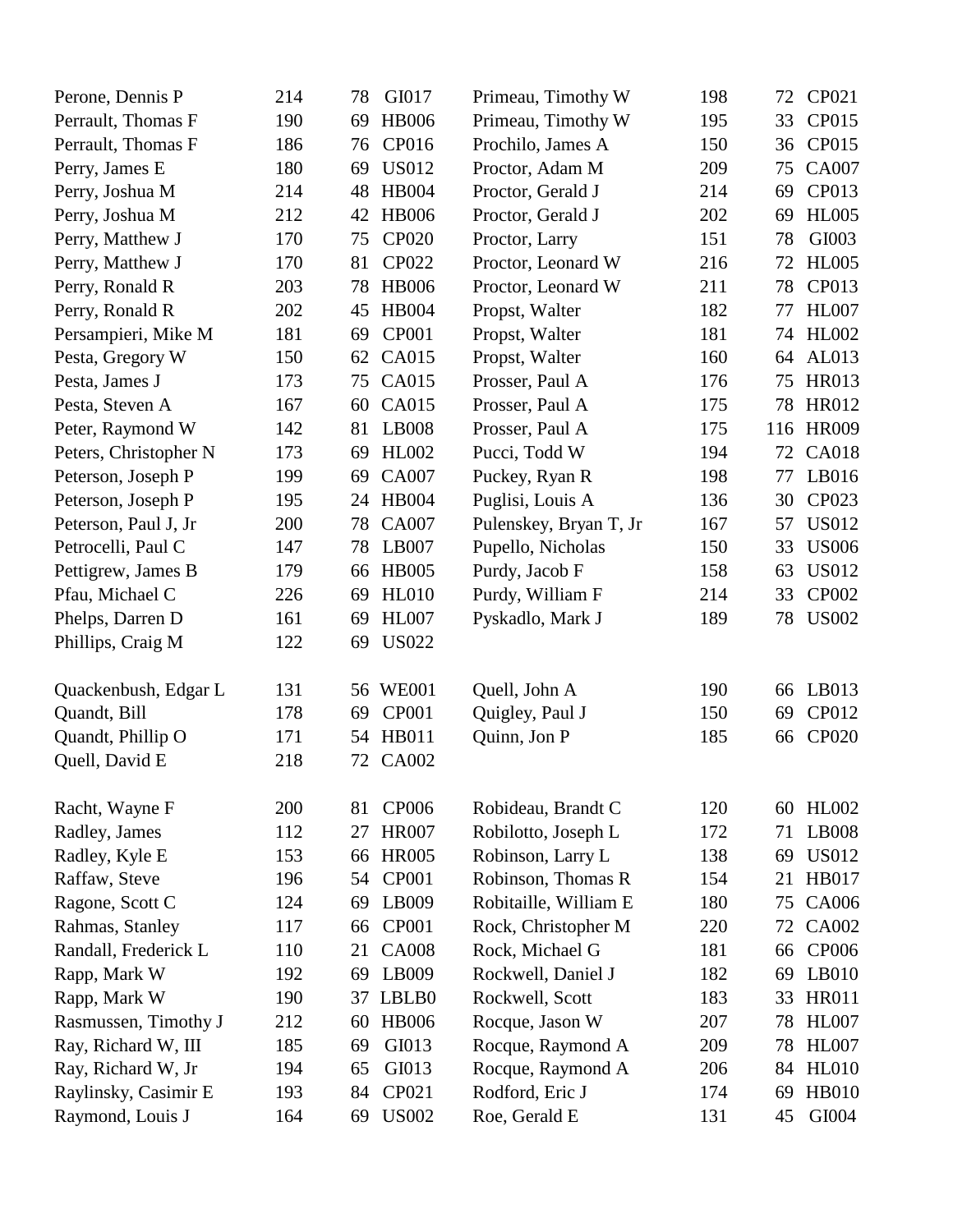| Raymond, Michael D     | 196 | 75  | HB002             | Rogers, John C       | 154 | 66 | <b>HB007</b>      |
|------------------------|-----|-----|-------------------|----------------------|-----|----|-------------------|
| Rayno, Vince           | 112 | 33  | <b>HB004</b>      | Rogers, Scott A      | 230 | 81 | HB009             |
| Razanousky, Frank M    | 147 | 108 | CA012             | Rokjer, Rick M       | 135 | 77 | AL007             |
| Reamer, Edward C       | 192 | 69  | LB017             | Romani, Anthony C    | 202 | 51 | GI002             |
| Rebhun, Charles R      | 191 | 57  | <b>HB005</b>      | Romani, Claude C     | 210 | 69 | <b>US011</b>      |
| Rebhun, Charles R      | 187 | 48  | <b>HB011</b>      | Romano, James J      | 172 | 36 | <b>CP002</b>      |
| Rebhun, Leonard J      | 191 | 81  | <b>HR011</b>      | Romano, Jeff D       | 168 | 27 | GIS03             |
| Reckner, Charles A, Jr | 155 | 36  | LB012             | Romano, Ronald L     | 171 | 90 | <b>US008</b>      |
| Recore, Jeremiah P     | 141 | 69  | <b>US002</b>      | Ronda, Michael P     | 196 | 78 | <b>HL007</b>      |
| Rector, Bret H         | 150 | 57  | <b>HR002</b>      | Rondeau, Allen C     | 173 | 60 | HR021             |
| Rector, Jason R        | 187 | 27  | <b>HR002</b>      | Rondeau, Francis S   | 192 | 75 | <b>US002</b>      |
| Rector, Kyle M         | 135 | 77  | <b>HR002</b>      | Rondeau, James       | 176 | 60 | HR021             |
| Rector, Stephen J, Jr  | 180 | 81  | <b>HR002</b>      | Rondeau, James L     | 177 | 55 | <b>US002</b>      |
| Rector, Stephen L, Sr  | 186 | 75  | <b>HR002</b>      | Rootes, Robert J     | 196 | 65 | GI013             |
| Reed, Charles J        | 115 | 69  | <b>HL011</b>      | Rootes, Thomas R     | 178 | 78 | GI013             |
| Reed, Kevin            | 186 | 75  | <b>HL011</b>      | Rosario, John        | 216 | 78 | <b>HL005</b>      |
| Rehonis, Daniel J      | 216 | 81  | <b>CA002</b>      | Rose, George H, Jr   | 180 | 59 | HR012             |
| Rehonis, Karie A       | 159 | 24  | GIS <sub>03</sub> | Rosecrans, Ben R     | 165 | 71 | <b>CA001</b>      |
| Reilly, John F         | 190 | 75  | LB010             | Rosekrans, Donald G  | 180 | 78 | GI012             |
| Reinemann, Jesse A     | 195 | 84  | AL011             | Rosekrans, Donald J  | 178 | 81 | GI012             |
| Reinhart, Michael A    | 160 | 66  | <b>HB007</b>      | Rosekrans, Donald J  | 169 | 84 | GI027             |
| Reinhold, William      | 161 | 30  | <b>HR002</b>      | Rosekrans, William R | 173 | 81 | GI012             |
| Reiniger, Clay A       | 215 | 69  | <b>US011</b>      | Rosenberger, John W  | 194 | 66 | LB017             |
| Reiniger, Clay A       | 214 | 108 | <b>HR009</b>      | Rosenthal, Alfred J  | 188 | 84 | CP021             |
| Reiniger, Clay A       | 213 | 72  | <b>CA007</b>      | Rosko, Leon J        | 210 | 78 | <b>HB006</b>      |
| Reiniger, Clay E       | 235 | 81  | <b>US011</b>      | Ross, Gregory P      | 172 | 69 | CP021             |
| Reiniger, Clay E       | 223 | 81  | <b>CA007</b>      | Ross, Joseph L       | 167 | 81 | CP021             |
| Reiniger, Glenn L      | 199 | 60  | <b>CA007</b>      | Ross, Michael A      | 167 | 75 | CP012             |
| Rescott, James P       | 179 |     | 74 HR002          | Roth, Alan J         | 224 | 63 | <b>HL006</b>      |
| Reu, William E         | 156 |     | 60 CA001          | Rousia, Janice M     | 188 |    | 39 LB018          |
| Reynolds, Karen        | 164 | 77  | LB003             | Rowe, Courtney J     | 202 | 74 | LB001             |
| Rhodes, Richard D      | 154 | 48  | CP021             | Rowe, Daniel J       | 229 | 81 | HB009             |
| Riberdy, David R       | 166 | 75  | CA006             | Rowe, Daniel J       | 210 | 75 | LB001             |
| Riberdy, David R       | 159 | 72  | <b>HL006</b>      | Rowe, Joseph G       | 167 | 33 | GI001             |
| Riccitelli, John J     | 186 | 30  | LBLB0             | Rowe, Patricia A     | 189 | 29 | LB001             |
| Rice, Brian W          | 225 | 81  | <b>BQ004</b>      | Rowe, Richard M      | 145 | 78 | GI001             |
| Rice, Brian W          | 224 | 78  | <b>BQ001</b>      | Rowe, Robert J       | 233 | 78 | LB001             |
| Rice, Edward J         | 166 | 47  | <b>WE005</b>      | Rowe, Robert J       | 231 | 81 | <b>HB009</b>      |
| Rice, Jonathan E       | 162 | 48  | <b>BQ001</b>      | Rowe, Robert J, Jr   | 178 | 27 | GIS <sub>03</sub> |
| Rice, Lumas A          | 174 | 78  | <b>US013</b>      | Rowe, Thomas F       | 163 | 78 | GI001             |
| Richmond, Matthew J    | 178 | 75  | GI013             | Royce, Howard W      | 142 | 75 | <b>WE004</b>      |
| Riddell, Matthew J     | 182 | 72  | LB010             | Royce, William H     | 172 | 72 | <b>WE004</b>      |
| Riegert, William J, Jr | 162 | 63  | GI013             | Roylance, Daniel L   | 189 | 96 | CA012             |
| Rielly, Joseph T, Sr   | 178 |     | 72 HL010          | Ruby, George A       | 169 | 66 | GI023             |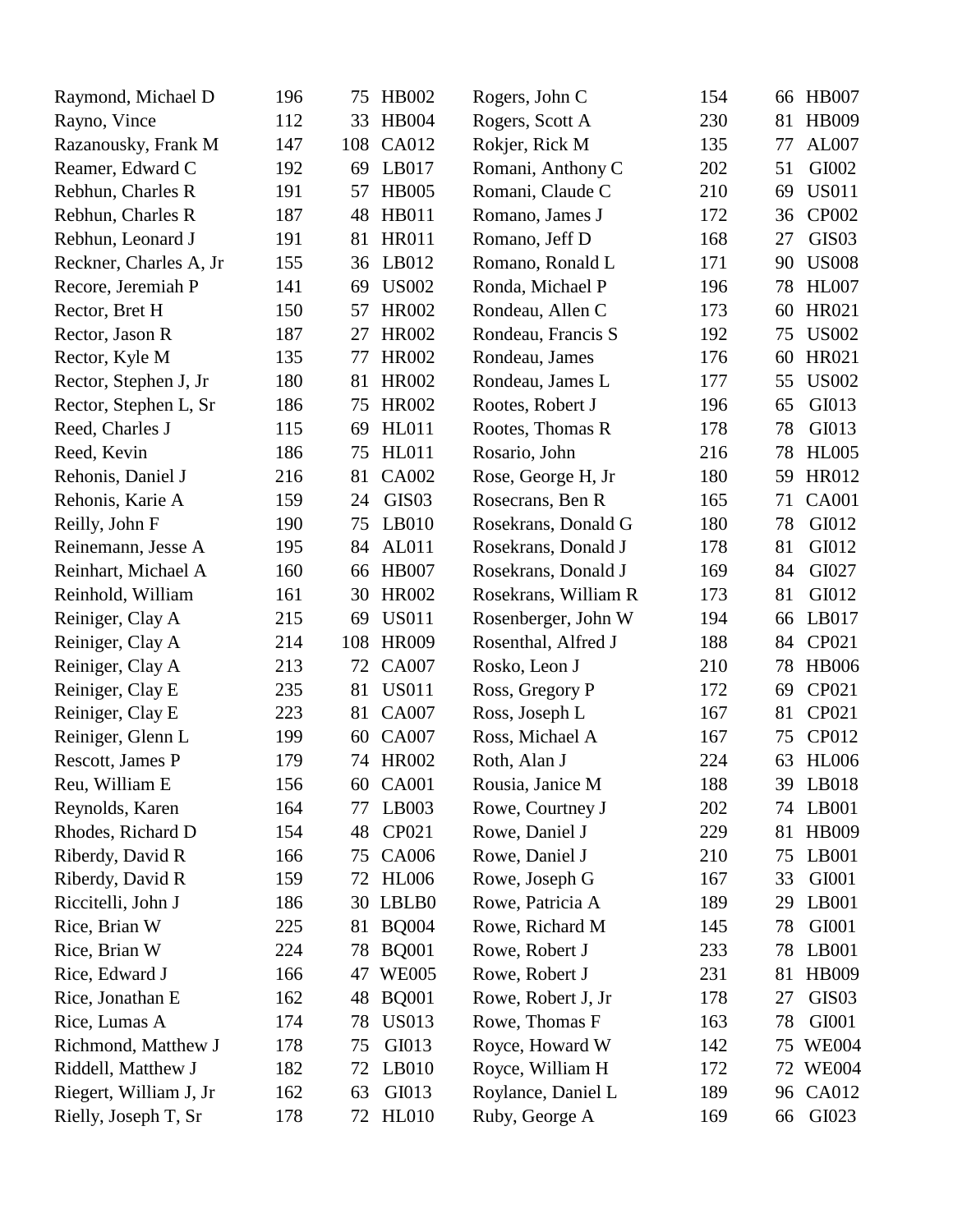| Rigney, Alden E        | 118 | 57 | <b>CA008</b> | Ruggiero, Donald P     | 136 | 84  | GI003             |
|------------------------|-----|----|--------------|------------------------|-----|-----|-------------------|
| Riley, Daniel J        | 180 | 51 | HB011        | Ruggiero, Vincent A    | 191 | 60  | <b>US019</b>      |
| Riley, Dennis J        | 149 | 69 | <b>CA018</b> | Ruggles, Jeffery E     | 208 | 45  | <b>BQ001</b>      |
| Riley, Mark J          | 162 | 26 | LB004        | Ruggles, Jeffery E     | 206 | 69  | <b>BQ005</b>      |
| Rings, Barry J         | 130 | 33 | <b>HR002</b> | Ruggles, Jeffery E     | 203 | 21  | <b>BQ004</b>      |
| Rings, Joseph F        | 165 | 45 | <b>HR002</b> | Ruggles, John S, Sr    | 181 | 78  | <b>BQ005</b>      |
| Riservato, Anthony M   | 215 | 78 | <b>CA002</b> | Rumpler, Kurt A        | 201 | 48  | <b>HB006</b>      |
| Riservato, Anthony M   | 206 | 78 | <b>CP020</b> | Russ, James E          | 216 | 69  | <b>HL007</b>      |
| Rivera, Sam            | 141 | 78 | GI026        | Russ, Kenneth A        | 187 | 84  | LB004             |
| Rivers, Leroy          | 209 | 66 | GI016        | Russell, Fr. Richard   | 178 | 72  | <b>BQ005</b>      |
| Rivette, Nelson J      | 182 | 69 | <b>HB006</b> | Russell, Jason G       | 188 | 75  | <b>HB002</b>      |
| Robbins, Daniel M      | 173 | 63 | LB027        | Russell, Michael J     | 205 | 108 | <b>HR009</b>      |
| Robbins, George E      | 183 | 69 | <b>CA002</b> | Russo, Peter C, III    | 151 | 51  | <b>WE004</b>      |
| Roberts, Donald A      | 182 | 69 | <b>HR013</b> | Russo, Peter C, Jr     | 163 |     | 51 WE004          |
| Roberts, Douglas P     | 173 | 21 | <b>HL005</b> | Ryan, Brian J          | 172 | 30  | <b>HR011</b>      |
| Roberts, Edwin C, Jr   | 202 | 60 | <b>HB007</b> | Ryan, Dennis J         | 153 | 84  | AL002             |
| Roberts, Frank A       | 186 | 81 | GI012        | Ryan, Frank            | 181 | 21  | <b>HB011</b>      |
| Roberts, Fred J        | 210 | 72 | LB017        | Ryan, George T         | 144 | 42  | <b>HB004</b>      |
| Roberts, James W       | 163 | 39 | CP015        | Ryan, John M           | 194 | 82  | <b>AL011</b>      |
| Roberts, Thomas L      | 173 | 30 | LB018        | Ryan, Joseph P         | 174 | 69  | <b>BQ002</b>      |
| Robertson, Charles     | 150 | 30 | <b>US002</b> | Ryan, Kevin P          | 173 | 60  | LB015             |
| Robertson, Ralph       | 173 | 78 | <b>HR013</b> | Ryder, Luke R          | 199 | 68  | <b>HL010</b>      |
| Robertson, Ralph       | 170 |    | 84 HR006     | Ryfa, Martin A         | 185 | 81  | LB004             |
|                        |     |    |              |                        |     |     |                   |
| Safford, David E       | 189 | 78 | GI001        | Smail, Julian A        | 175 | 75  | <b>US002</b>      |
| Safford, David E       | 187 | 75 | GI008        | Smaldone, Ralph J      | 134 | 72  | CP014             |
| Safford, David E       | 186 | 80 | GI003        | Smarro, Drew M         | 215 | 78  | <b>HL007</b>      |
| Sagendorf, James A     | 207 | 72 | <b>CA008</b> | Smarro, Drew M         | 208 | 78  | <b>CA002</b>      |
| Sagendorf, James A     | 203 | 80 | <b>CA004</b> | Smarro, Drew M         | 201 | 81  | <b>CA007</b>      |
| Sagendork, Allan       | 117 |    | 39 CP002     | Smarro, Drew M         | 195 |     | 81 US011          |
| Sager, David C         | 173 | 66 | <b>US002</b> | Smart, James E         | 156 | 75  | <b>US002</b>      |
| Salamida, Joseph M     | 206 | 81 | CA002        | Smith Wilcox, Teresa M | 127 | 30  | GIS <sub>03</sub> |
| Salazar, Johathan X    | 176 |    | 74 LB010     | Smith, Anthony         | 155 | 42  | CP016             |
| Salerno, Charles A, Jr | 202 | 78 | <b>CA004</b> | Smith, Brian           | 177 | 72  | CP016             |
| Salerno, Charles A, Jr | 199 | 68 | <b>CA008</b> | Smith, Deborah J       | 163 | 81  | <b>US003</b>      |
| Salisbury, Allen S     | 213 | 69 | GI008        | Smith, Donald E        | 190 | 72  | HB002             |
| Salisbury, Allen S     | 212 | 72 | LB003        | Smith, Edward          | 115 | 57  | <b>WE004</b>      |
| Salisbury, Eileen M    | 117 | 68 | LB003        | Smith, Eric J          | 207 | 66  | <b>HB009</b>      |
| Salisbury, Matthew T   | 216 | 81 | <b>HL001</b> | Smith, Gordon E        | 166 | 84  | HL010             |
| Salisbury, Matthew T   | 210 | 72 | <b>CP004</b> | Smith, Karla J         | 164 | 63  | LB003             |
| Salisbury, Thomas R    | 163 | 69 | LB010        | Smith, Kevin P         | 170 | 66  | <b>HR007</b>      |
| Salisbury, Thomas R    | 163 | 81 | <b>US005</b> | Smith, Lynn A          | 173 | 76  | <b>HB007</b>      |
| Sally, Terry           | 158 | 69 | LB003        | Smith, Mark A          | 180 | 51  | <b>HL010</b>      |
| Salsburg, Edward J, Jr | 207 | 39 | CP015        | Smith, Patrick R       | 219 |     | 84 HB009          |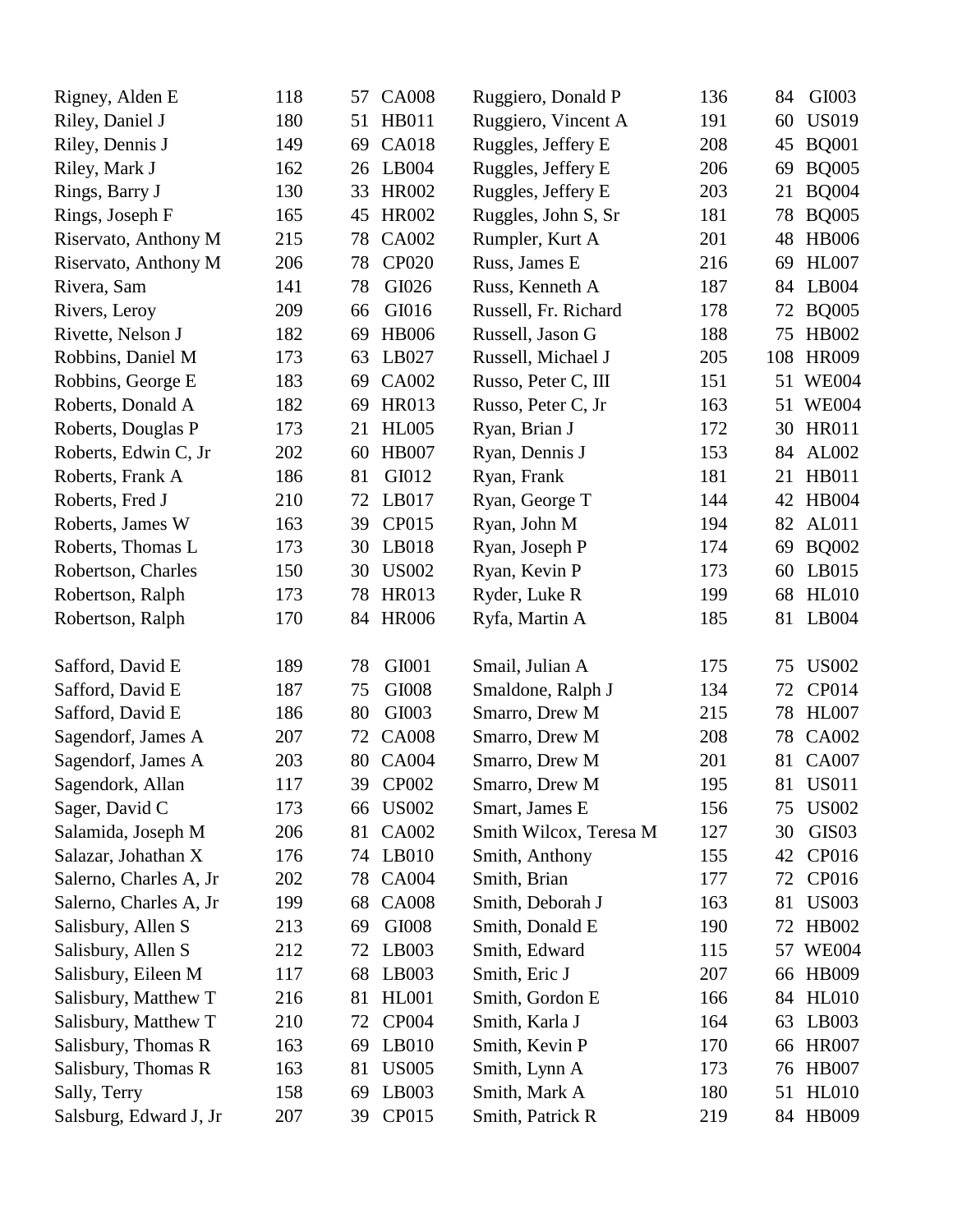| Samarita, Chris         | 196 | 69  | USUS <sub>0</sub> | Smith, Robert N, III     | 143 | 69 | CP012             |
|-------------------------|-----|-----|-------------------|--------------------------|-----|----|-------------------|
| Samboy, Bret P          | 210 | 64  | <b>HR009</b>      | Smith, Ronald F          | 161 | 72 | LB003             |
| Samboy, Bret P          | 207 | 42  | <b>HR011</b>      | Smith, Rupert S          | 217 | 42 | <b>HB004</b>      |
| Samboy, Bruce T         | 181 | 66  | <b>HR015</b>      | Smith, Rupert S          | 217 | 81 | <b>HB009</b>      |
| Samboy, Bruce T         | 181 | 104 | <b>HR009</b>      | Smith, Rupert S          | 210 | 81 | <b>HB007</b>      |
| Sandercox, Wayne E      | 191 | 66  | LB003             | Smith, Russell           | 183 | 72 | <b>US006</b>      |
| Sanderson, Peter S      | 161 | 75  | <b>BQ005</b>      | Smith, Scott P           | 203 | 62 | <b>HL010</b>      |
| SanFilippo, Anthony P   | 183 | 54  | GI008             | Smith, Scott P           | 199 | 64 | <b>HL007</b>      |
| Sankey, Curtis L        | 183 | 116 | <b>HR009</b>      | Smith, Shawn F           | 140 | 72 | HB013             |
| Sano, Anthony M         | 153 | 36  | CP021             | Smith, Steven D          | 216 | 68 | <b>HL005</b>      |
| Sansone, Keith J        | 173 | 66  | HR021             | Smith, Steven D          | 215 | 61 | <b>HL007</b>      |
| Sansone, Keith R        | 169 | 66  | HR021             | Snead, Edward L, Jr      | 181 | 70 | LB003             |
| Sansone, Thomas F       | 171 | 60  | GI009             | Sommers, Peter L         | 200 | 78 | AL011             |
| Sansone, William        | 175 | 54  | HR021             | Sommers, William J, II   | 131 | 54 | LB017             |
| Santoro, Frank J        | 169 | 78  | GI023             | Soro, James K            | 194 | 63 | GI008             |
| Santspree, John         | 166 | 87  | GI009             | Sorrell, Edmund J, III   | 140 | 75 | <b>US012</b>      |
| Santspree, John E, Jr   | 190 | 75  | GI009             | Sottong, Patricia M      | 159 | 59 | LB003             |
| Santspree, Richard E    | 180 | 60  | AL004             | Soulier, David O         | 235 | 39 | <b>CA007</b>      |
| Saunders, Joel F        | 197 | 63  | LB027             | Soulier, David O         | 219 | 35 | CA002             |
| Savoie, Paul R          | 215 | 78  | <b>HL005</b>      | Sousis, Brian K, Sr      | 217 | 81 | AL011             |
| Sayers, William A       | 177 | 53  | <b>HR002</b>      | Sousis, Gary P           | 100 | 71 | AL012             |
| Scaccia, Joseph P       | 217 | 66  | <b>AL011</b>      | Sousis, Gary P           | 99  | 69 | <b>HB002</b>      |
| Scaccia, Joseph P       | 216 | 63  | AL005             | Spain, Matthew J         | 192 | 81 | <b>US016</b>      |
| Scaccia, Joseph P       | 212 | 66  | AL013             | Spall, John C            | 189 | 75 | AL004             |
| Scaccia, Michael        | 199 | 58  | <b>HR002</b>      | Spall, Karl R            | 164 | 57 | <b>HL004</b>      |
| Scaccia, Todd           | 167 | 33  | <b>HR002</b>      | Spataro, Vincent J       | 124 | 81 | <b>WE002</b>      |
| Scalisi, David V        | 187 | 54  | LB017             | Spencer, Sean P          | 149 | 42 | <b>HB004</b>      |
| Scelsi, Marc M          | 216 | 72  | <b>HL007</b>      | Spenziero, Anthony P     | 198 | 48 | GI008             |
| Scelsi, Marc M          | 209 | 66  | <b>HL004</b>      | Spickler, Matthew B      | 217 | 72 | GI008             |
| Scelsi, Michael A       | 176 |     | 75 HL004          | Spickler, Michael J      | 188 |    | 69 GI008          |
| Schaap, Michael E       | 215 | 63  | GI008             | Spike, Andrew D          | 169 | 42 | <b>CP004</b>      |
| Schaefer, David A       | 152 | 69  | <b>WE005</b>      | Spitalny, Aram W         | 137 | 56 | <b>HL001</b>      |
| Schermerhorn, Kenneth M | 199 | 66  | CP012             | Spizowski, Edmund C      | 169 | 72 | CA016             |
| Scheuer, Donald V, Jr   | 211 | 66  | LB009             | Sprague, Gary D          | 178 | 40 | HR012             |
| Schindler, Henry L, Jr  | 130 | 81  | GI023             | Sprague, Richard F       | 183 | 75 | <b>BQ001</b>      |
| Schmidth, Paul B        | 202 | 75  | CP013             | Spring, James C          | 165 | 51 | <b>US002</b>      |
| Schmidth, Paul B        | 198 | 45  | LB001             | Springer, James R        | 155 | 66 | <b>CP003</b>      |
| Schmigel, Louis M       | 212 | 21  | <b>BQ005</b>      | Springer, Raymond J      | 157 | 66 | <b>US022</b>      |
| Schmigel, Louis M       | 211 | 75  | <b>BQ002</b>      | Squiers, Rodney W        | 189 | 77 | <b>BQ004</b>      |
| Schmitt, Robert J       | 206 | 84  | GI017             | St Andrew, Leon D        | 197 | 75 | USUS <sub>0</sub> |
| Schmitz, John           | 164 | 57  | <b>HB010</b>      | St Denis, Scott A        | 210 | 72 | CP021             |
| Schongar, Bob           | 152 | 60  | GI017             | St Denis, Scott A        | 204 | 81 | CP013             |
| Schoonmaker, Douglas G  | 180 |     | 56 WE005          | St Denis, Todd M         | 139 | 81 | <b>US019</b>      |
| Schreiber, Warren L     | 205 |     | 78 CP013          | St Gelais, Christopher M | 161 |    | 75 CA016          |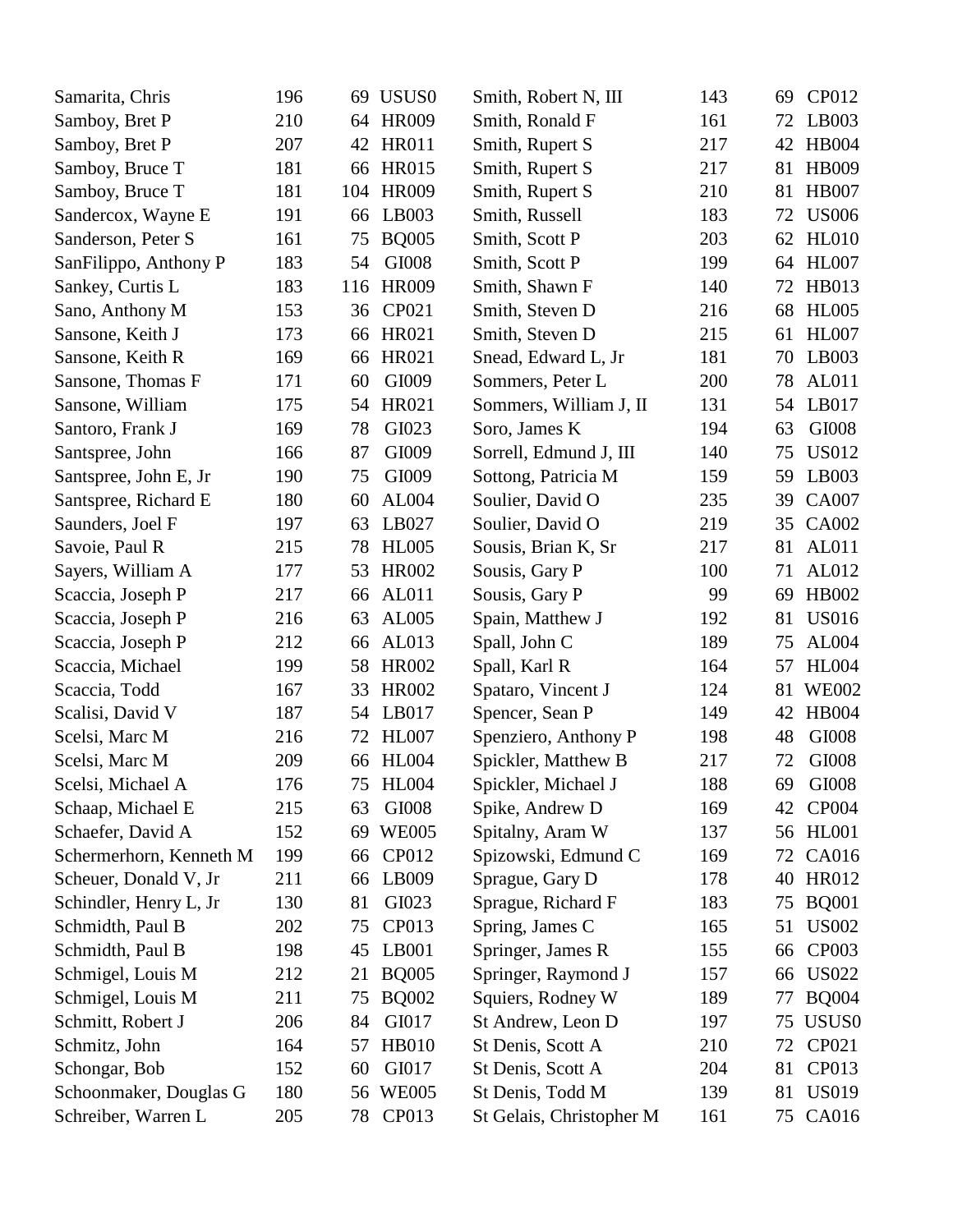| Schrimsher, James F   | 175 | 66  | CP021        | St Gelais, Harold J   | 170 | 75  | CA016        |
|-----------------------|-----|-----|--------------|-----------------------|-----|-----|--------------|
| Schunk, Anthony J     | 122 | 72  | <b>HL002</b> | St John, Bryan        | 192 | 84  | <b>US017</b> |
| Schwartz, Anton E     | 166 | 69  | <b>HB017</b> | Stalpinski, Donald S  | 187 | 66  | LB003        |
| Schwartz, Michael A   | 154 | 57  | <b>US002</b> | Stanley, Scott T      | 201 | 80  | LB018        |
| Scifo, John J         | 131 | 84  | <b>US015</b> | Starr, Charles M      | 202 | 72  | <b>US011</b> |
| Scifo, Joseph J       | 205 | 75  | <b>US019</b> | Starr, Edward N       | 201 | 66  | <b>BQ001</b> |
| Scifo, Joseph J       | 200 | 72  | <b>US015</b> | Starr, Edward N       | 198 | 72  | <b>BQ004</b> |
| Scifo, Nicholas A     | 172 | 75  | <b>US015</b> | Stedman, James B      | 213 | 108 | CA012        |
| Scifo, Robert P       | 188 | 78  | <b>US015</b> | Stedman, James B      | 195 | 81  | GI013        |
| Scifo, Robert P, Jr   | 194 | 76  | <b>US015</b> | Steenburn, Ronald F   | 184 | 84  | CP021        |
| Scott, Michael W      | 157 | 78  | <b>CP022</b> | Stein, Thomas A       | 206 | 75  | <b>LB008</b> |
| Scott, Richard A      | 172 | 78  | <b>HR012</b> | Steinbach, Steve K    | 147 | 45  | <b>HR002</b> |
| Scoville, William E   | 184 | 72  | AL004        | Stemp, Frederick      | 171 | 45  | <b>US002</b> |
| Seabury, Robert H, Jr | 210 | 48  | <b>BQ004</b> | Sternberg, Kevin J    | 151 | 21  | CP016        |
| Sears, Gregory A      | 192 | 69  | GI008        | Stevens, Arthur       | 181 | 69  | HR021        |
| Seavey, Mark E        | 192 | 66  | LB017        | Stevens, Darrin M     | 228 | 72  | <b>HB006</b> |
| Sedmak, Thomas A      | 155 | 66  | CA015        | Stevens, David M, Jr  | 215 | 54  | HB011        |
| Seeley, Sean M        | 201 | 75  | LB011        | Stevens, David M, Jr  | 212 | 21  | <b>HB006</b> |
| Seidl, Charles        | 161 | 32  | LB012        | Stevens, David M, Sr  | 222 | 45  | <b>HB011</b> |
| Selby, Scott W        | 217 | 81  | <b>US011</b> | Stevens, David M, Sr  | 222 | 72  | <b>HB006</b> |
| Selby, Scott W        | 211 | 76  | <b>CA007</b> | Stevens, Donald C     | 181 | 69  | <b>HR007</b> |
| Selin, Jordan S       | 205 | 84  | <b>HL001</b> | Stevens, Glenn W      | 132 | 69  | HR021        |
| Sendzicki, Brian C    | 213 | 60  | LB013        | Stevens, Joseph E     | 184 | 75  | HR021        |
| Sequin, Timothy E     | 181 | 33  | LB010        | Stevens, Robert M     | 225 | 81  | <b>HB009</b> |
| Serafin, Raymond J    | 148 | 54  | LB015        | Stevens, Sean J       | 206 | 57  | <b>HB006</b> |
| Serfin, William J     | 140 | 60  | LB015        | Stevens, Thomas M     | 210 | 72  | LB001        |
| Severence, Paul       | 123 | 60  | <b>CP006</b> | Stevens, Thomas M     | 208 | 96  | <b>HR009</b> |
| Sgambati, Francis A   | 184 | 90  | <b>HL003</b> | Stevens, Tia-Marie    | 198 | 52  | <b>HR009</b> |
| Shafer, Todd C        | 214 | 75  | CP003        | Stevers, Gerald R, Jr | 157 |     | 72 WE005     |
| Shakar, Richard G     | 153 |     | 36 CP011     | Stevers, Gerald R, Jr | 149 |     | 81 WE002     |
| Shanahan, Michael E   | 162 | 24  | <b>HL001</b> | Stewart, Alfred E     | 157 | 73  | <b>LB008</b> |
| Shaughnessy, Jerry P  | 140 | 39  | CP015        | Stewart, George E, Jr | 152 | 66  | LB008        |
| Shaw, Pat             | 146 | 39  | HB011        | Stewart, George E, Jr | 150 | 63  | <b>CP010</b> |
| Shepard, Joshua D     | 226 | 78  | <b>HB009</b> | Stewart, Joseph F     | 200 | 66  | <b>CA015</b> |
| Shepard, Thomas A, Jr | 187 | 108 | <b>HR009</b> | Stewart, Thomas J     | 205 | 66  | <b>BQ002</b> |
| Sheridan, Joseph P    | 201 | 75  | LB011        | Stidom, Todd L        | 144 | 66  | LB015        |
| Sheridan, Richard A   | 197 | 54  | CP021        | Stoberski, Stanley W  | 165 | 75  | <b>CA001</b> |
| Sherman, Daniel J     | 208 | 78  | LB001        | Stockholm, Jeffrey E  | 210 | 57  | LB001        |
| Sherman, Richard B    | 152 | 75  | AL002        | Stockholm, Jeffrey E  | 196 | 63  | LB010        |
| Sherry, Gerald M      | 159 | 66  | CA016        | Stoddard, Charles K   | 181 | 27  | <b>CP010</b> |
| Sherwin, Timothy T    | 185 |     | 45 LBLB0     | Stoddard, Clifford    | 223 | 81  | <b>HL007</b> |
| Shevy, Robert F       | 167 | 84  | <b>US028</b> | Stoddard, Clifford    | 216 | 72  | <b>HL005</b> |
| Shils, Marc J         | 202 | 66  | LB009        | Stoller, Louis J, Jr  | 171 | 80  | CP021        |
| Shimer, Gregory A     | 209 |     | 66 HB006     | Stoller, Louis J, Sr  | 184 | 84  | CP021        |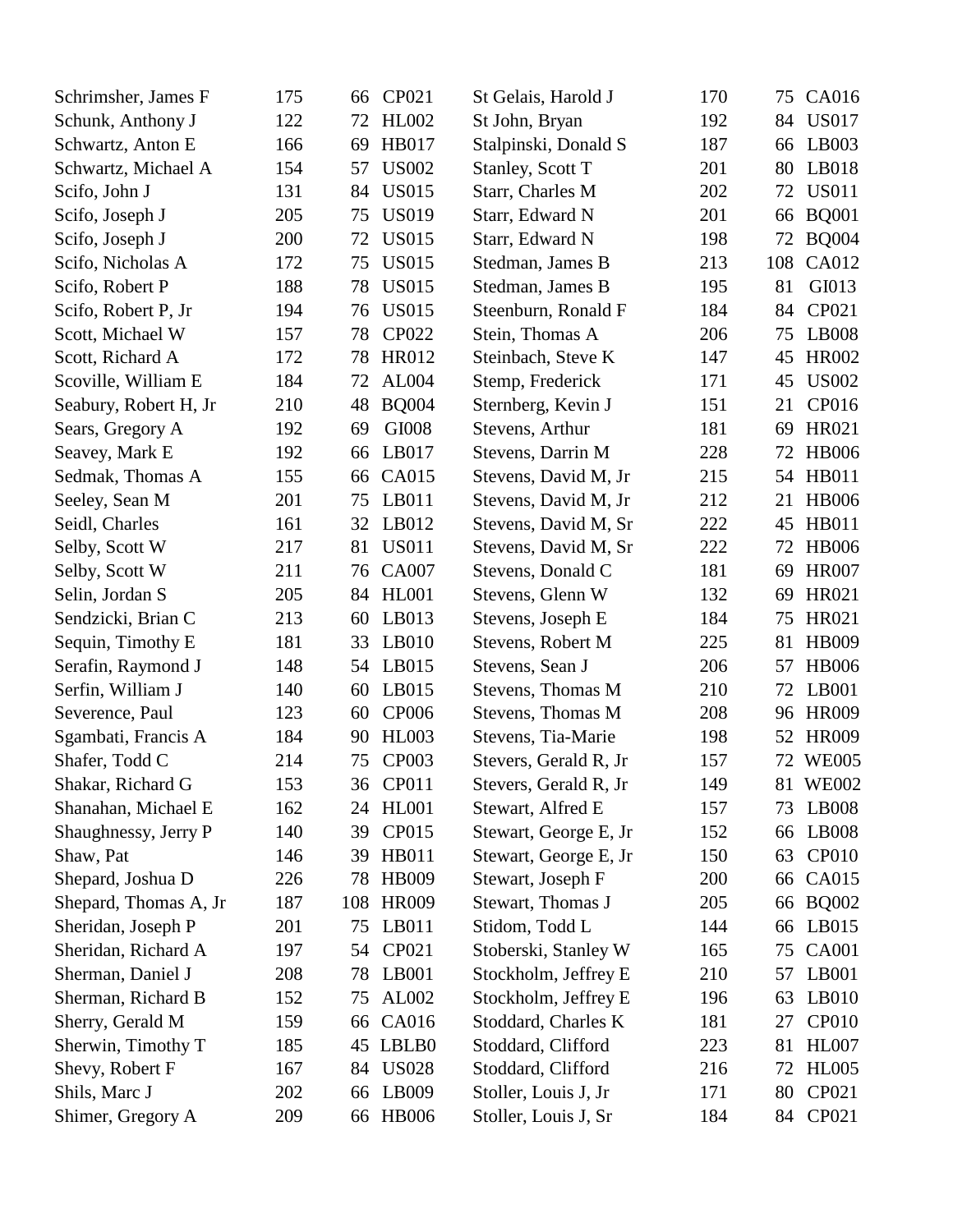| Shimer, Gregory A      | 190 | HB013<br>76             | Stone, Glen W           | 204 | 72  | <b>BQ002</b> |
|------------------------|-----|-------------------------|-------------------------|-----|-----|--------------|
| Shippee, Charles B     | 142 | <b>HR020</b><br>84      | Stone, James M          | 167 | 75  | AL002        |
| Shippee, Kenneth L     | 195 | LB017<br>75             | Stone, Richard H        | 164 | 72  | <b>BQ005</b> |
| Shippee, Kenneth L     | 192 | LB003<br>72             | Stopera, Karl E         | 202 | 78  | GI009        |
| Shoemaker, Hal         | 156 | <b>HR008</b><br>63      | Stopera, Karl R         | 178 | 87  | GI009        |
| Shoemaker, Robert P    | 229 | <b>HB006</b><br>75      | Stovall, Gino H         | 192 | 78  | LB004        |
| Shoemaker, Robert P    | 224 | <b>HB009</b><br>78      | Stowell, Gregory P      | 202 | 81  | <b>HL006</b> |
| Shufelt, Carol A       | 157 | GIS <sub>03</sub><br>24 | Stowell, Larry M        | 154 | 81  | <b>BQ003</b> |
| Shufelt, Clayton W     | 157 | <b>WE005</b><br>63      | Stowell, Niel P         | 173 | 78  | <b>BQ003</b> |
| Shufelt, Patrick J     | 176 | AL005<br>30             | Stowell, Niel P         | 167 | 81  | <b>BQ005</b> |
| Shufelt, Patrick J     | 174 | <b>HR011</b><br>30      | Strack, Brian M         | 188 | 81  | <b>US006</b> |
| Shufelt, Rodger P      | 192 | <b>HL007</b><br>81      | Strack, David L         | 211 | 62  | <b>US006</b> |
| Shufelt, Rodger P      | 189 | <b>HL009</b><br>78      | Strack, Leo J           | 182 | 72  | <b>CA004</b> |
| Shufelt, Thomas J, Jr  | 221 | <b>CA007</b><br>21      | Strack, Leo J           | 178 | 69  | <b>US006</b> |
| Shufelt, Thomas J, Jr  | 213 | GI008<br>72             | Strack, Robert T        | 184 | 78  | <b>US006</b> |
| Shufelt, Thomas J, Jr  | 210 | <b>US011</b><br>78      | Strack, Thomas L        | 205 | 78  | <b>US006</b> |
| Shufelt, Thomas J, Sr  | 185 | GI008<br>66             | Stradinger, Todd L      | 215 | 81  | <b>BQ002</b> |
| Shufelt, Thomas J, Sr  | 182 | GI018<br>78             | Strait, Brian           | 136 | 24  | <b>HB011</b> |
| Shulga, Andrew J       | 189 | CA002<br>21             | Stratton, Michael E, II | 164 | 75  | <b>BQ005</b> |
| Shumway, William C     | 200 | <b>BQ004</b><br>60      | Streb, Jay              | 142 | 71  | CP017        |
| Sias, Stefan           | 196 | CP014<br>72             | Streeter, Duane H       | 165 | 48  | <b>US002</b> |
| Sidoti, Charles A      | 209 | LB017<br>72             | Streeter, Gregory M     | 162 | 54  | CP022        |
| Sidoti, Charles A      | 203 | LB012<br>36             | Streeter, Jeffery M     | 195 | 63  | <b>US002</b> |
| Sidoti, Charles A      | 195 | <b>US006</b><br>81      | Strenka, Michael S      | 174 | 51  | <b>US002</b> |
| Sillman, Brain E       | 159 | <b>HR002</b><br>63      | Strock, Thomas J, Jr    | 129 | 60  | GI004        |
| Simard, Zach W         | 175 | AL012<br>60             | Strohmaier, Raymond T   | 179 | 48  | GI012        |
| Simmons, Anthony F     | 192 | LB011<br>45             | Strope, Greg            | 123 | 33  | <b>HB004</b> |
| Simmons, Matthew J     | 190 | 78<br>CP016             | Stroud, Kenneth W       | 190 | 63  | HR021        |
| Simmons, Robert L      | 149 | CP021<br>21             | Stuhr, Edward P, Jr     | 161 | 75  | <b>CP006</b> |
| Simon, Leon A          | 186 | 36 US013                | Stutter, Andrew         | 164 |     | 78 US012     |
| Simon, Leon A          | 182 | LB003<br>54             | Stutter, Andrew         | 160 | 75  | <b>WE005</b> |
| Simonds, Terrence J    | 197 | GI017<br>74             | Suarez-Ruiz, Felipe     | 195 | 72  | <b>US019</b> |
| Simonian, Randy P      | 193 | CA015<br>78             | Suarez-Ruiz, Felipe     | 187 | 78  | <b>HR013</b> |
| Simonian, Richard P    | 179 | 80<br>CA015             | Sulz, Paul J            | 176 | 63  | AL013        |
| Simonian, Richard R    | 214 | 48<br>CA015             | Surdam, Leo M, III      | 182 | 69  | <b>BQ005</b> |
| Simonian, Richard R    | 201 | <b>US002</b><br>60      | Surdam, Stephen D, Sr   | 219 | 81  | <b>BQ005</b> |
| Siptroth, Chris A      | 193 | <b>BQ003</b><br>84      | Suriano, James C, Jr    | 199 | 100 | <b>HR009</b> |
| Siskin, Todd           | 122 | LB018<br>75             | Swantek, John E, III    | 198 | 66  | CA016        |
| Sitterly, Joseph A, Jr | 189 | 78<br>GI013             | Swantek, Michael J      | 203 | 57  | CA016        |
| Skaarup, Raymond F     | 184 | <b>AL008</b><br>81      | Swedish, Scott A        | 176 | 72  | <b>CA018</b> |
| Skaczkowski, David J   | 168 | <b>CP010</b><br>63      | Sweet, Robert A         | 135 | 72  | HB010        |
| Skaczkowski, Gregory R | 166 | <b>CP010</b><br>38      | Sweet, Steven P         | 163 | 24  | CP011        |
| Skiba, Robert T        | 195 | 75<br>GI013             | Sweeter, Jeremiah C     | 152 | 60  | HB002        |
| Skiff, Earl V          | 161 | <b>US010</b><br>81      | Sykes, Paul A, Jr       | 218 |     | 81 BQ004     |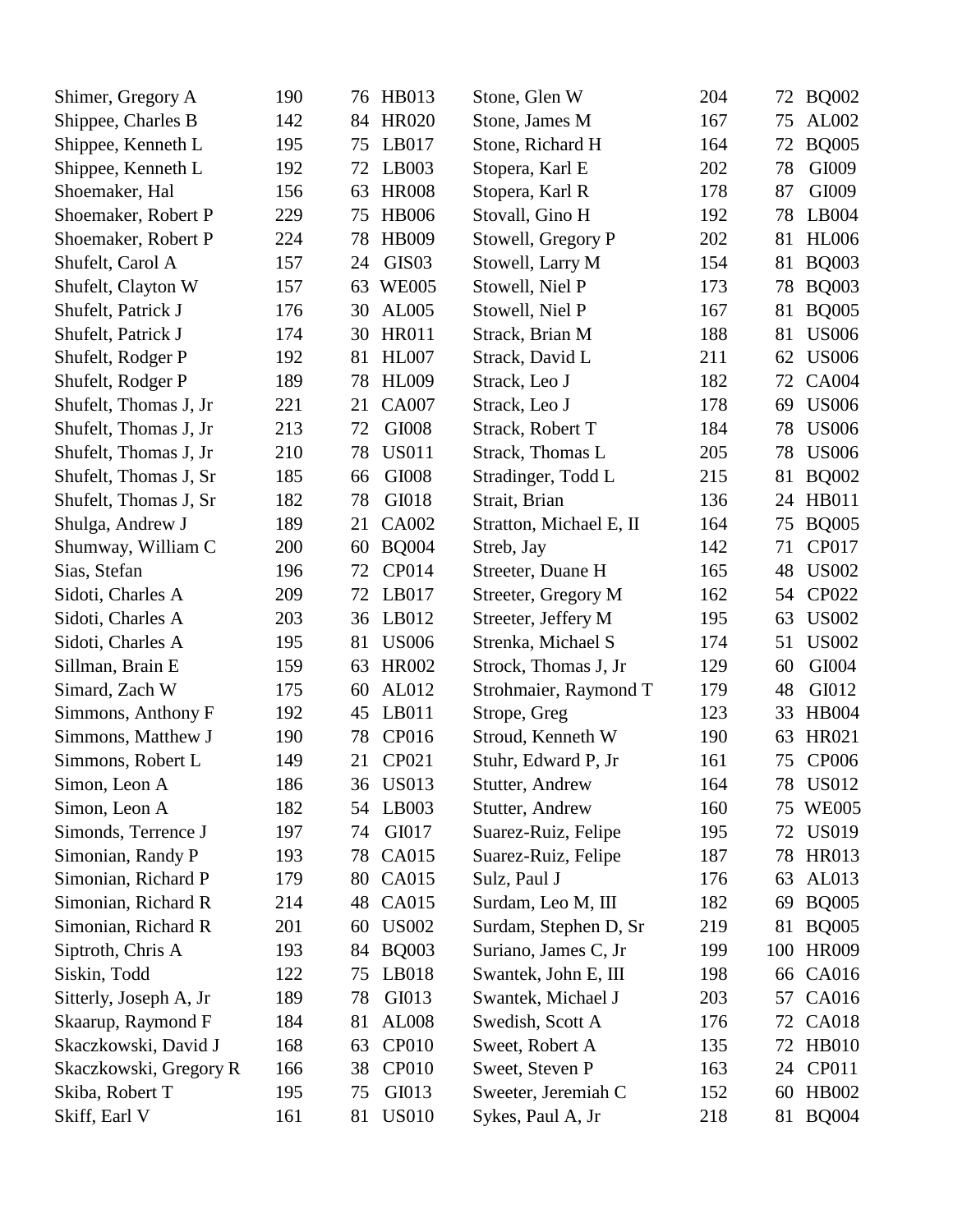| Skiff, Earl V         | 157 | 72 LB015           | Sykes, Paul A, Jr     | 215 | 72 | <b>BQ002</b> |
|-----------------------|-----|--------------------|-----------------------|-----|----|--------------|
| Skiff, Garry E, Jr    | 212 | CA002<br>76        | Sykes, Paul A, Sr     | 145 | 75 | <b>BQ004</b> |
| Skiff, Garry E, Jr    | 205 | <b>US010</b><br>21 | Sykes, Terry E        | 196 | 78 | <b>BQ004</b> |
| Skiff, Garry E, Sr    | 182 | <b>US010</b><br>72 | Sykowski, Mark        | 195 | 69 | LB007        |
| Skpowski, Frank M     | 165 | <b>US006</b><br>78 | Szalawski, Steve      | 155 | 66 | LB006        |
| Skpowski, Marc J      | 183 | <b>US006</b><br>81 | Szpila, Karin M       | 159 | 75 | <b>HL009</b> |
| Sleicher, Kyle J      | 199 | <b>HR011</b><br>75 | Szpila, Karin M       | 159 | 83 | <b>HL001</b> |
| Sleicher, Kyle J      | 192 | <b>HR009</b><br>28 | Szpila, Robert J      | 206 | 63 | <b>HL009</b> |
| Slingerland, John F   | 193 | LBLB0<br>42        | Szpila, Robert J      | 206 | 80 | <b>HL001</b> |
| Slish, Richard A, Jr  | 200 | LB018<br>72        |                       |     |    |              |
| Sloane, Gerald G, Jr  | 210 | <b>AL010</b><br>84 |                       |     |    |              |
| Taber, Dan J          | 187 | <b>BQ001</b><br>42 | Tilley, Raymond E     | 147 | 81 | GI003        |
| Taber, Richard J      | 192 | <b>BQ001</b><br>54 | Tilley, Robert R      | 207 | 84 | GI009        |
| Taber, Zach J         | 188 | <b>BQ001</b><br>57 | Tinkle, Christopher L | 215 | 81 | CP013        |
| Tacelli, Zach D       | 176 | LB017<br>51        | Tisko, Adam J         | 199 | 42 | LB001        |
| Taddanio, Adam R      | 189 | LB011<br>66        | Toce, Kevin A         | 141 | 33 | <b>HR007</b> |
| Taddeo, Joseph        | 172 | <b>HR006</b><br>70 | Toma, Patrick         | 188 | 57 | LB019        |
| Tambasco, Frank       | 191 | <b>CP020</b><br>75 | Tommasini, Anthony J  | 183 | 78 | LB008        |
| Tandy, Austin W       | 157 | 33<br>GI012        | Tomney, David K       | 149 | 74 | <b>HL009</b> |
| Tanner, Joseph E      | 175 | LB010<br>72        | Toniatti, Daniel C    | 182 | 75 | <b>HB005</b> |
| Tashjian, Jack S, Sr  | 154 | GI001<br>60        | Touzin, William L     | 147 | 81 | GI009        |
| Tate, Mark S          | 214 | <b>HB007</b><br>84 | Towne, Kyle E         | 207 | 42 | <b>BQ004</b> |
| Taylor, Matthew       | 186 | <b>US012</b><br>78 | Townsend, Roger D     | 147 | 69 | CP016        |
| Tepedino, Vincent M   | 194 | <b>CP020</b><br>84 | Towsley, Darryll S    | 138 | 43 | CP020        |
| Terrell, Tonya        | 151 | <b>US003</b><br>70 | Traynham, Jacque      | 163 | 61 | <b>US012</b> |
| Terry, Dawn           | 148 | LB003<br>66        | Treharne, Thomas T    | 184 | 66 | CP016        |
| Tesman, Fred P        | 153 | 69<br><b>HB010</b> | Tremblay, Anthony L   | 201 | 75 | <b>CA008</b> |
| Teta, Robert M        | 213 | 80<br>HB013        | Tremblay, Leonard E   | 201 |    | 84 CA008     |
| Teta, Robert M        | 206 | 82<br>AL010        | Trigonis, Alex        | 128 |    | 69 CP012     |
| Tetrault, Louis D     | 192 | GI018<br>78        | Trinchillo, Marc      | 212 | 78 | <b>CA010</b> |
| Thibeault, Willie J   | 188 | <b>HR009</b><br>84 | Trinkle, Timothy N    | 214 | 78 | <b>BQ004</b> |
| Thibodeau, Hank J     | 211 | <b>HL005</b><br>69 | Troicke, Edward C     | 220 | 61 | GI008        |
| Thibodeau, Hank J     | 210 | 62<br><b>CA007</b> | Trong, Jeff L         | 144 | 24 | GI013        |
| Thomas, Christopher K | 206 | LB027<br>66        | Troue, Albert H       | 167 | 75 | <b>US003</b> |
| Thomas, Daniel R      | 150 | 83<br>CP017        | Turner, Donald R      | 172 | 72 | <b>HR012</b> |
| Thomas, Shawn M       | 200 | <b>US011</b><br>66 | Turner, James E       | 221 | 78 | <b>HB009</b> |
| Thompson, Chris S     | 203 | 81<br><b>US005</b> | Turner, Ronald P      | 122 | 78 | HR012        |
| Thompson, Vaughn F    | 156 | <b>HR020</b><br>84 | Turner, Ronald P      | 117 | 78 | <b>HR015</b> |
| Thrane, Gary F, Sr    | 204 | <b>HB007</b><br>21 | Turpin, Kyle R        | 226 | 21 | HB009        |
| Thrash, Donald S      | 159 | HB011<br>42        | Turpin, Mark G        | 190 | 63 | GI017        |
| Thurnton, William W   | 183 | HB002<br>69        | Tybush, Frank L       | 155 | 72 | <b>HB010</b> |
| Tilley, Gregory R     | 189 | GI009<br>87        |                       |     |    |              |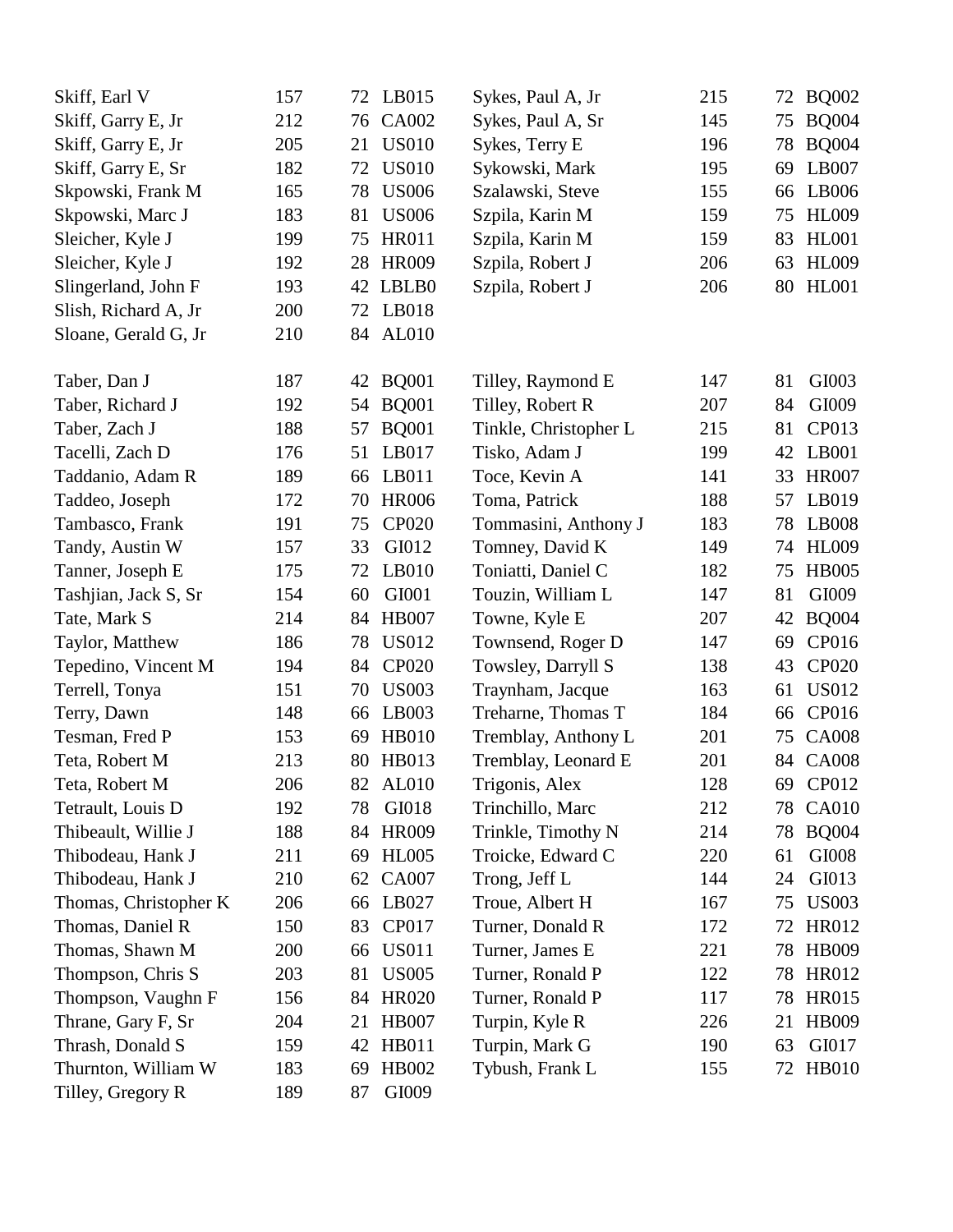| Upton, Robert A, Jr     | 171 | 48  | <b>WE004</b>      |                         |     |    |                   |
|-------------------------|-----|-----|-------------------|-------------------------|-----|----|-------------------|
| Upton, Robert R         | 151 |     | 48 WE001          |                         |     |    |                   |
| Vaccaro, John A         | 203 | 58  | LB010             | Venson, Benjamin P      | 174 | 24 | <b>US013</b>      |
| Vagle, Steve P          | 118 | 63  | LB004             | Vermilyea, Gerald R     | 144 | 72 | <b>HR007</b>      |
| Valentine, Christine B  | 99  | 28  | GIS <sub>03</sub> | Vermilyea, Paul M       | 146 | 78 | <b>HL009</b>      |
| Valigorsky, Frank J     | 212 | 78  | GI012             | Veshia, Michael F       | 200 | 96 | <b>HR009</b>      |
| Valigorsky, Frank J     | 208 | 81  | <b>US011</b>      | Vicalvi, Matthew J      | 180 | 78 | USUS0             |
| Vallee, Alexander J     | 171 | 75  | <b>HB002</b>      | Vilardi, Anthony C      | 177 | 66 | <b>CP010</b>      |
| Van Brocklen, Charles F | 161 | 66  | <b>HR015</b>      | Vilardi, Justin A       | 172 | 72 | <b>CP010</b>      |
| Van Buskirk, Mark       | 124 | 81  | LB018             | Vilardi, Michael J      | 179 | 24 | CP011             |
| Van Epps, Kenneth L, Jr | 213 | 78  | USUS <sub>0</sub> | Vilardi, Michael J      | 159 | 67 | <b>CP010</b>      |
| Van Pelt, Wayne E       | 165 | 81  | <b>US008</b>      | Villegas, Julio M       | 145 | 78 | GI026             |
| Van Vranken, Allan A    | 193 | 75  | <b>CA007</b>      | Vincelette, Steve A     | 166 | 60 | LB027             |
| Van Vranken, Allan A    | 192 | 81  | <b>CA002</b>      | Vinson, Thomas E        | 149 | 78 | LB013             |
| Van Wormer, Robert A    | 202 | 60  | LB010             | Visconti, Carl E        | 185 | 75 | CP012             |
| VanAmburgh, Mark R      | 208 | 72  | HR021             | Vitale, Joseph F        | 161 | 30 | CP023             |
| Vandenburgh, Walter S   | 181 | 108 | CA012             | Vogt, Jerry, Jr         | 135 | 48 | HB011             |
| Vanderbogart, Connor P  | 193 | 77  | AL005             | Vogt, Stephen L         | 173 | 57 | AL004             |
| VanDerhyden, Ralph R    | 172 | 69  | <b>CA001</b>      | Von Fricken, Eric L     | 204 | 81 | <b>HR011</b>      |
| VanDerhyden, Ralph R    | 159 | 63  | GI001             | Von Fricken, John D     | 233 | 81 | HB009             |
| VanDyke, John W         | 174 | 66  | <b>CP006</b>      | Von Fricken, John D     | 226 | 75 | <b>US011</b>      |
| Vanzandt, John C        | 142 | 72  | <b>US007</b>      | VonFricken, Alex J      | 212 | 24 | <b>US011</b>      |
| Varin, Paul C           | 142 | 27  | CA013             | VonFricken, Alex J      | 190 | 27 | <b>CA007</b>      |
| Vartigian, Lawrence E   | 164 | 60  | <b>HR015</b>      | Vooris, Brian J         | 159 | 63 | LB007             |
| Vasconcelos, Rue C      | 140 | 70  | CP009             | Vooris, Richard E       | 161 | 73 | LB007             |
| Venditti, Gianni        | 169 | 60  | <b>HR011</b>      | Vrijian, Vahan C        | 216 | 54 | <b>HL005</b>      |
| Wagner, Mark E          | 172 | 66  | <b>HR005</b>      | Whiting, Larry L        | 172 | 72 | LB016             |
| Wagner, Robert E        | 160 | 75  | GI004             | Whiting, Lawrence L     | 173 |    | 51 LB016          |
| Wait, Daniel A          | 167 | 36  | CP015             | Whitman, Douglas C      | 165 | 66 | <b>BQ004</b>      |
| Walders, James D        | 175 | 66  | <b>US012</b>      | Whitman, Keith          | 147 | 69 | US012             |
| Waldo, Charles J        | 188 | 72  | <b>US010</b>      | Whitney, Charles W      | 220 | 81 | CP013             |
| Waldron, Brian A        | 160 | 81  | GI013             | Whittle, Geoffery E, Sr | 194 | 66 | LB015             |
| Walizer, Clinton E      | 217 | 81  | <b>BQ004</b>      | Whitworth, John W       | 142 | 72 | CA015             |
| Walizer, Clinton E      | 211 | 81  | <b>BQ005</b>      | Wickes, Christopher E   | 207 | 69 | <b>HL005</b>      |
| Walizer, Edward F       | 153 | 48  | <b>BQ005</b>      | Wickes, Jason W         | 172 | 69 | <b>HL002</b>      |
| Walker, Dean E          | 193 | 68  | LB010             | Wickes, Jeffrey C       | 177 | 59 | <b>HL002</b>      |
| Walker, Michael L       | 218 | 75  | <b>HL005</b>      | Wicks, Michael K        | 155 | 66 | HR021             |
| Walker, Wayman, Jr      | 190 | 75  | <b>US013</b>      | Wigard, Billy A         | 199 | 84 | CP017             |
| Wallace, Spencer L      | 67  | 21  | HB013             | Wigger, Paul            | 169 | 27 | CP021             |
| Wallace, Thomas P       | 196 | 77  | <b>CA008</b>      | Wilber, David W         | 150 | 78 | LB011             |
| Wallis, Joan M          | 130 | 60  | LB003             | Wilbur, Michael R       | 194 | 68 | <b>BQ005</b>      |
| Walsh, Bruce E          | 137 | 66  | <b>HR015</b>      | Wilcox, Norman C        | 166 | 27 | GIS <sub>03</sub> |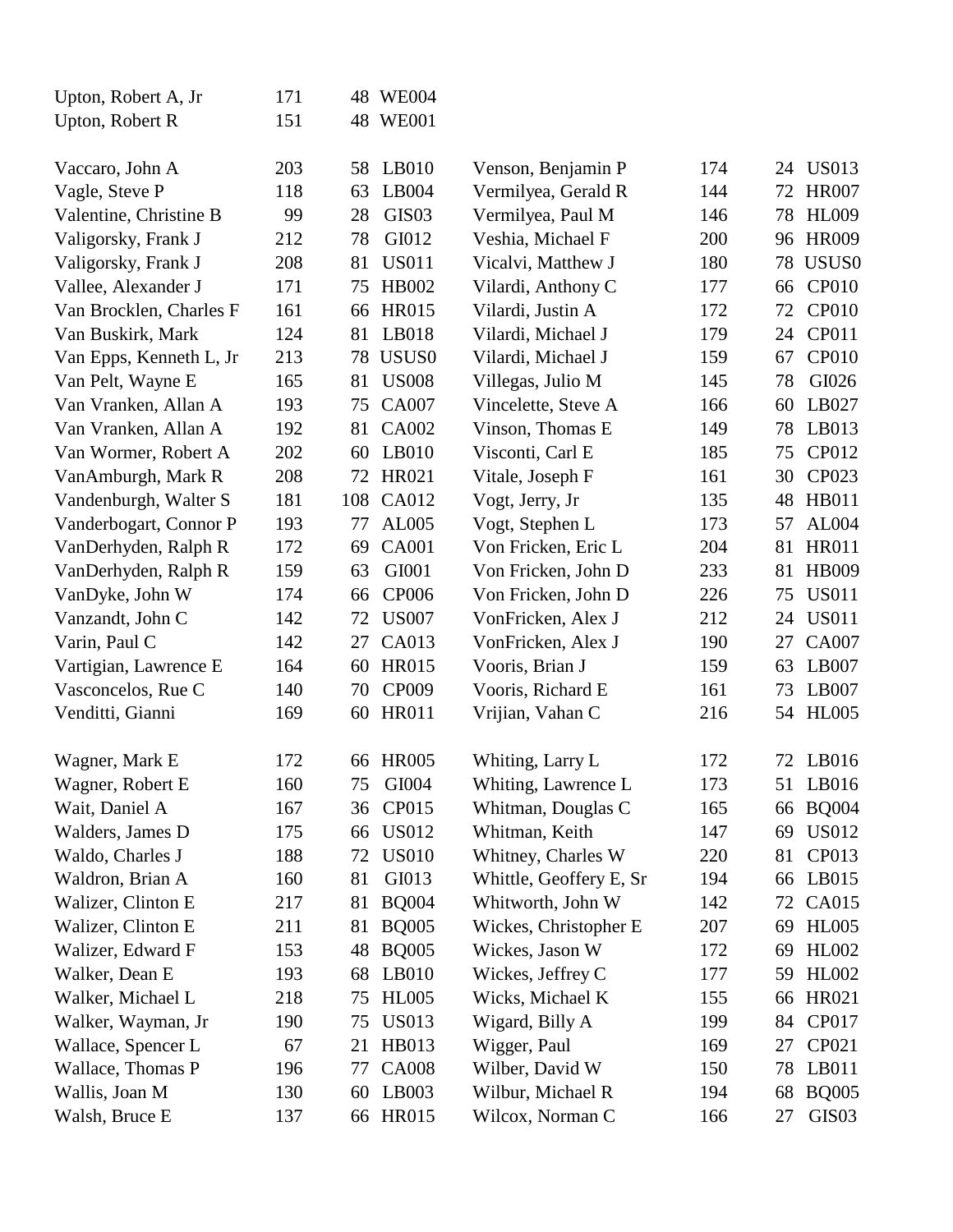| Walsh, Daniel M      | 222 | 69 | <b>CA010</b> | Wildberger, Charles E  | 182 |    | 36 HL001     |
|----------------------|-----|----|--------------|------------------------|-----|----|--------------|
| Walsh, Daniel M      | 219 | 66 | CA013        | Wildberger, Jeffrey C  | 215 | 80 | <b>HL001</b> |
| Walsh, David J       | 219 | 63 | <b>CA007</b> | Wildberger, Susan F    | 152 | 84 | <b>HL001</b> |
| Walsh, David J       | 216 | 72 | <b>CA002</b> | Wiley, Richard H, Jr   | 152 | 69 | <b>HL004</b> |
| Walsh, David J       | 209 | 81 | <b>CA008</b> | Wiley, Richard H, Sr   | 149 | 62 | <b>HL004</b> |
| Walsh, Paul E        | 184 | 84 | LB004        | Wilhelm, Bernie J      | 138 | 63 | AL002        |
| Walsh, Robert E      | 124 | 57 | <b>HL004</b> | Willetts, Jeffrey A    | 181 | 69 | CP016        |
| Walsh, Thomas D, Jr  | 221 | 78 | <b>CA007</b> | Williams, Bryant L     | 197 | 66 | GI016        |
| Walsh, Thomas D, Jr  | 220 | 81 | <b>US011</b> | Williams, James        | 174 | 54 | <b>CP008</b> |
| Walther, John C, III | 242 | 81 | <b>US011</b> | Williams, Jeffrey M    | 215 | 72 | <b>US003</b> |
| Walther, John C, III | 238 | 78 | <b>CA002</b> | Williams, Michael P    | 151 | 66 | LB004        |
| Walts, John          | 174 | 71 | <b>HL006</b> | Williams, Philip J     | 211 | 76 | <b>US011</b> |
| Ware, Frank, Jr      | 213 | 76 | <b>HB009</b> | Williams, Philip J     | 172 | 78 | <b>WE002</b> |
| Ware, Frank, Jr      | 211 | 52 | GI016        | Williams, Richard, Jr  | 142 | 42 | <b>WE001</b> |
| Ware, Frank, Sr      | 198 | 71 | LB003        | Williams, Robert W     | 205 | 78 | <b>HL007</b> |
| Wark, Rick A, III    | 213 | 84 | AL011        | Williams, Robert W     | 205 | 78 | <b>HL004</b> |
| Warmt, Michael J     | 210 | 75 | <b>HL005</b> | Williams, Robert W     | 203 | 75 | <b>HL005</b> |
| Warner, Paul M       | 173 | 78 | <b>US005</b> | Williamson, Jonathan M | 172 | 66 | CP012        |
| Warner, Thomas J     | 205 | 75 | LB001        | Willsey, Dave G        | 198 | 80 | <b>HL001</b> |
| Washock, Jack J      | 124 | 84 | <b>CA001</b> | Willsey, Donald E      | 177 | 81 | <b>US019</b> |
| Waters, Chris D      | 177 | 75 | CP022        | Willson, John J        | 171 | 87 | GI009        |
| Waugh, Edward L      | 171 | 84 | GI017        | Willson, John W        | 162 | 84 | GI003        |
| Waugh, Edward L      | 170 | 75 | LB017        | Wilmot, Earl M         | 177 | 72 | CA016        |
| Waytkus, Jeffrey S   | 153 | 33 | <b>BQ005</b> | Wilson, Dennis G       | 186 | 78 | <b>CP020</b> |
| Waytkus, Steven T    | 169 | 75 | <b>BQ005</b> | Wilson, Lawrence D     | 161 | 75 | GI001        |
| Weatherwax, George   | 182 | 57 | <b>HR006</b> | Wilson, Mark S         | 200 | 84 | <b>CP020</b> |
| Weber, Bill          | 180 | 57 | CP016        | Winaroski, Paul M      | 159 | 63 | <b>HB006</b> |
| Weber, Eric C        | 203 | 42 | CP013        | Winglosky, Travis E    | 232 | 78 | LB017        |
| Weber, Eric J        | 174 | 75 | <b>BQ004</b> | Winglosky, Travis E    | 230 | 81 | <b>US011</b> |
| Weber, Jacob K       | 196 |    | 84 CP017     | Winterbourne, Donald E | 173 |    | 72 WE005     |
| Weber, Richard J     | 189 | 75 | <b>BQ001</b> | Wishart, Stephen A     | 159 | 63 | <b>US022</b> |
| Wedro, James R       | 177 | 54 | GI023        | Wisher, Eric E         | 216 |    | 36 HB011     |
| Weeden, Alton E      | 169 | 75 | <b>HL011</b> | Wisher, Eric E         | 201 | 54 | GI013        |
| Weeden, Alton E      | 144 | 84 | <b>HR002</b> | Witazek, Joseph E      | 199 | 81 | CA015        |
| Weeden, Bruce W      | 194 | 72 | <b>BQ001</b> | Witazek, Joseph E      | 197 | 81 | CA002        |
| Weeden, Cory C       | 182 | 78 | <b>BQ001</b> | Withkawski, Edward     | 162 | 66 | <b>HR002</b> |
| Weeden, Michael R    | 212 | 60 | <b>BQ002</b> | Witko, Victor P        | 155 | 72 | CA016        |
| Weeden, Michael R    | 209 | 48 | <b>BQ004</b> | Wiwczar, Peter J       | 159 | 72 | LB010        |
| Weeden, Michael R    | 207 | 75 | <b>BQ001</b> | Wojcik, Frank J, Sr    | 161 | 63 | <b>CP001</b> |
| Weeden, Richard F    | 175 | 66 | <b>BQ004</b> | Wolf, Zeke             | 197 | 63 | CP012        |
| Weeden, Richard F    | 171 | 56 | <b>BQ001</b> | Wolff, Peter           | 178 | 81 | <b>US015</b> |
| Weeden, Wesley J     | 206 | 75 | <b>BQ001</b> | Wolff, Peter           | 171 | 81 | <b>US019</b> |
| Weeden, Wesley J     | 202 | 32 | <b>BQ005</b> | Wong, John P           | 176 | 75 | <b>US016</b> |
| Wehnau, Paul J       | 220 |    | 75 HR011     | Wood, Anthony          | 171 |    | 30 HL005     |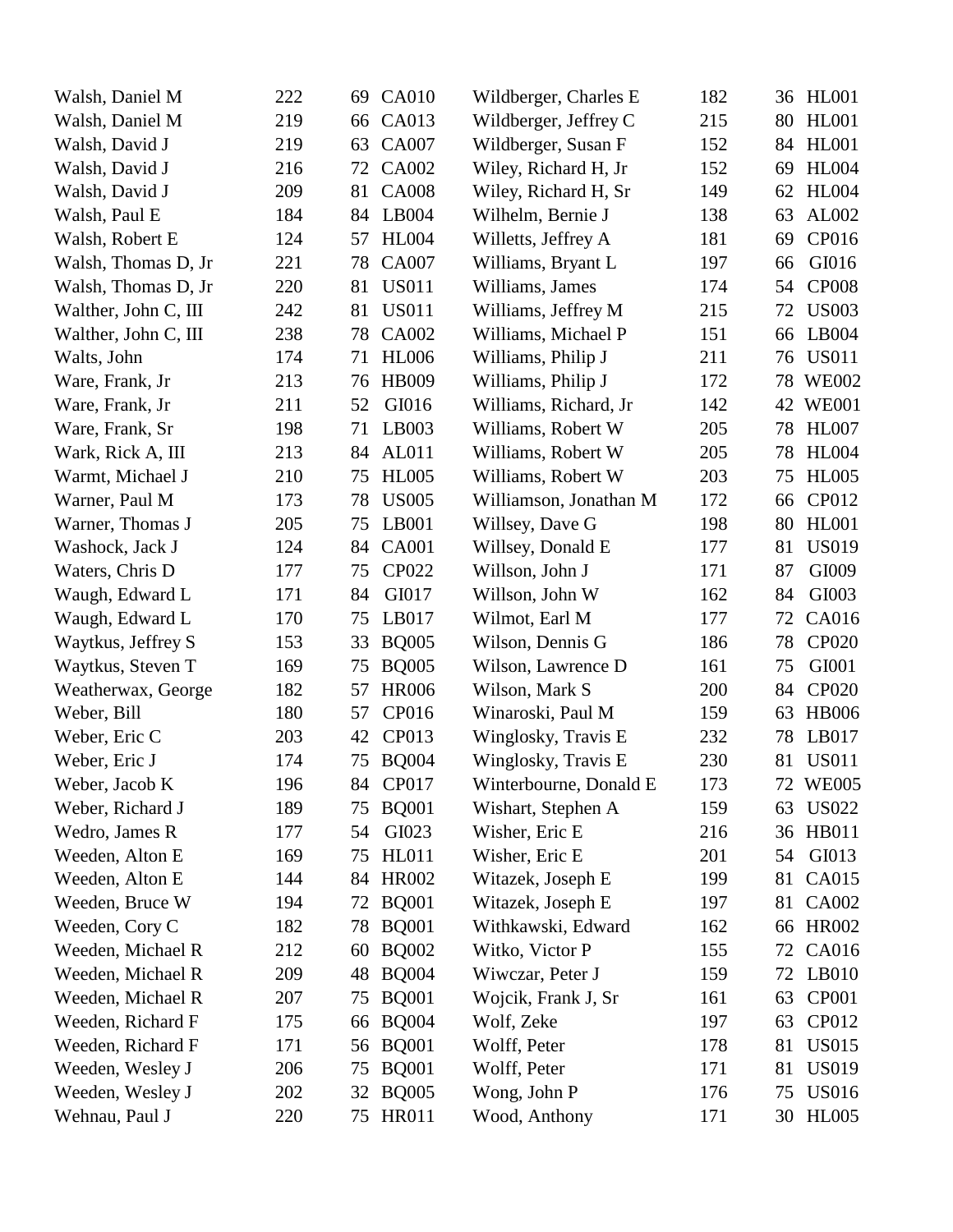| Wehnau, Paul J           | 215 |    | 116 HR009         | Wood, Anthony          | 169 | 36  | CP021        |
|--------------------------|-----|----|-------------------|------------------------|-----|-----|--------------|
| Wehnau, Paul L, Jr       | 162 | 78 | <b>HR018</b>      | Wood, Raymond L        | 189 | 104 | CA012        |
| Weinberg, Joshua D       | 126 | 72 | LB010             | Wright, Glen           | 149 | 75  | GI009        |
| Weir, James L            | 172 | 81 | GI011             | Wright, Michael T      | 194 | 78  | GI009        |
| Weiss, Rusty             | 196 | 50 | <b>HB010</b>      | Wrinn, Christopher J   | 223 | 24  | <b>HL007</b> |
| Wells, Daniel J          | 179 | 63 | AL016             | Wrinn, Christopher J   | 217 | 69  | <b>HL005</b> |
| Wendell, Thomas E, Jr    | 142 | 49 | HR021             | Writer, Nathan A       | 181 | 72  | <b>US002</b> |
| Westfall, Robert D       | 177 | 75 | LB013             | Wrobel, Clay S         | 183 | 63  | HL002        |
| Westfall, Robert M       | 185 | 75 | LB013             | Wunning, Frederick J   | 169 | 66  | GI013        |
| Whalen, Mitchell P       | 199 | 81 | <b>BQ002</b>      | Wunschel, Matthew D    | 160 | 75  | GI013        |
| Whaley, Keith P          | 166 | 45 | GI026             | Wyld, Timothy S        | 197 | 33  | CP015        |
| White, Dallas S          | 148 | 39 | AL004             | Wyrshyhora, Brian P    | 204 | 75  | <b>CA007</b> |
| White, Kyle M            | 180 | 78 | AL004             | Wysocki, Chad A        | 202 | 81  | <b>BQ002</b> |
| White, Mark D            | 157 | 78 | GI026             | Wysocki, Jeffrey J     | 203 | 78  | <b>BQ004</b> |
| White, Rita L            | 130 | 58 | <b>AL004</b>      | Wysocki, Jeffrey J     | 202 | 81  | <b>BQ002</b> |
| White, Thomas            | 158 | 60 | USUS <sub>0</sub> | Wysocki, Josh J        | 203 | 69  | <b>BQ002</b> |
| White, Todd D            | 117 | 72 | CP022             |                        |     |     |              |
| White, William J         | 194 | 84 | LB019             |                        |     |     |              |
|                          |     |    |                   |                        |     |     |              |
| Yakel, Willard H         | 164 | 48 | CA016             | Yankus, Vanessa J      | 151 | 63  | <b>BQ001</b> |
| Yando, Allen P           | 159 | 33 | <b>HB007</b>      | Yanulavich, Michael J  | 116 | 45  | <b>HB005</b> |
| Yando, Anthony C         | 191 | 74 | HB013             | Yarrington, Steven M   | 186 | 78  | LB011        |
| Yando, Anthony C         | 180 | 70 | <b>US017</b>      | Yarrington, Steven M   | 178 | 69  | LB003        |
| Yando, Jeremy M          | 229 | 78 | HB013             | Yarter, Gerald L       | 178 | 75  | LB018        |
| Yando, Jeremy M          | 221 | 21 | <b>HB006</b>      | Yetto, Dan             | 130 | 61  | CP012        |
| Yando, Jeremy M          | 220 | 72 | <b>US017</b>      | Yetto, John G, Jr      | 200 | 78  | <b>HB017</b> |
| Yando, Jeremy M          | 219 | 75 | <b>CA002</b>      | Yetto, Wayne E, Jr     | 204 | 53  | <b>CA010</b> |
| Yando, Nicholas T        | 159 | 27 | GIS <sub>03</sub> | Yeugelowitz, Derrick C | 196 | 42  | <b>HL007</b> |
| Yando, Patrick H, Jr     | 192 | 84 | <b>US017</b>      | Yeugelowitz, Derrick C | 188 | 48  | <b>HL010</b> |
| Yando, Patrick H, Jr     | 181 |    | 75 US010          | Yeugelowitz, Derrick C | 185 |     | 30 HL005     |
| Yando, Patrick H, Sr     | 205 | 75 | CA002             | Young, Donald J        | 217 | 39  | LBLB0        |
| Yando, Patrick H, Sr     | 204 | 84 | <b>US017</b>      | Young, Randall I       | 173 | 75  | LB010        |
| Yando, Wayne R           | 184 | 77 | <b>LB008</b>      | Young, William J       | 147 | 69  | <b>HR006</b> |
| Yankus, Edward V         | 203 | 69 | <b>BQ001</b>      |                        |     |     |              |
|                          |     |    |                   |                        |     |     |              |
| Zajesky, Robert K        | 197 | 63 | AL013             | Zennaiter, Joseph J    | 194 | 54  | <b>HL006</b> |
| Zajesky, William E       | 174 | 66 | AL013             | Zennaiter, Joseph J    | 190 | 75  | <b>HL007</b> |
| Zajesky, William E, Jr   | 179 | 72 | AL013             | Zennaiter, Joseph J    | 184 | 75  | <b>HL004</b> |
| Zakrzewski, Steven M, Jr | 153 | 21 | <b>BQ004</b>      | Zielonko, Jeffrey T    | 219 | 72  | <b>HL005</b> |
| Zakrzewski, Steven M, Sr | 166 | 81 | <b>BQ004</b>      | Zoller, Steven F       | 191 | 51  | LB017        |
| Zalud, Scott J           | 216 | 54 | LB001             | Zovistoski, Bertha     | 136 | 66  | <b>AL008</b> |
| Zander, Gary W           | 175 | 66 | GI013             | Zovistoski, Bertha     | 135 | 66  | AL004        |
| Zawistowski, Joseph M    | 218 | 81 | <b>CA010</b>      | Zovistoski, Frank J    | 172 | 75  | <b>AL004</b> |
| Zawistowski, Raymond M   | 164 | 78 | CP021             | Zovistoski, Frank J    | 170 | 80  | <b>AL008</b> |